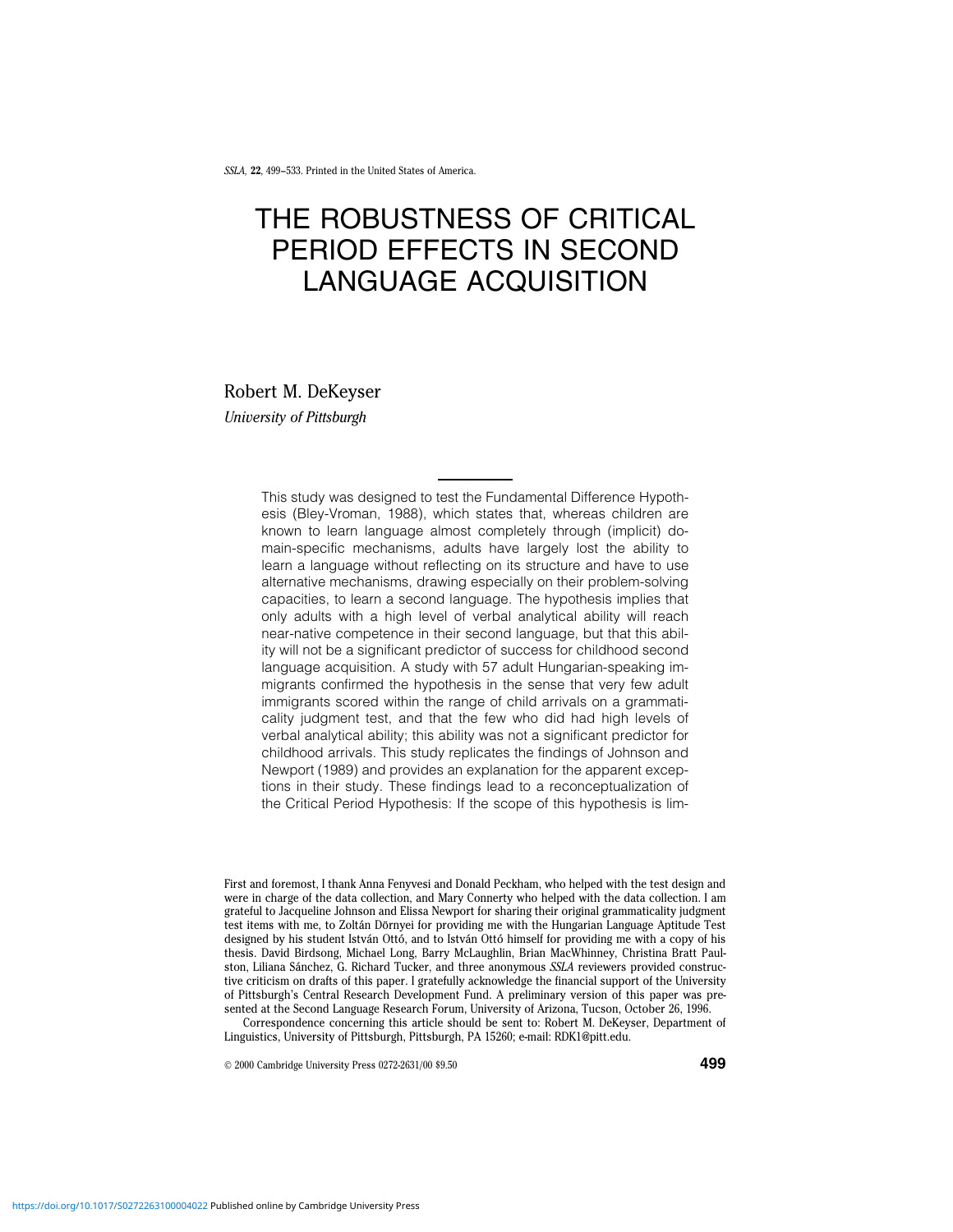**500** Robert M. DeKeyser

ited to implicit learning mechanisms, then it appears that there may be no exceptions to the age effects that the hypothesis seeks to explain.

The popular belief that adults are much worse at learning a second language than children has been supported in part by the professional literature, especially since Lenneberg (1967). Evidence for the Critical Period Hypothesis, which states that individuals past a certain age are worse at learning a language than younger individuals, has been accumulating, for both pronunciation (e.g., Asher & Garcia, 1969; Munro, Flege, & MacKay, 1996; Oyama, 1976; Tahta, Wood, & Loewenthal, 1981) and grammar learning (e.g., Coppieters, 1987; Harley, 1986; Harley & Hart, 1997; Johnson, 1992; Johnson & Newport, 1989, 1991; Patkowski, 1980; Schachter, 1990; Sorace, 1993). Empirical research has refined the popular concept in a number of ways, however: Children have an advantage in ultimate attainment, not in rate of learning (e.g., Krashen, Long, & Scarcella, 1979; Slavoff & Johnson, 1995); the decline of language learning ability does not suddenly occur around puberty but seems to take place gradually from ages 6 or 7 to 16 or 17 and beyond (e.g., Bialystok & Hakuta, 1994; Johnson & Newport, 1989, 1991; Oyama, 1978).

In spite of this body of research, the concept of a critical period for second language acquisition continues to be a controversial topic. Not only is there no agreed-upon explanation (see, e.g., Goldowsky & Newport, 1993; Harley & Wang, 1997; Long, 1990; for a recent overview of explanations, see Birdsong, 1999), but the very existence of the phenomenon is denied or played down by some researchers (e.g., Bialystok, 1997; Bialystok & Hakuta, 1994, 1999; Birdsong, 1992, 1999; Flynn & Manuel, 1991; Ioup, Boustagui, El Tigi, & Moselle, 1994; White & Genesee, 1996, in the domain of morphosyntax; Bongaerts, 1999; Bongaerts, Planken, & Schils, 1995; Bongaerts, van Summeren, Planken, & Schils, 1997; Flege, 1999; Flege, Takagi, & Mann, 1995; Moyer, 1999; Neufeld, 1978, in the domain of pronunciation).

A new impetus for research in this area came from Bley-Vroman's (1988) formulation of the Fundamental Difference Hypothesis. According to this hypothesis, adults can no longer rely on the innate mechanisms for implicit language acquisition and must, therefore, rely on alternative, problem-solving mechanisms.<sup>1</sup> Even though the Fundamental Difference Hypothesis is well known in the field of second language acquisition, no empirical study on age effects has been conducted specifically to test the strong prediction it implies—that is, that only adults with a high level of verbal ability are expected to succeed fully at second language acquisition. Children, of course, all learn their native dialect completely, regardless of their level of verbal ability (except in cases of a clear handicap), because they rely on language-specific mechanisms of implicit learning instead of on general mechanisms for explicit learning. If the implicit learning mechanisms used by the child are no longer available, then the adult must bring alternative, verbal-analytic problem-solv-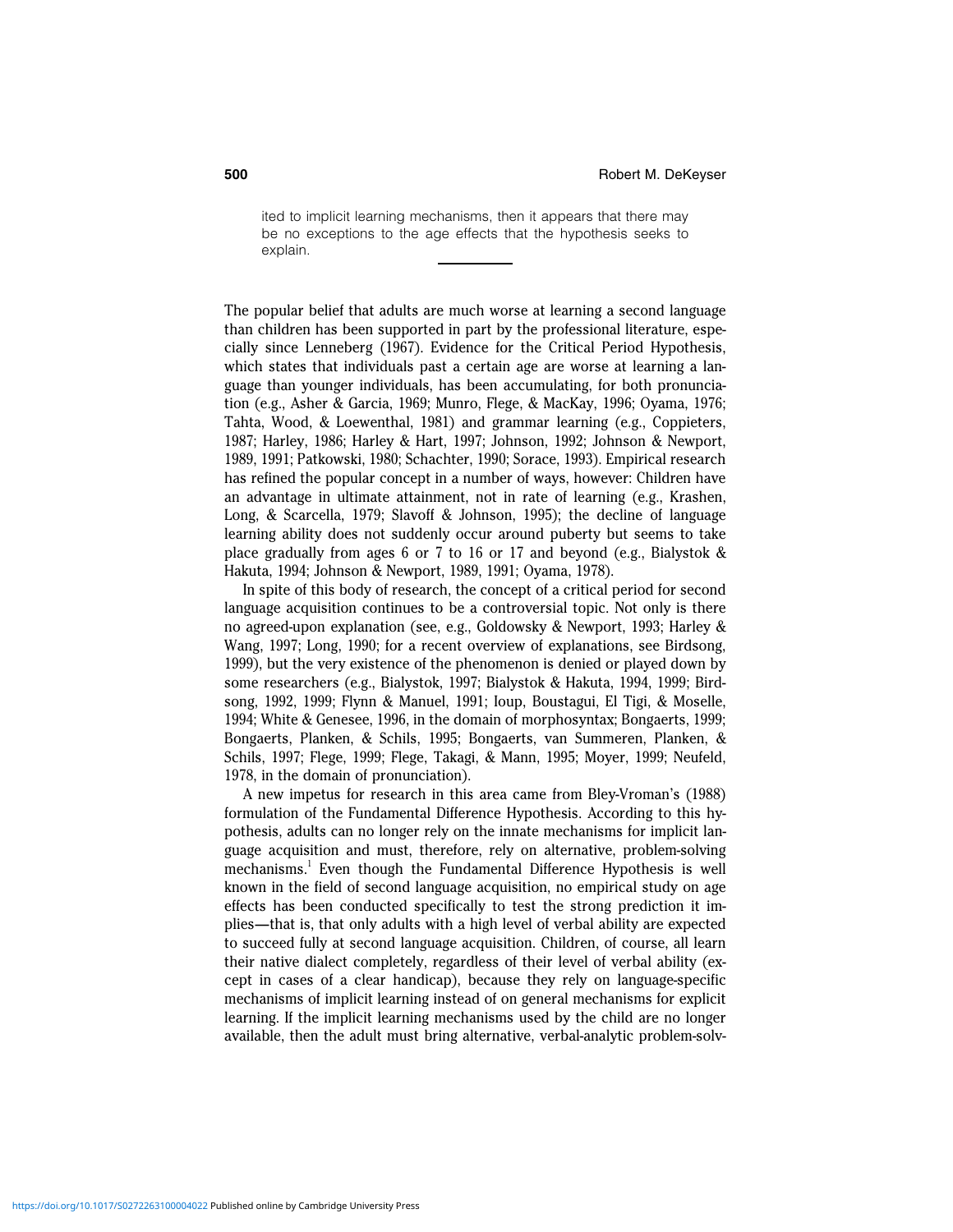ing skills to the process of language acquisition in order to succeed, and these analytical verbal skills are characterized by strong individual differences. Therefore, the Fundamental Difference Hypothesis predicts that those adults who appear to be successful at learning a second language will necessarily have a high level of verbal ability. In other words, if the Critical Period Hypothesis is interpreted as applying only to implicit language acquisition, no exceptions should be found—that is, no adults should be found who are successful in acquiring a second language without having a high level of verbal ability, which allows for explicit learning.

Testing this hypothesis was the main goal in carrying out the experimental research described in this article. A secondary aim was to replicate Johnson and Newport's (1989) study, which found that ultimate attainment in the second language (L2) was strongly correlated with age of acquisition for people who started acquiring the language before age 17; no correlation with age was found for those who arrived past age 17. Adult acquirers showed a wide spread, mostly scoring far below the level of early childhood acquirers, but with a sizable number of apparent exceptions who scored within the range of these early acquirers. That study is probably the best known critical period investigation in the area of L2 morphosyntax, probably largely because of its very clear-cut results. A number of methodological criticisms of Johnson and Newport's work have been voiced in the last few years, however. The present study, then, is an attempt at replicating their findings with a very different population, while avoiding certain methodological problems and testing the hypothesis that the exceptions can be explained by some adults' use of alternative, explicit mechanisms of learning—mechanisms not accessible to the majority of learners.

## **REVIEW OF THE LITERATURE**

#### **Age Effects on the Acquisition of Morphosyntax in a Second Language**

Several researchers (e.g., Eubank & Gregg, 1999; Long, 1990; Schachter, 1996; Scovel, 1988; Seliger, 1978; Walsh & Diller, 1981) have argued that multiple critical periods may exist for various aspects of L2 skills; more specifically, the decline in learners' ability to acquire a native-sounding pronunciation may have different causes and show different age effects compared to the ability to acquire a nativelike mastery of grammar. The literature review presented here focuses on ultimate attainment in morphosyntax. Recent reviews for age effects on ultimate attainment in pronunciation can be found in Bongaerts et al. (1997), Flege (1999), Harley and Wang (1997), Long (1990, 1993), and Patkowski (1994); a literature review for age effects on rate of acquisition can be found in Slavoff and Johnson (1995).

Relatively few studies have investigated the effect of age of first exposure on ultimate attainment in morphosyntax. Patkowski (1980, see also 1990) ob-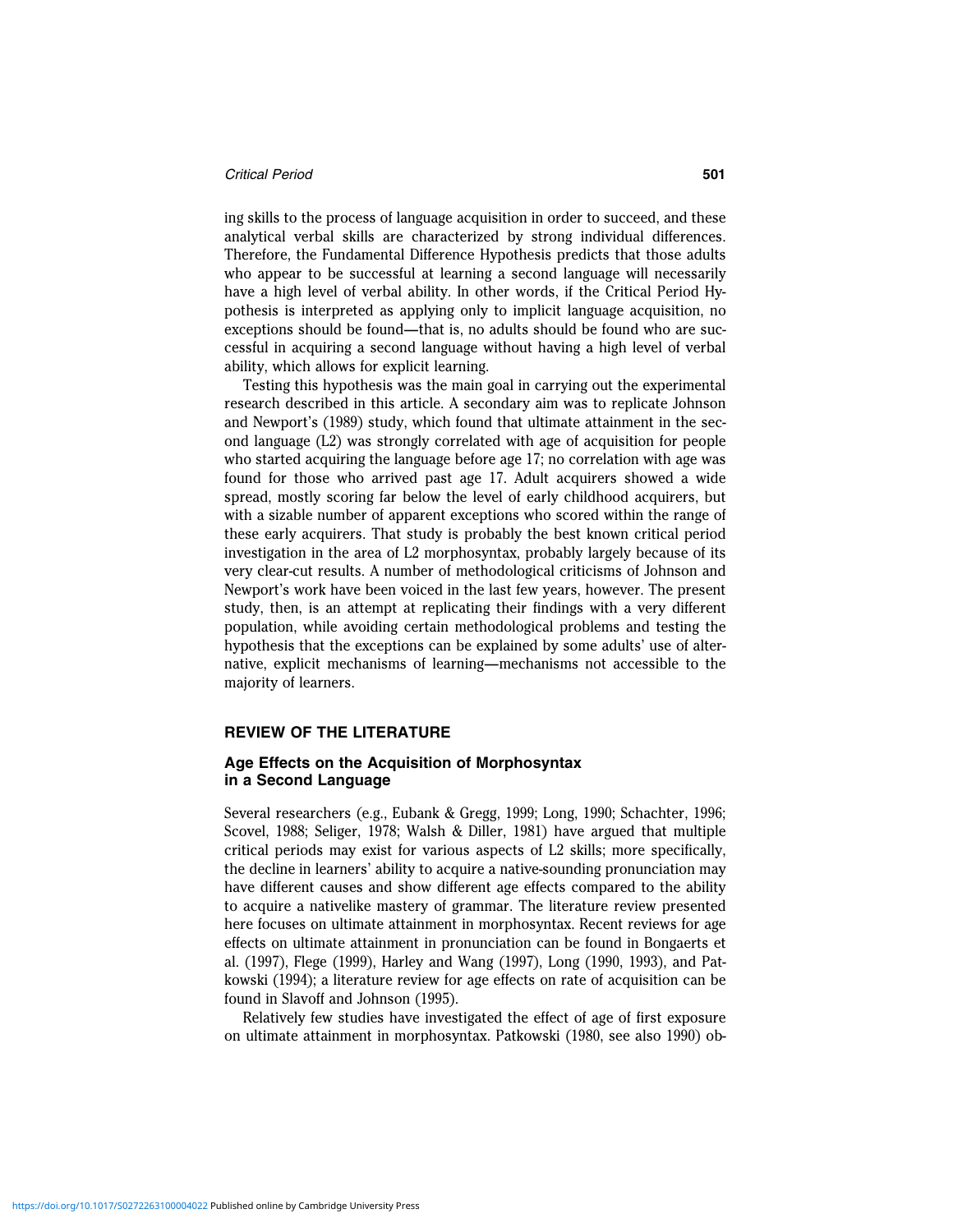tained global syntactic proficiency ratings for 67 nonnative speakers of English. He had native-speaking judges rate the subjects on the basis of written transcripts corresponding to 5-minute recorded segments, thus avoiding a confounding influence of accent. Subjects who had been exposed to English before age 15 received much higher ratings on average than those who arrived in the United States after age 15. The "pre-puberty" group showed a strong ceiling effect, whereas the ratings for the "post-puberty" group were normally distributed. The results for a grammaticality judgment test administered to the subjects were essentially the same as for the syntax ratings.

Hyltenstam (1992) analyzed written retelling and transcriptions of oral retelling of stories by 24 speakers of L2 Swedish whose native language was either Spanish or Finnish, as well as the corresponding data from 12 native speakers. He found no overlap in the distribution of number of errors between the native speakers and those who acquired the L2 after age 7; the distribution for those who acquired the L2 before age 6 overlapped with the distributions for both the native speakers and the late acquirers.

Johnson and Newport (1989) administered a grammaticality judgment test with orally presented sentences, covering a wide variety of basic morphosyntactic structures of English, to a group of 46 native speakers of Chinese and Korean who had immigrated to the United States at various ages (3–39). They found a gradual decline of the level of proficiency from ages 6–7 to 16–17; proficiency leveled off past that age. Adults showed a wide variety in proficiency but no clear age effect within their group. The correlation between age of arrival and test score was −.77 for all the subjects together and −.87 for those who arrived before age 17. Individual elements of grammar varied widely in their correlation with age, even though this correlation was significant for all 12 rule types examined.

This study has drawn widespread attention. It is one of the most frequently cited references in the second language acquisition literature of the last 10 years, but it has also been criticized on a number of points. The length of residence (minimum 5 years) may not have been enough in all cases for the learners to have reached ultimate attainment levels (Bialystok & Hakuta, 1994; Juffs & Harrington, 1995). The test may have been too long (276 items) for the participants to concentrate on every item; the test required "mental vigor" (Bialystok & Hakuta, 1994, p. 70). Age of arrival was to some extent confounded with age at test taking, which may explain to some extent the lower scores of the older learners, who may have lost some of their "attentional vigilance" (Bialystok & Hakuta, 1994, p. 70; see also Bialystok, 1997). The biggest change may be around age 20 rather than around age 16, and a statistically significant decline continues into adulthood; therefore there is no strong qualitative change around age 16 (Bialystok & Hakuta, 1994; see also Bialystok, 1997; Bialystok & Hakuta, 1999). Research on learners of an L2 more closely related to their L1 shows less dramatic age effects (Kellerman, 1995). The latter point is no threat to the concept of a critical period; clearly, the more closely related the L1 and L2 are, the fewer structures have to be acquired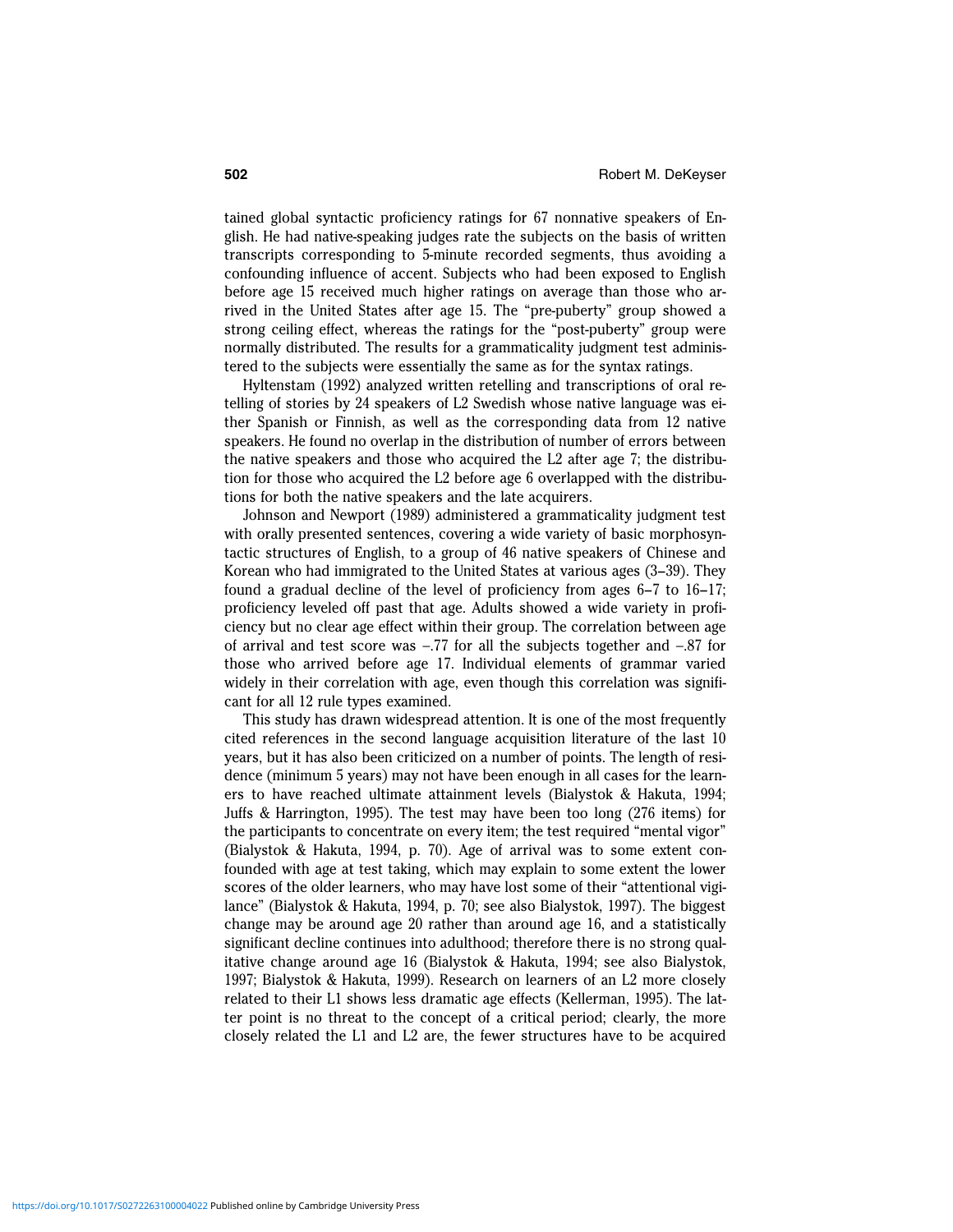from scratch, and the fewer structures, therefore, are eligible to show an age effect. The exact shape of the age function is a difficult point; it is hard to find enough subjects in the critical age range of  $15-20$ , and the exact point in the curve where the decline has bottomed out may depend on the structures investigated (see the hypothesis of multiple critical periods mentioned previously) and on individual differences among learners. The other three criticisms, however, should certainly be taken into account by anybody trying to replicate Johnson and Newport's (1989) findings: Participants should preferably have been using the L2 for 10 years or more,<sup>3</sup> any confound of age of arrival with age of test taking should be avoided, and a shorter test may be advisable in order to avoid excessive fatigue.

Johnson (1992) replicated the previous study with the same subjects a year later, this time in a written format. The results were essentially the same as those obtained with orally presented stimuli, even though the correlation between age and test score was somewhat lower than in the previous study (*r* = −.54 for all subjects together; −.73 for those who arrived before adulthood), and the number of morphosyntactic structures that showed a correlation between age and test score was smaller.

Johnson and Newport (1991) found very much the same results for oral grammaticality judgments concerning subjacency in L2 English among 21 native speakers of Chinese who had their first exposure to English between ages 4 and 38. Performance was negatively correlated with age of arrival for those who immigrated before adulthood  $(r = -.63)$  and then leveled off to barely above chance.

Schachter (1990; see also 1989) also investigated subjacency as a function of age, this time with 79 Korean, Chinese, Indonesian, and Dutch speakers of L2 English, who had their first exposure to the language after age 12. She found that many learners in the first three groups had not acquired the constraints on *wh*-movement, referred to as subjacency, even where the various forms of *wh*-movement themselves had been acquired. Korean speakers, in particular, whose native language shows no evidence of subjacency, performed at chance level. The Dutch speakers, however, whose native language shows the same range of subjacency phenomena as English, performed at the same level as the native speaker control group.

Lee (1992, quoted in Schachter, 1996) found not only that Korean learners' ability to judge the grammaticality of reflexives in L2 English, after three years of exposure, was negatively correlated with age of first exposure after age 14, but also that it was positively correlated with age of first exposure before age 11. In other words, for this particular element of grammar, there seemed to be not just a critical period with an end point, but one bounded on both sides, which Schachter called a "window of opportunity" (p. 185). Given the relatively short period of exposure, however, this is probably a matter of speed of acquisition rather than of ultimate attainment.

Even when the L1 and L2 are more closely related, strong age effects have been documented. Coppieters (1987) administered a grammaticality judgment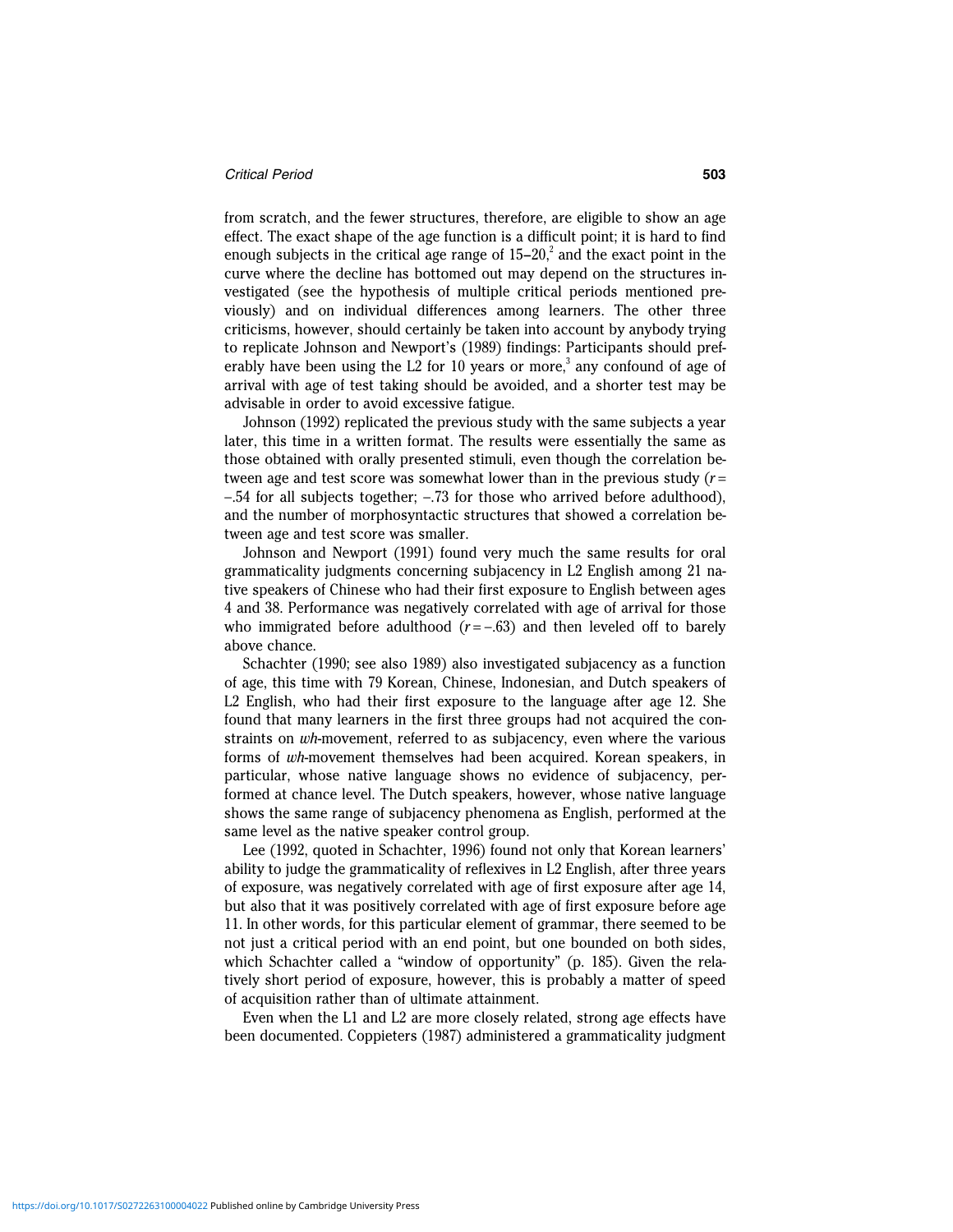test on subtle points of French grammar to 21 highly educated and very highly proficient speakers of French as an L2, six of whom did not even have a detectable accent. The statistical analysis of the results, corroborated by qualitative data from follow-up interviews, showed that there was not even any overlap in the distribution of the scores from 21 nonnatives with those from native-speaking controls.

Sorace (1993) obtained similar results in a study with 24 L1 English and 20 L1 French near-native speakers of L2 Italian, who had not been exposed to the L2 before age 18. Her study was more narrowly focused than Coppieters' (1987) experiment (it dealt exclusively with auxiliary choice) but similar in its methodology (elicitation of grammaticality judgments). Just as in Coppieters's study, the results indicated that, even for these near-native L2 speakers whose length of residence in Italy ranged from 5 to 15 years, intuitions about grammaticality were substantially different from those of a control group of 36 native speakers.

Four studies published so far appear to strike a dissenting note. They all assess the linguistic competence of highly proficient L2 speakers to determine whether their knowledge of L2 grammar is indistinguishable from that of native speakers, and all of the studies have been quoted as evidence against the Critical Period Hypothesis.

Ioup et al. (1994) documented the successful acquisition of Arabic as an L2 by two adult native speakers of English, one tutored, the other untutored. The differences between the two were very small and both were relatively close to native norms on a variety of tests. The tutored learner had a doctorate in Arabic. The other individual was a teacher of ESL who had studied Latin and who paid close attention to inflectional morphology from the beginning of her learning. At the time of testing, she had been in Egypt for 26 years. Although both learners did very well on their tests, they were still far from a perfect approximation of the native norm and, therefore, do not really provide evidence against the Critical Period Hypothesis. The focus of the study, in fact, was on the role of instruction.

Bialystok (1997) reported briefly on two studies of L2 acquisition as a function of age, one with university students who were native speakers of English or German and who had started studying L2 French at different ages, and one with native speakers of Chinese who had immigrated to Canada and learned L2 English at different ages. In both cases, those who learned L2 at a later age (after age 15) did better than the younger learners. Bialystok takes this as evidence against the Critical Period Hypothesis, but the fact that the older learners did better suggests that what was measured was rate of learning rather than ultimate attainment. As no minimal length of residence is mentioned in Bialystok's report, it is possible that many learners had not reached their ultimate level of attainment yet. In that case, the level of performance is to some extent a function of the rate of learning, and several studies have documented rate advantages for older learners (Ekstrand, 1976; Krashen, Long, & Scarcella, 1979; Snow & Hoefnagel-Höhle, 1978). Moreover, for the L2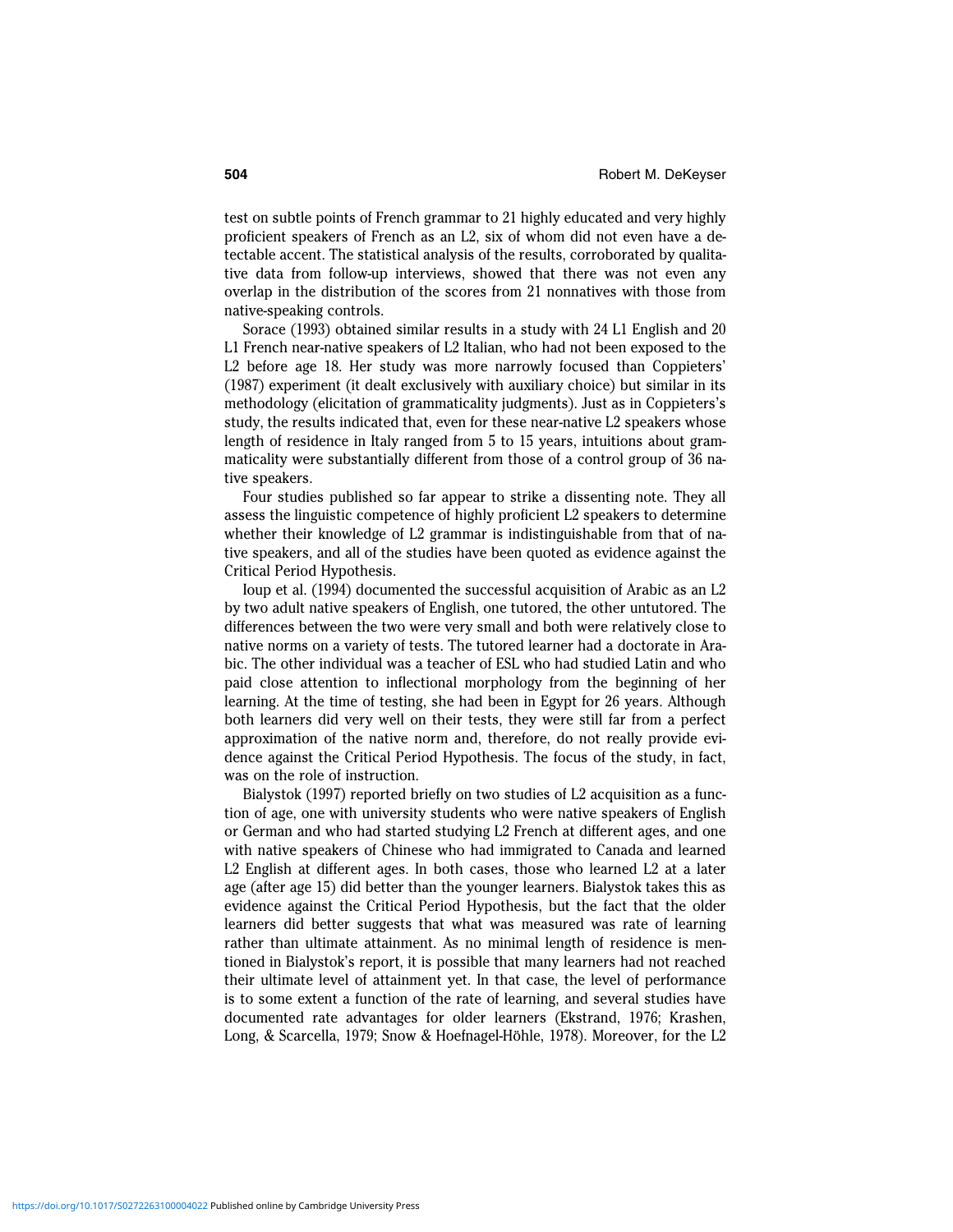French learners, no residence in a French-speaking environment is mentioned; it appears that they learned the language largely through study only. For this reason also, then, the findings do not contradict the Critical Period Hypothesis: This hypothesis only applies to age of acquisition, not age of instruction, as shown in various studies (e.g., Johnson & Newport, 1989; Oyama, 1978).

The findings of two other studies are somewhat harder to refute. White and Genesee (1996) tested 19 native, 44 near-native, and 45 nonnative speakers of English on their knowledge of certain aspects of Universal Grammar. The nearnatives (defined as those who scored in the upper one-eighteenth part of the assessment scale for a variety of linguistic domains) were indistinguishable from native speakers on grammaticality judgment tasks for a variety of *wh*movement constraints. White and Genesee interpreted this as evidence that at least these UG elements are not subject to critical-period effects, but they acknowledged that the similarity between the L1 and L2 may have played a role (74 out of 89 of the L2 English speakers were L1 speakers of a Germanic or Romance language, and the proportion for the near-native speakers was probably even higher). Furthermore, the role of age was largely tested by means of two-way analyses of variance (age group  $\times$  proficiency group); given the very narrow range of proficiency in scores on the grammaticality test that can be expected in the near-native category (as per White and Genesee's definition) compared to the nonnative category, a main effect for age in that proficiency group is virtually excluded, and only age  $\times$  proficiency interaction effects can be expected; a couple of significant or marginally significant interaction effects were indeed found. Finally, for any study in which the linguistic structure under scrutiny is as narrowly defined as in White and Genesee, generalizability to other structures is a serious concern. Even if all learners, regardless of age, learned a specific structure perfectly, this would not be evidence against the Critical Period Hypothesis: The hypothesis states that learners past a certain age have trouble learning many structures, not that all structures are problematic for them. (See also Eubank & Gregg, 1999, for discussion of White & Genesee.)

Birdsong (1992) administered grammaticality judgment tests on various elements of French morphosyntax to 20 native and 20 advanced nonnative speakers. Birdsong's findings were strikingly different from those obtained by Coppieters (1987), whose aforementioned study was similar in design: Although the native speakers did significantly better as a group than the nonnatives, there was considerable overlap in the distribution. The fact that even native speakers' judgments show a high degree of interindividual variability for certain items in Birdsong might account for the overlap between natives and nonnatives (see Pulvermüller & Schumann, 1994)—only  $5-15%$  of responses from natives deviate from the norm in the Coppieters study; this percentage varied from 16.7 to 31.6 in Birdsong's study—but the numerous small differences in methodology, structures tested, and subject populations make it difficult to point to the reason(s) for the difference between the Birdsong and the Coppieters findings with any degree of confidence.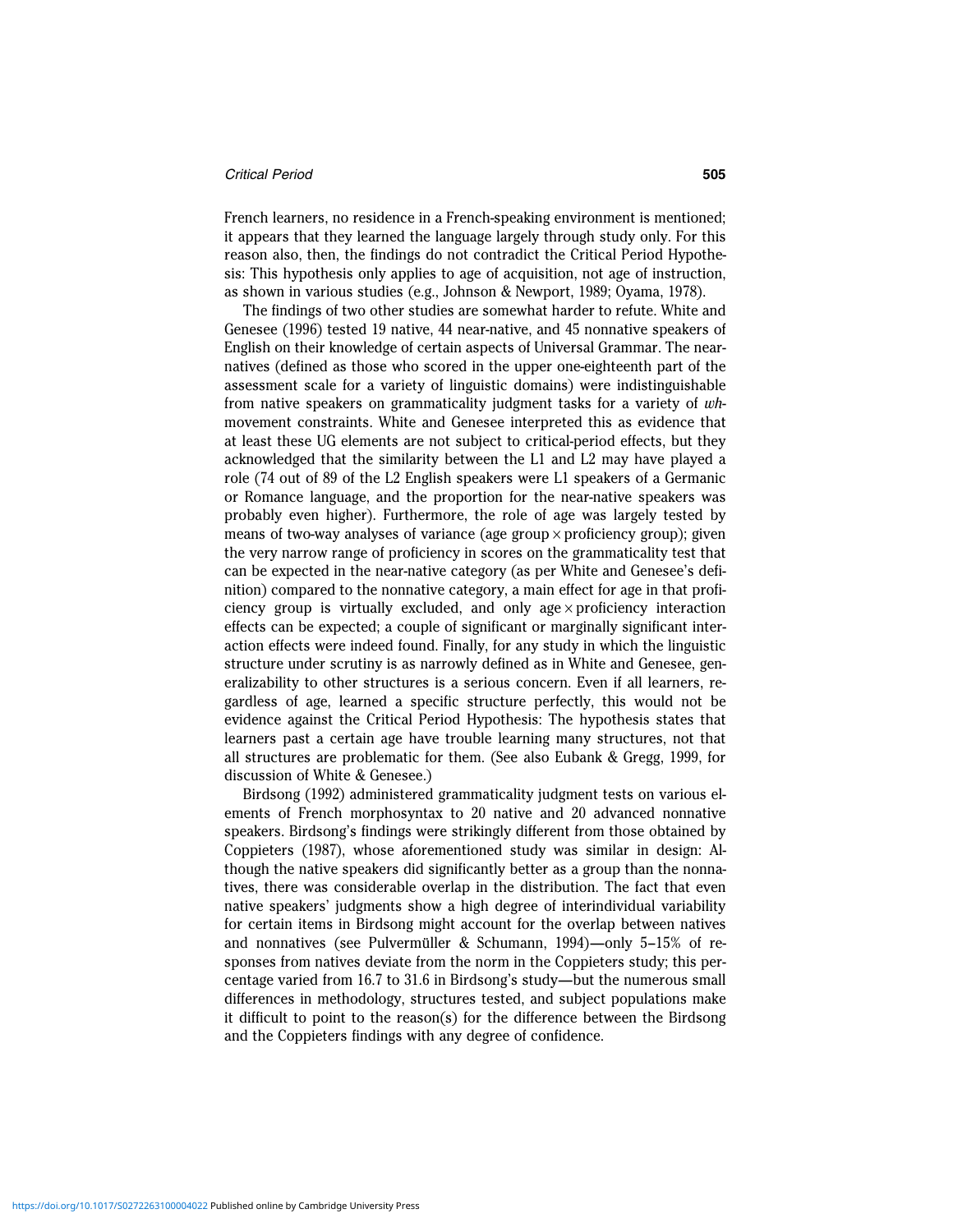In conclusion, the preponderance of the evidence is consistent with the view that the critical period effect is pervasive in L2 acquisition, and, therefore, typically found in the morphosyntactic competence of even advanced nonnative speakers, but that for the most advanced speakers it may not be visible, except with subtle testing formats such as those used by Coppieters (1987).

#### **The Role of Verbal Aptitude**

Most research on the role of foreign language learning aptitude in L2 learning has been carried out in classroom contexts, with teenagers and young adults, and has consistently found a high correlation between foreign language learning aptitude and success in the L2, typically ranging from .4 to .7, which is somewhat higher than the correlations typically found between verbal intelligence and success in the L2 (see, e.g., Carroll, 1981, 1990; Sasaki, 1993; Skehan, 1989; Wesche, Edwards, & Wells, 1982). For grade school students, however, much lower correlations have been found (e.g., Harley, 1986; Harley & Hart, 1997).

The role of language learning aptitude in untutored acquisition is less clear, especially in the long run. Harley and Hart (1997), in particular, after showing that analytic verbal ability was the only significant predictor of various measures of L2 proficiency for students whose immersion started in grade 7, but generally not a significant predictor of the same proficiency measures for students who entered an immersion program in grade 1, stated that the significant role of verbal ability found in late immersion students may have been due to the nature of the late immersion programs in question (i.e., their degree of initial focus on the structure of the language to be learned), and that it remains to be seen whether analytic ability will prove to be an important predictor of success for older learners outside of the classroom context. Skehan (1986, 1989, 1998) strongly argued that it should play an important role there too, because it reflects a generalized capacity to handle language structure. Perhaps it should play an even bigger role in untutored acquisition than in classroom learning because, without instruction, the burden of discovering grammatical structures is completely on the learner (see McLaughlin, 1990), and research in educational psychology on aptitude-treatment interaction has consistently shown that, as more of a specific, informationprocessing burden is put on the student, the corresponding aptitude becomes a more important predictor of successful learning (see, e.g., Corno & Snow, 1986; Cronbach & Snow, 1981; Snow, 1989; Snow & Lohman, 1984).

Krashen (1981), on the other hand, claimed that analytic ability ("aptitude") predicts success in "conscious learning," whereas affective variables ("attitude") are the best predictors of "subconscious acquisition." It would follow from that point of view that verbal ability usually plays a more important role in adult learners who receive traditional form-focused instruction and less of a role in informal acquisition by most adults. The conscious-uncon-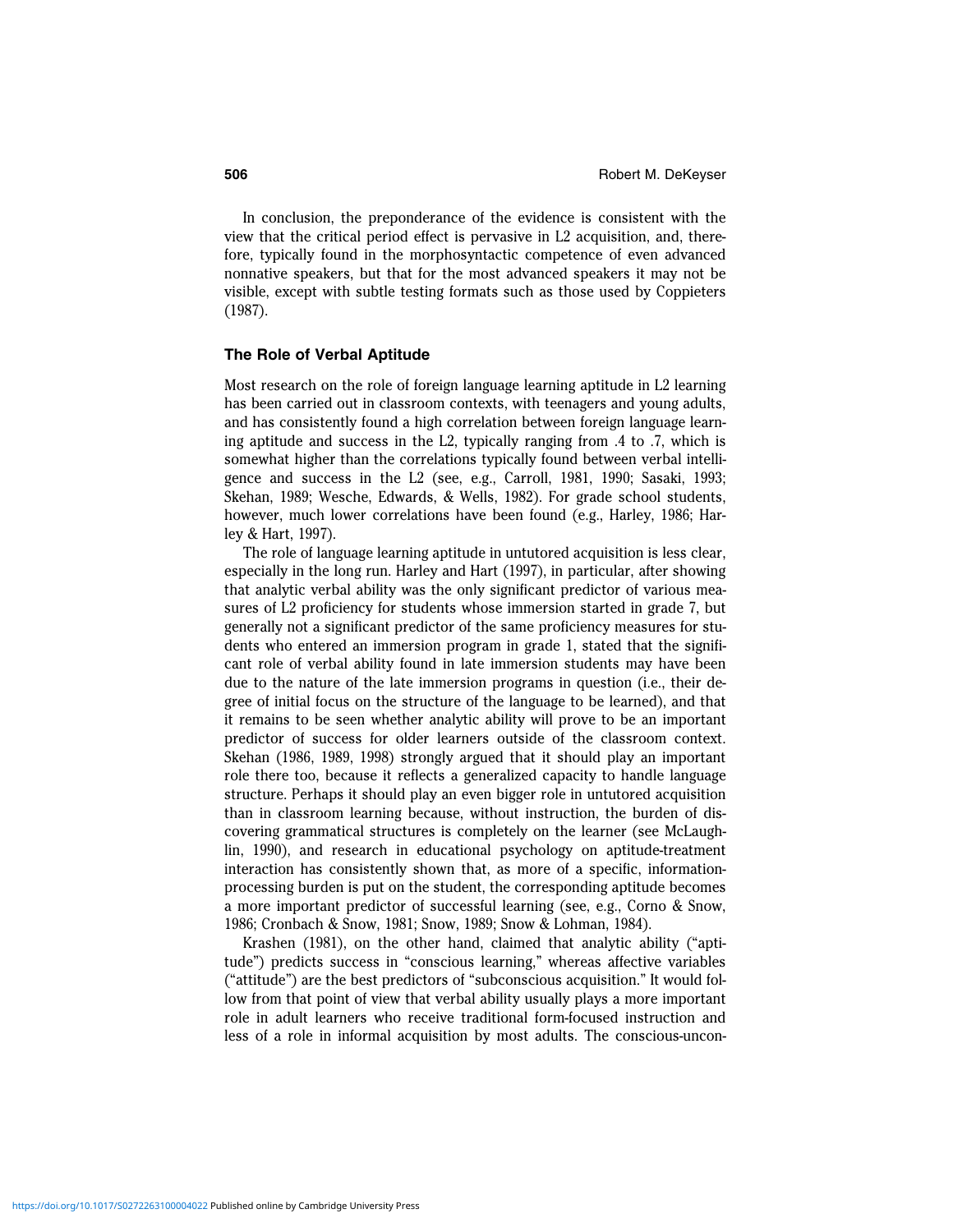scious, formal-informal, or learning-acquisition dichotomy, however, does not completely coincide with the instructed-naturalistic distinction because some classroom learners (e.g., in some early immersion programs and some classroom teaching that follows the natural approach inspired by Krashen's theories) largely engage in acquisition without reflection on linguistic structure, whereas some adults with high verbal ability or substantial experience with linguistic analysis through their education, or both, will engage in such reflection and use it as a tool for learning the language, regardless of the learning context.

Thus it remains an empirical question how important a role analytic ability plays in L2 learning by adults whose skills develop over a long period of constant exposure to the L2 and what the consequences are for those adults who lack high verbal ability, educational experience with language analysis, or both. Although none of the studies reviewed in the previous section mention verbal aptitude scores, it is likely, given the populations they worked with (mostly university faculty for Coppieters, 1987; faculty and students for Johnson and Newport, 1989; all college-educated people in Birdsong, 1992, most having had many years of formal instruction in French; people who "held professional positions or were continuing their education" in Patkowski, 1980, p. 451; language professionals in Ioup et al., 1994; university students of language in Bialystok's 1997 study), that the role of verbal aptitude explains the apparent exceptions to a strong age effect. A high level of verbal aptitude may allow L2 speakers to perform morphosyntactically like native speakers. This may explain the right tail of the distributions in Patkowski as well as Johnson and Newport, the impressionistic data that led to the inclusion of subjects in Coppieters's study, the partial overlap of the native and nonnative distributions in Birdsong, and the lack of age effects in at least one of Bialystok's studies (along with the aforementioned factors).

A major goal of this study, then, besides replicating Johnson and Newport's (1989) study to assess the effect of age on ultimate attainment in L2 morphosyntax, is to assess the effect of verbal ability—more specifically, foreign language learning aptitude, on ultimate attainment. Studying the effects of age and verbal aptitude, and their interaction, should be more revealing than studying them separately: If the aptitude effect varies with age and the age effect varies with aptitude, this interaction can shed light on the cause of each effect and allow for a test of the Fundamental Difference Hypothesis.

### **Hypotheses**

The literature presented in the previous section, in particular Johnson and Newport (1989) and Bley-Vroman (1988), led to the following hypotheses:

1. Participants in this study will show a strong negative correlation between age of arrival and performance on a grammaticality judgment test, but with some overlap in range between child and adult acquirers.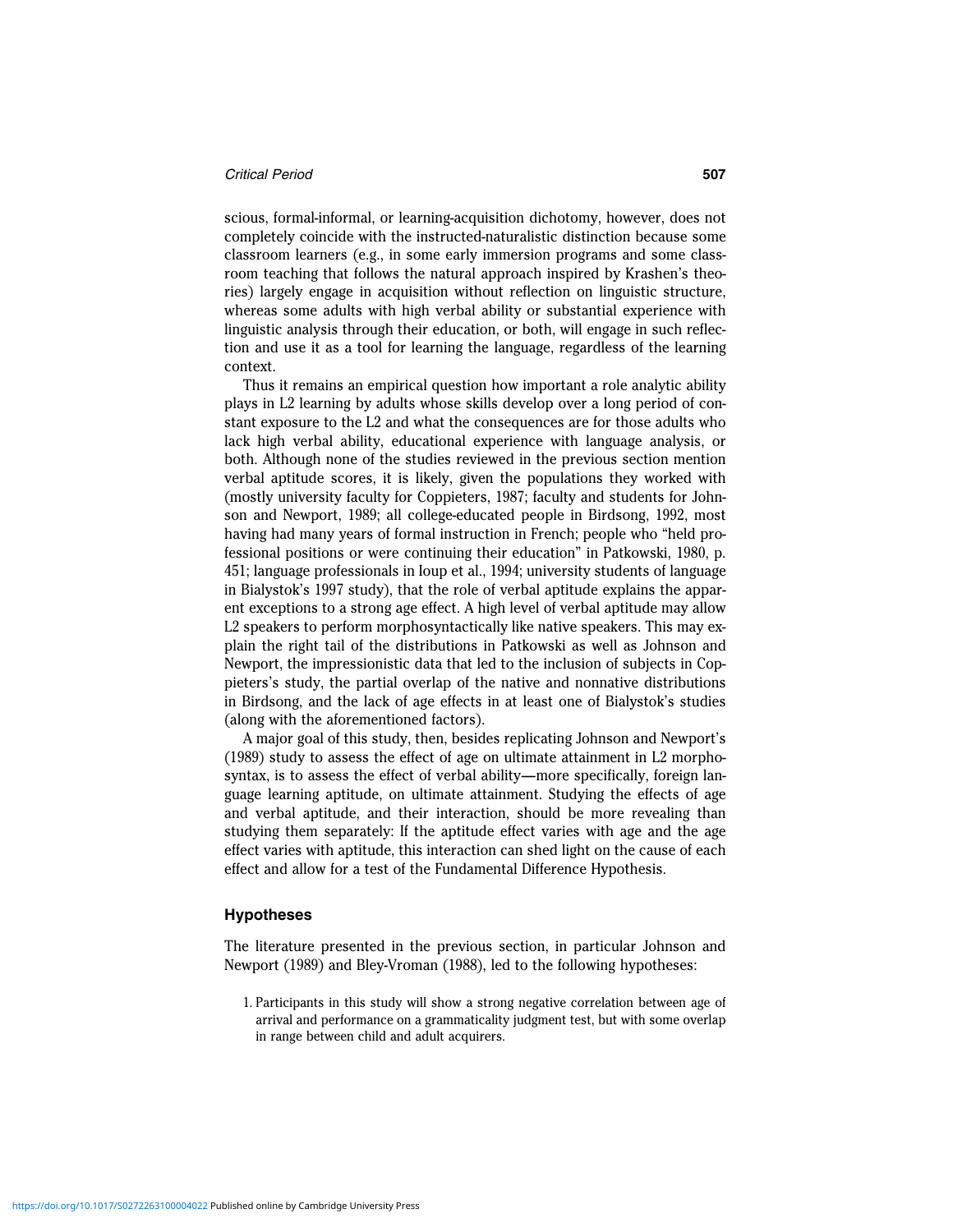- 2. Those adult acquirers, however, who score within the range of child acquirers will all have high verbal aptitude, which may have allowed them, at least in part, to learn the L2 grammar through explicit reflection on rules.
- 3. Different elements of grammar will show different correlations with age of acquisition; not all structures are equally sensitive to the critical period effect.

# **METHOD**

### **Participants**

Fifty-seven native speakers of Hungarian participated in this study. Hungarian was chosen because it was desirable to have speakers of one language in order to eliminate variability due to the L1 within one study, and because even the basic structures of English morphosyntax present many elements that have to be acquired by speakers of a non-Indo-European language such as Hungarian. Other desiderata were a long period of residence, to eliminate the risk of confounding ultimate attainment with rate of acquisition, and a wide spread in the two main independent variables, age of arrival and socioeconomic status (the latter being a first approximation of verbal ability). The Hungarian community around Pittsburgh met all these requirements.

Of the 57 participants, 32 were male and 25 female. They all lived in a 200 mile radius around Pittsburgh (western Pennsylvania, eastern Ohio, northern West Virginia, western Maryland) and were recruited by advertising in Hungarian-American newsletters, by distributing fliers at community events, and by word of mouth in the community. All participants were volunteers and were paid \$20 for their efforts. Sixty Hungarian Americans volunteered, but the data from three (elderly) people had to be discarded owing to problems with hearing the test stimuli or concentrating on the test. Of the 57 remaining participants, 42 (25 males and 17 females) were older than 16 when they immigrated; 15 (8 females and 7 males) were younger than 16 at the time of their arrival in the United States (or, in a few cases, a different English-speaking country before moving on to the United States); the range of age of arrival was 1–40. All participants had resided in the United States for at least 10 years; average length of residence was 34 years (35.6 for the younger and 33.7 for the older group). Average age at testing was 55 (43.2 for the younger and 60 for the older group), ranging from 16 to 81. Level of education and occupational status also varied widely, from blue-collar workers with an eighth-grade education to professionals with doctoral degrees; the average number of years of schooling was 14.6 for the younger and 13.4 for the older group.

Although all the participants were native speakers of Hungarian, some had also had varying degrees of exposure to other languages such as Russian, Czech, Slovak, Romanian, German, or Hebrew before moving to an Englishspeaking country. None reported any substantial exposure to English before emigrating. When asked about their proficiency in Hungarian compared to English now, 22 said they still felt more comfortable in Hungarian than in English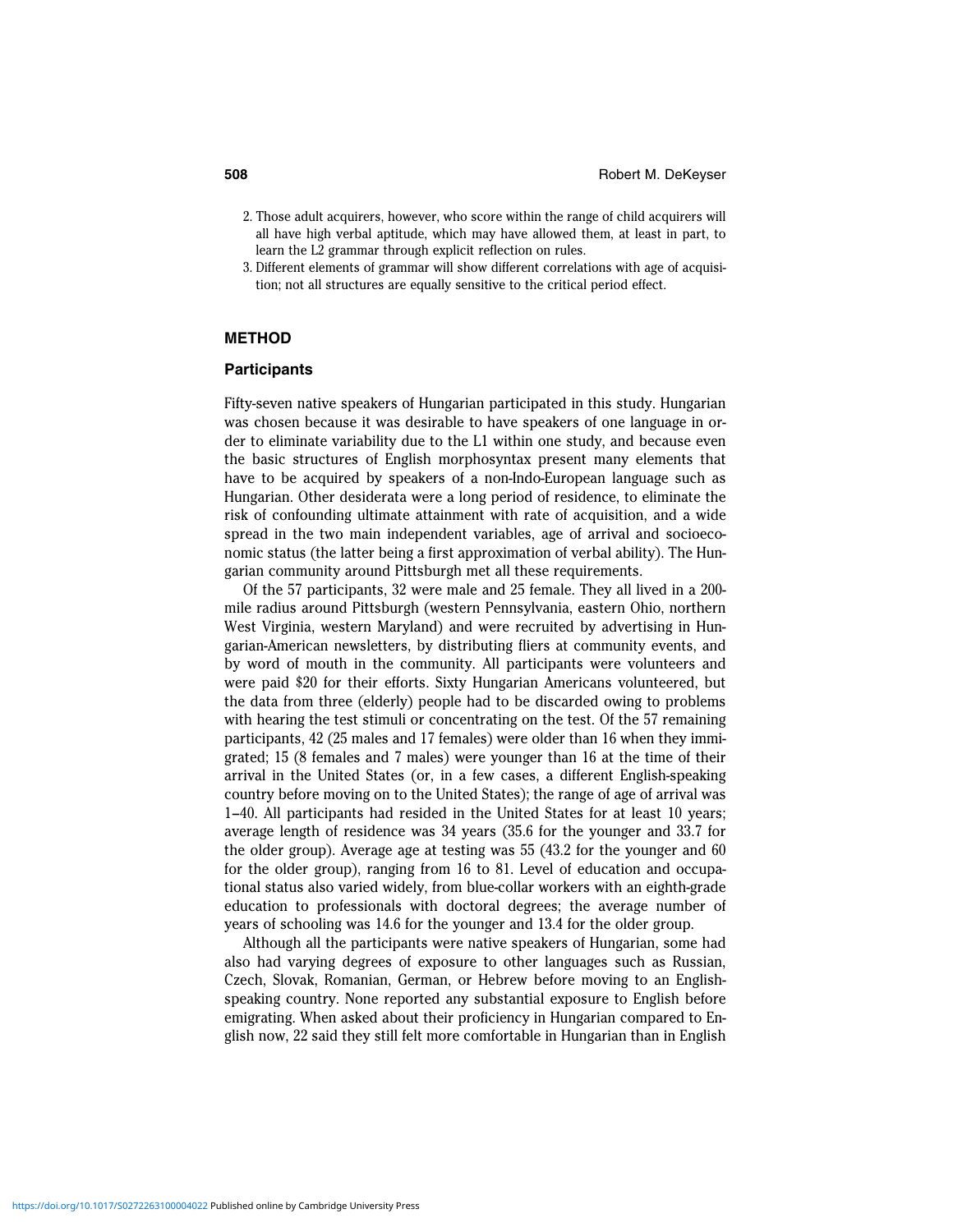(1 in the younger and 21 in the older group), 20 said they were more comfortable with English (10 in each group), and 15 said it made no difference (4 in the younger and 11 in the older group).

The measures for age of arrival, age at time of testing, aptitude, years of schooling, and grammar test scores for all individuals are given in Appendix A.

#### **Instruments**

*Grammaticality Judgment Test.* The grammaticality judgment test<sup>4</sup> used by Johnson and Newport (1989) was made available to me by the authors and was adapted in a variety of ways. The test was shortened to include 200 instead of 276 items; most subcategories now include six rather than eight items (three- rather than four-item pairs). Four practice items were added at the beginning to ensure the testing procedure was understood perfectly by all participants. A few items were deleted or changed on J. Johnson's advice (personal communication, May, 1996). Several subcategories were deleted or reorganized; a few were added to include structures that tend to be problematic for Hungarian speakers. The reliability coefficient (KR-20) obtained was .91 for grammatical items and .97 for ungrammatical items.

The complete set of items is given in Appendix B; the items in the Appendix are grouped according to the structure being tested. Incorrect items are marked with an asterisk. Items from Johnson and Newport (1989) are marked JN; new items are marked DK. A more detailed list of changes compared to the test in Johnson and Newport is given in Appendix C.

*Language Learning Aptitude Test.* Carroll and Sapon's (1959) Modern Language Aptitude Test is usually considered the best verbal aptitude test in terms of its predictive validity for L2 learning. Some of the minor technical problems discovered over the years do not affect the "Words in Sentences" part (Carroll, 1990), which is specifically aimed at measuring grammatical sensitivity and therefore should be the best predictor of grammar learning. (This subtest has been shown to correlate highly with verbal intelligence or even general intelligence, however. Wesche, Edwards, and Wells, 1982, for instance, found a correlation of .56 with the overall score on Thurstone and Thurstone's [1962] Primary Mental Abilities.) Because the participants in this study were native speakers of Hungarian, a corresponding test in Hungarian was needed. The Hungarian Language Aptitude Test, Words in Sentences (Ottó, 1996b), is an adaptation of the Words in Sentences part of the Modern Language Aptitude Test (Carroll & Sapon). The test consists of 20 five-way, multiple-choice items; these were selected as the best items from a pool of 50 items piloted with 177 high school students in Budapest. The difficulty level for the 20 items ranged from .23 to .68 with a mean of .52. Item-total correlations were all significant at the  $p < .001$  level, with a mean of .52 (Z. Dörnyei, personal communication, October 21, 1996; see also Ottó, 1996a).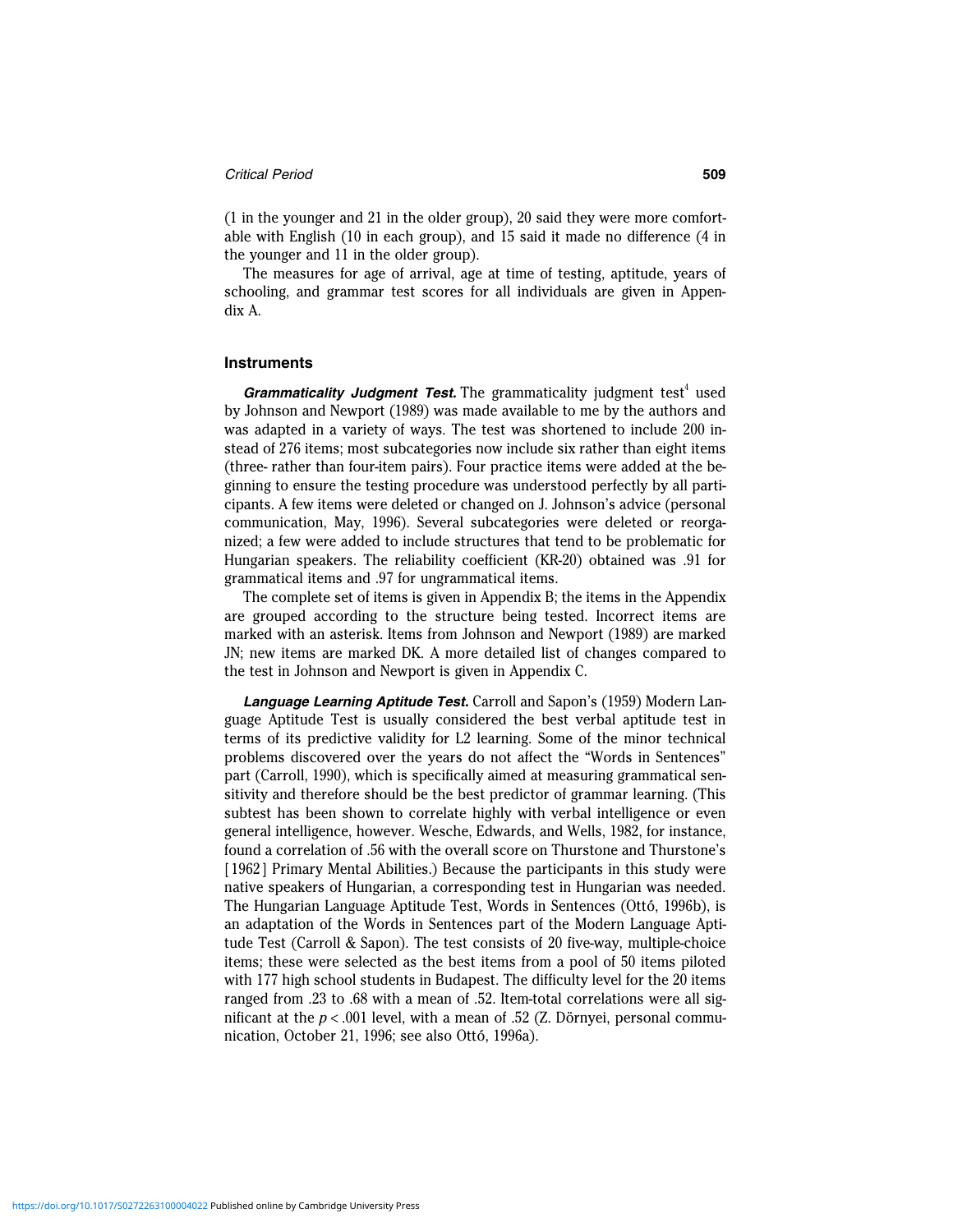*Background Questionnaire.* All participants filled out a two-page questionnaire about their language background, educational background, age of arrival in North America, and age at the time of the test.

# **Procedure**

The tests and the questionnaire were administered individually to the participants at their home (or, in some cases, a room on campus). They filled out the background questionnaire first, with the help of the experimenter.

The grammaticality judgment test came immediately after the questionnaire. The 200 items were tape-recorded by a male native speaker of English, with one of the two items of each correct-incorrect pair in the first 100 items, and the other in the second 100. Within each set of 100, the items came in a fixed random order, with the exception that no two items of the same category ever occurred consecutively. Each item was read twice in a row, with a 3-second interval between repetitions and a 6-second interval between items. Participants indicated whether they considered an item to be correct or incorrect by blackening the corresponding circle on an standardized answer sheet for computer processing. The tape recording guided them through the first four items, giving feedback on which were the correct answers. Participants could ask the experimenter to stop the tape at any time if they were tired; there was always a break of a couple of minutes after the first 100 items, while the tape was turned around and rewound. The test took about 55 minutes.

Finally, the aptitude test was administered; 20 minutes were allotted for this test. The participants read the stimulus sentences on a test sheet, and marked their answers on a specially designed multiple-choice answer sheet (Ottó, 1996b).

## **RESULTS**

#### **Age of Acquisition and Ultimate Attainment**

The correlation between the grammaticality judgment test score and age of acquisition was  $-.63$  ( $p < .001$ ) for the group as a whole ( $N = 57$ ). For adult arrivals ( $n = 42$ ), the correlation was  $-0.04$  (*ns*); for participants who arrived before the age of 16 (*n* = 15), the correlation was −.26 (*ns*). Figure 1 presents a scatterplot for age of acquisition and grammaticality judgment test score.

Separate analyses were performed for high- and low-aptitude learners. The average score on the aptitude test was 4.7 out of 20 (4.3 for the younger and 4.9 for the older group), with a standard deviation of 2.79. A somewhat arbitrary cut-off point was established between high- and low-aptitude learners, at a place where the high-aptitude group would be sufficiently different from the average, but without making it too small for statistical analysis. High aptitude was operationalized as having a score of 6 or more (at least .46 standard deviations above average); the resulting high-aptitude group was composed of 15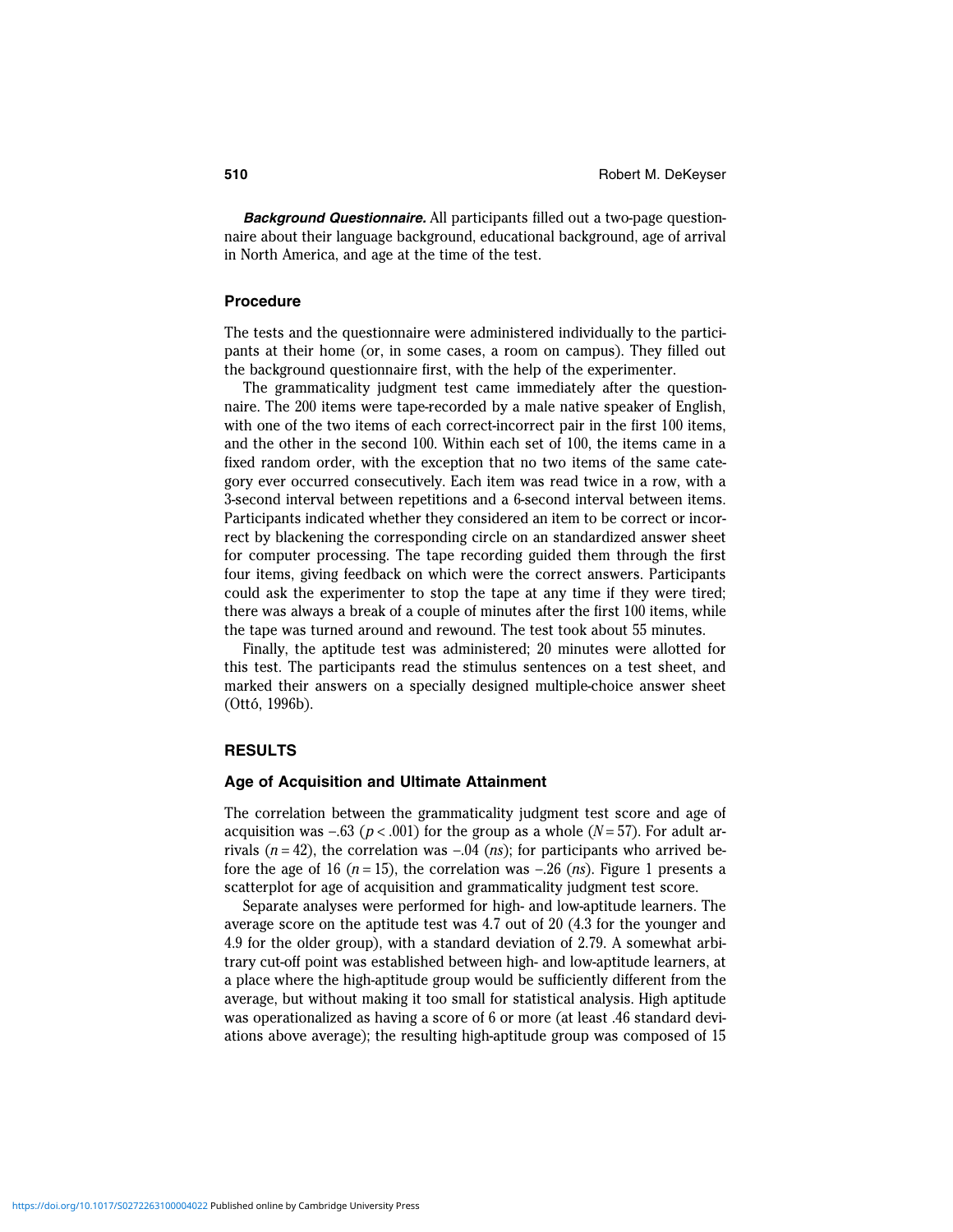

Figure 1. Scores on the grammaticality judgment test (out of 200) as a function of age of acquisition.

individuals, roughly the upper third of the distribution.<sup>5</sup> For high-aptitude learners, the correlation between age of acquisition and grammaticality judgment test score was −.33 (*ns*); for the group with average or low aptitude (*n* = 42), the correlation was −.74 (*p* < .001).

# **The Role of Aptitude**

The correlation between the grammaticality judgment test score and the aptitude score was .13 (*ns*) for the group as a whole  $(N = 57)$ . For adult arrivals  $(n = 42)$ , the correlation was .33 ( $p < .05$ ); for participants who arrived before the age of 16  $(n=15)$ , the correlation was .07  $(ns)$ . Aptitude scores did not correlate with age of arrival (*r* = .09, *ns*).

# **Individual Structures**

For grammatical items, one cannot know which part of the sentence a test taker does not like in a case where the item is rejected; for accepted items, of course, every part was accepted. Only ungrammatical items allow for the anal-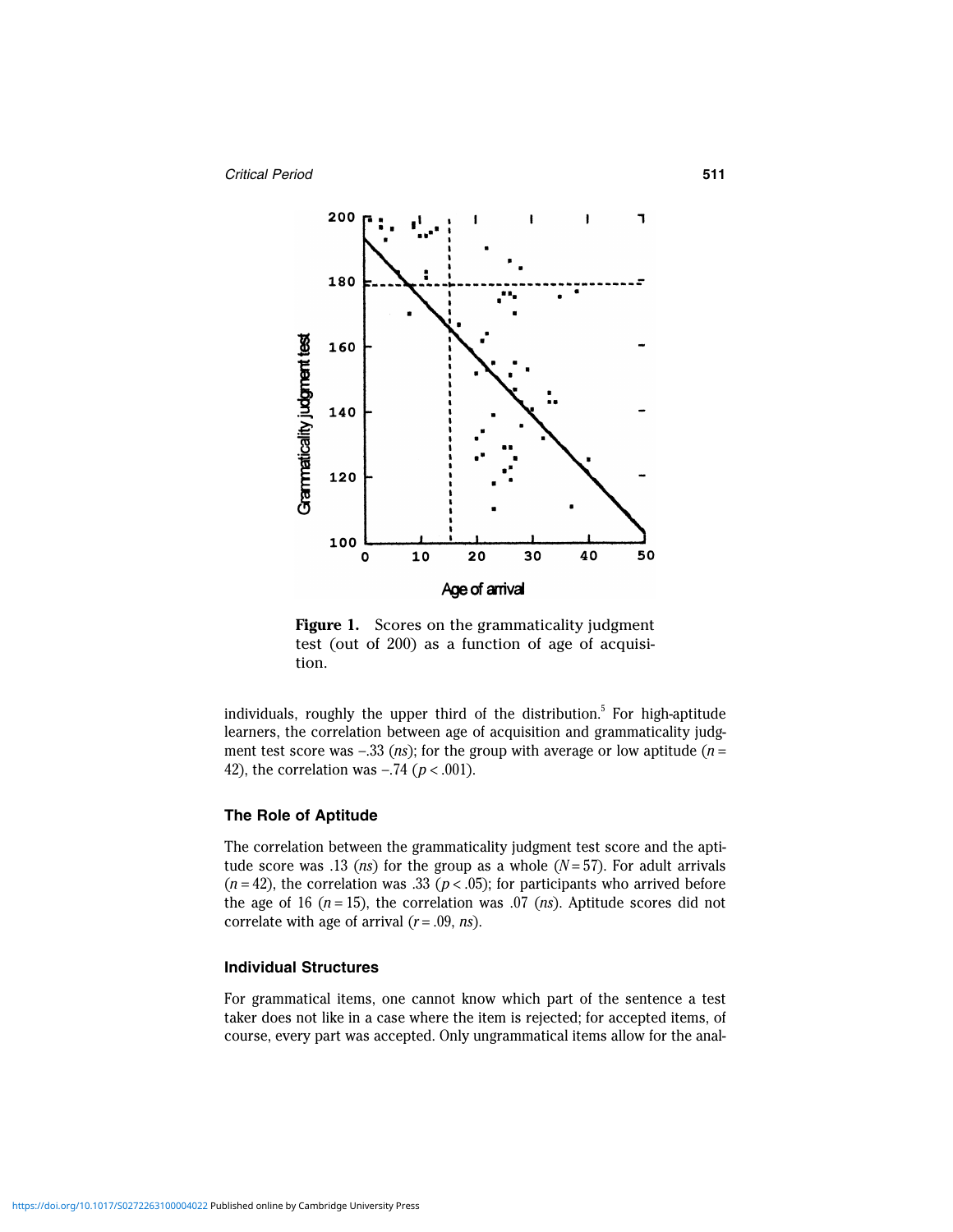ysis of specific types of errors. Although it is never 100% certain that a given test taker has rejected an item because of the error built in by the test designer (see, e.g., Kellerman, 1995), this built-in error is certainly by far the most likely reason for the rejection and can safely be interpreted as such when summing results over individuals, with only a small margin of error. Therefore, following Johnson and Newport (1989), I only included the 100 ungrammatical items in the analysis of errors for individual structures.

Contrary to Johnson and Newport (1989), however, in order to avoid the "language-as-fixed-effect fallacy" (Clark, 1973), that is, the error of assuming that all instances of a given structure are equally good tests of that structure, scores were not summed over items testing the same structure. Instead, the scores for individual items were correlated with age of arrival, and the items were ranked according to this correlation. In this way, one can see whether a given structure correlates moderately with age of arrival because all items correlate moderately, or because some correlate and others do not. Table 1 shows the ranking of items from highest to lowest correlation with age of arrival.

Dividing the items into three groups, depending on whether the correlation of the corresponding scores with age of arrival was high (*r* significant at *p* < .01), marginal (.01 <  $p$  < .05), or low (*r* not significant at  $p \ge 0.05$ ), consistently or almost consistently high correlations with age of arrival were found for the following structures: present progressives with auxiliary omitted (PPAO: 3/3 items in top group), determiners omitted (DEOM: 3/3 items in top group), determiners used with abstract nouns (DEAB: 4/4 items in top group), plurals marked on mass nouns (PLMN: 3/3 items in top group), *wh*-questions without *do*-support (WHNA: 3/3 items in top group), *wh*-questions without subject-verb inversion (WHNI: 3/3 items in top or in-between group), irregular plurals regularized (3/3 items in top or in-between group), wrong subcategorization of verb for gerund, infinitive, *to* + infinitive (SUBC5–10: 5/6 items in top group), and adverbs between the verb and the object (WOAD: 2/3 items in top group).

Consistently low correlations were found for word-order problems in declarative sentences not involving adverbs (WODO, WOIO, WOPP, WOVS: 12/12 items in bottom group), yes-no questions that lack *do*-support (YNVS: 3/3 items in bottom group), and gender errors in pronouns (PRGE: 4/4 items in bottom or in-between group).

#### **DISCUSSION**

#### **Hypothesis 1**

The hypothesis of a strong negative correlation between age of acquisition and score on the grammaticality judgment test was confirmed. A correlation of −.63 was found, which is similar to the −.77 reported by Johnson and Newport (1989). More importantly, the extent of overlap between the range of scores for adult acquirers and for acquirers below age 16 is very small.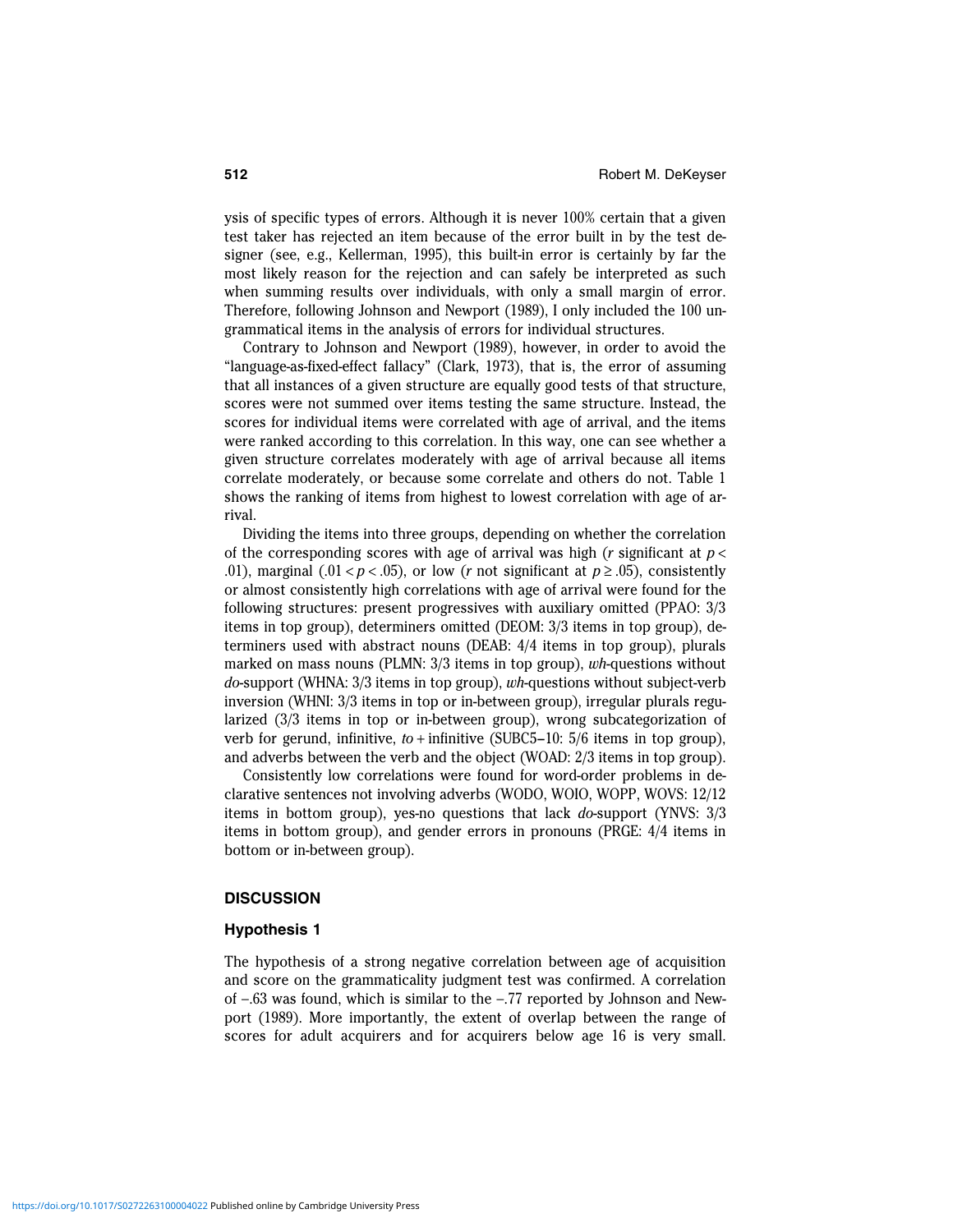|                                                                                                                                                                                                                                                                                                                                                                | p < .01                                                                                                                                                                                                                                                                                                                                                             | .01 < p < .05                                                                                                                                                                                                                                                                                            |                                                                                                                                                                                                                                                                                                                                                                                                                              | $p \geq .05$                                                                                                                                                                                                                                                                                                                                                                                                           |
|----------------------------------------------------------------------------------------------------------------------------------------------------------------------------------------------------------------------------------------------------------------------------------------------------------------------------------------------------------------|---------------------------------------------------------------------------------------------------------------------------------------------------------------------------------------------------------------------------------------------------------------------------------------------------------------------------------------------------------------------|----------------------------------------------------------------------------------------------------------------------------------------------------------------------------------------------------------------------------------------------------------------------------------------------------------|------------------------------------------------------------------------------------------------------------------------------------------------------------------------------------------------------------------------------------------------------------------------------------------------------------------------------------------------------------------------------------------------------------------------------|------------------------------------------------------------------------------------------------------------------------------------------------------------------------------------------------------------------------------------------------------------------------------------------------------------------------------------------------------------------------------------------------------------------------|
| -.5710 PPAO02<br>$-.5417$ TPSO01<br>$-.5249$ SUBC07<br>-.5171 DEAB02<br>$-.5168$ WOAD02<br>$-0.5146$ YNAA01<br>$-.5142$ PLMN01<br>$-.5105$ PLMN02<br>$-.5101$ PLMN03<br>$-.4958$ SUBC10<br>-.4837 DEAB04<br>$-.4669$ YNDT03<br>$-.4639$ PLIR03<br>$-.4386$ SUBC06<br>$-.4358$ DEOM02<br>-.4354 DEAB03<br>$-.4204$ TPSO03<br>$-.4135$ WHNA01<br>$-.4106$ WHNI02 | $-.4071$ PPAO03<br>$-.4026$ PTII01<br>$-.4026$ YNDT02<br>$-.3964$ WHNA02<br>$-.3961$ PTIR03<br>-.3941 SUBC08<br>$-.3940$ PMTF02<br>$-.3896$ PTMO02<br>$-.3871$ DEOM01<br>$-.3833$ PROM03<br>$-.3821$ WHNA03<br>$-.3803$ PPAO01<br>$-.3767$ TPSM02<br>$-.3743$ WOAD01<br>$-.3729$ DEOM03<br>$-.3632$ TPSM01<br>$-.3592$ DEAB01<br>$-.3521$ SUBC05<br>$-.3410$ PLIR01 | $-.3396$ PMSE01<br>$-.3339$ SUBC03<br>$-.3387$ SUBC02<br>$-.3344$ YNAV03<br>$-.3316$ PTIR02<br>$-.3295$ WHNI03<br>$-.3246$ YNAV01<br>$-.3244$ PTMO03<br>$-.3141$ WHNI01<br>$-.3072$ PPMO01<br>-.2767 PLIR02<br>$-.2743$ PRGE04<br>$-.2696$ PTII02<br>-.2693 PMSE03<br>$-.2599$ PLMO02<br>$-.2573$ YNAA02 | $-.2565$ PPMO02<br>$-.2530$ TPSM04<br>$-.2516$ YNDT01<br>$-.2441$ PTII03<br>$-.2423$ PROM01<br>$-.2408$ TPSO02<br>$-.2407$ PROM04<br>$-.2360$ PMTF01<br>$-.2326$ PLMO03<br>$-.2289$ PMTF04<br>$-.2281$ YNVS01<br>$-.2279$ WOIO03<br>$-.2259$ SUBC09<br>$-2180$ YNVS02<br>$-2156$ WOVS03<br>$-.2078$ WODO03<br>$-.2071$ PRAC03<br>$-.1918$ TPSM03<br>$-.1903$ PTMF03<br>$-.1832$ TPSM05<br>$-.1777$ WOIO02<br>$-.1766$ PMSE04 | $-.1735$ PTMO01<br>$-.1719$ PPMO03<br>$-.1685$ PROM02<br>$-.1609$ YNAA03<br>$-.1504$ WOPP03<br>$-.1491$ WOAD03<br>$-.1458$ WOPP01<br>$-.1452$ WOIO01<br>-.1294 SUBC01<br>$-.1265$ PLMO01<br>$-.1220$ PTIR01<br>$-.1093$ WOPP02<br>$-.1052$ PRAC01<br>$-.0984$ WODO01<br>$-.0915$ YNVS03<br>$-.0814$ YNAV02<br>$-.0649$ PRGE03<br>$-.0572$ SUBC04<br>.0267 PMSE02<br>.0218 WOVS02<br>$-.0189$ WODO02<br>$-.0116$ PRGE02 |
|                                                                                                                                                                                                                                                                                                                                                                |                                                                                                                                                                                                                                                                                                                                                                     |                                                                                                                                                                                                                                                                                                          | $-.1757$ PRGE01                                                                                                                                                                                                                                                                                                                                                                                                              | WOVS01                                                                                                                                                                                                                                                                                                                                                                                                                 |

**Table 1.** Grammaticality judgment test items ordered by size of correlation with age of arrival

*Note*. PTMO = past tense marking omitted; PTIR = irregular verbs regularized; PTII = regular ending on irregular stem; PLMO = plural marking omitted; PLIR = irregular plurals regularized; PLMN = mass nouns used with plural marker; TPSO = third-person -*s* omitted; TPSM = third-person -*s* marked on main verb after modals; PPMO = progressive -*ing* omitted; PPAO = progressive auxiliary omitted; DEOM = determiner omitted; DEAB = determiner used with abstract nouns; PROM = Pronoun omitted (transfer from Hungarian object pro-drop); PRGE = gender errors; PMSE = phrasal verb separation not allowed; PMTF = phrasal verb separation allowed, but particle moved too far; SUBC = subcategorization; YNAA = Aux Aux order; YNAV = Aux Verb order; YNVS = Verb Subject order; YNDT = double tense marking; WHNI = no aux inversion; WHNA = no aux; WODO = S V DO order violated; WOIO = S V IO DO order violated; WOVS = S V order violated; WOPP = S V PP order violated; WOAD = incorrect adverb placement.

Whereas roughly half of the adult arrivals in the Johnson and Newport study scored within the range of the pre-16 arrivals, only a few adult arrivals performed as well in the present study. As Figure 1 shows, the dividing line between those who started acquiring English before age 16 and those who started later falls around a score of 180 (out of 200). Among the younger arrivals, only 1 out of 15 scored below that point (a person with an eighth-grade education and a blue-collar job); among the older arrivals only 3 out of 42 scored above that point.

Johnson and Newport (1989) reported an even stronger correlation between age of arrival and test performance for the early arrivals (*r* = −.87) than for the group as a whole, but that result was not replicated here; among those who arrived before age 16 the correlation was −.26 (*ns*). This discrepancy is hard to interpret because, in both the present study and Johnson and New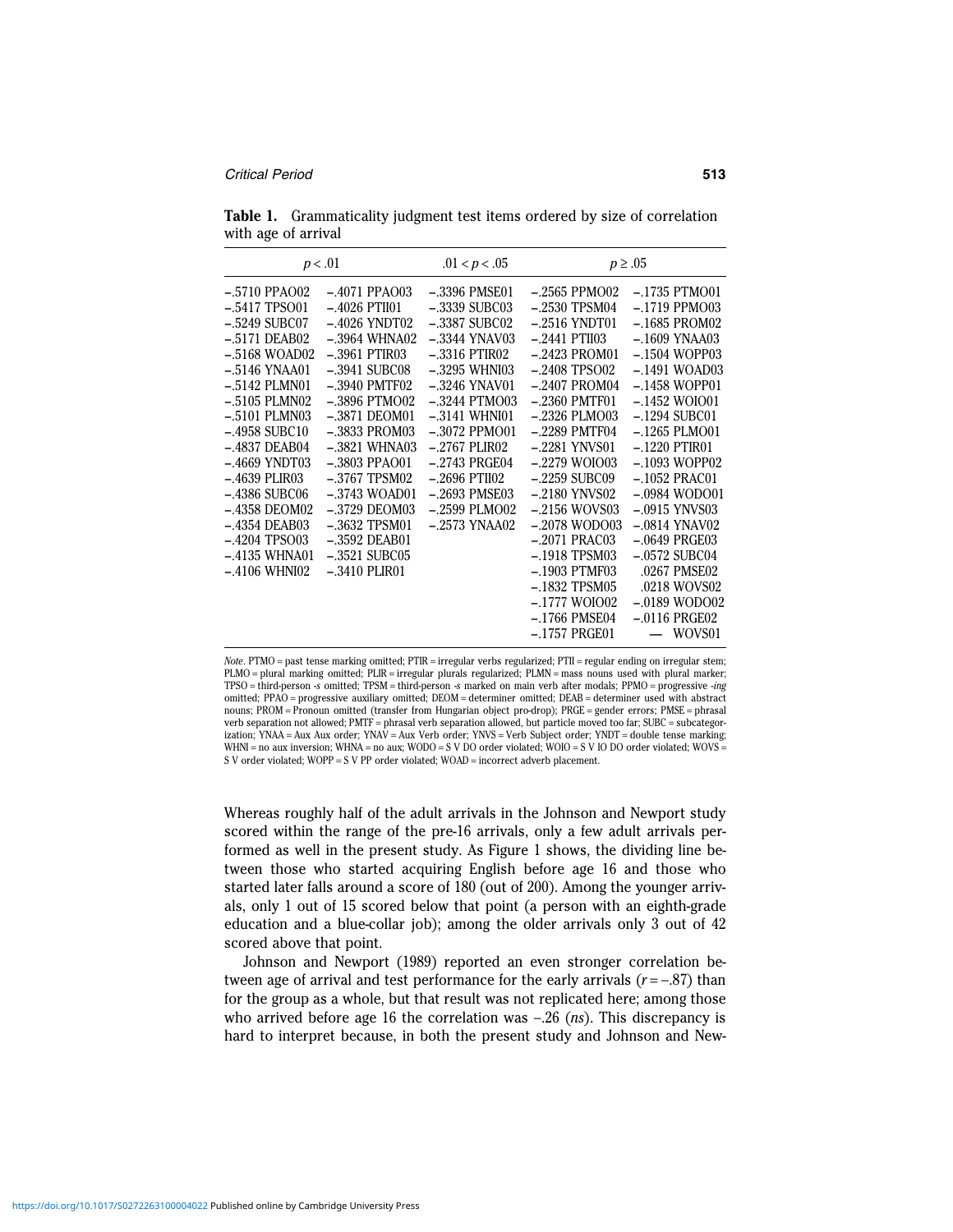port's, the number of data points in the age range of 12–16 was very small  $(2 \text{ and } 5, \text{ respectively})$ . It should be pointed out, however, that Johnson and Newport's data show a dip in proficiency scores for the age range 12–16 compared to both earlier acquirers and adults (see their Figure 2, p. 80). As there is no theoretical explanation for such a decline in adolescent learners only, the dip in their Figure 2 is probably an artifact, and the correlation coefficient of −.87 probably strongly overestimates the true *r*.

To assess Bialystok's (1997; see also Bialystok & Hakuta, 1994) interpretation of Johnson and Newport's (1989) correlation coefficients (i.e., test scores correlated strongly with age of arrival, because the latter was confounded with age at the time of the test), partial correlation coefficients were calculated. The correlation between test score and age of arrival remained a robust −.54 (*p* < .001) after age at time of test was partialed out; the correlation between test score and age at time of test with age of arrival partialed out was −.13 (*ns*). These results confirm Johnson and Newport's interpretation of their correlation coefficients and refute Bialystok's criticism.

Length of residence, which was another potential confound with age of arrival, turned out not to be correlated with test scores at all in my data;  $r = 0.00$ (sic). This clearly shows that length of residence no longer plays a role past the first 10 years (see Oyama, 1978).

#### **Hypothesis 2**

It was predicted that no adult acquirers would score within the range of child acquirers unless they had high verbal aptitude. Using the same operational definition of high aptitude as above (a score of 6 or higher on the aptitude test), it was found that, among the participants who started acquiring English after age 16 but obtained a high score on the grammaticality test (over 180, i.e., in the upper right quadrant of Figure 1; or even including those who came close, with a score over 175), all but one had an aptitude score of 6 or above. Their aptitude scores and grammaticality judgment test scores were 11/177, 10/190, 8/194, 7/184, 6/176, and 3/186. This last case, the only exception, is that of a participant in the study who was doing postdoctoral studies in the natural sciences; this suggests that he must be of above-average analytical ability and that his aptitude test score is not indicative of his analytical abilities. It should also be pointed out that from age 15 to age 26 he lived in Israel and that he felt most comfortable in Hebrew, followed by English, followed by Hungarian. (Of the other five highly successful high-aptitude learners, two said they were more comfortable in English, one in Hungarian, and two equally proficient in both.) Even though the data are not 100% clear-cut, one cannot escape the conclusion that there were few adult acquirers who scored within the child acquirers' range or even came close (6/42) and that none of those who did were clearly of average or below-average aptitude. This finding is in line with what the Fundamental Difference Hypothesis predicts: The only way that an adult learner can achieve grammatical competence similar to that of a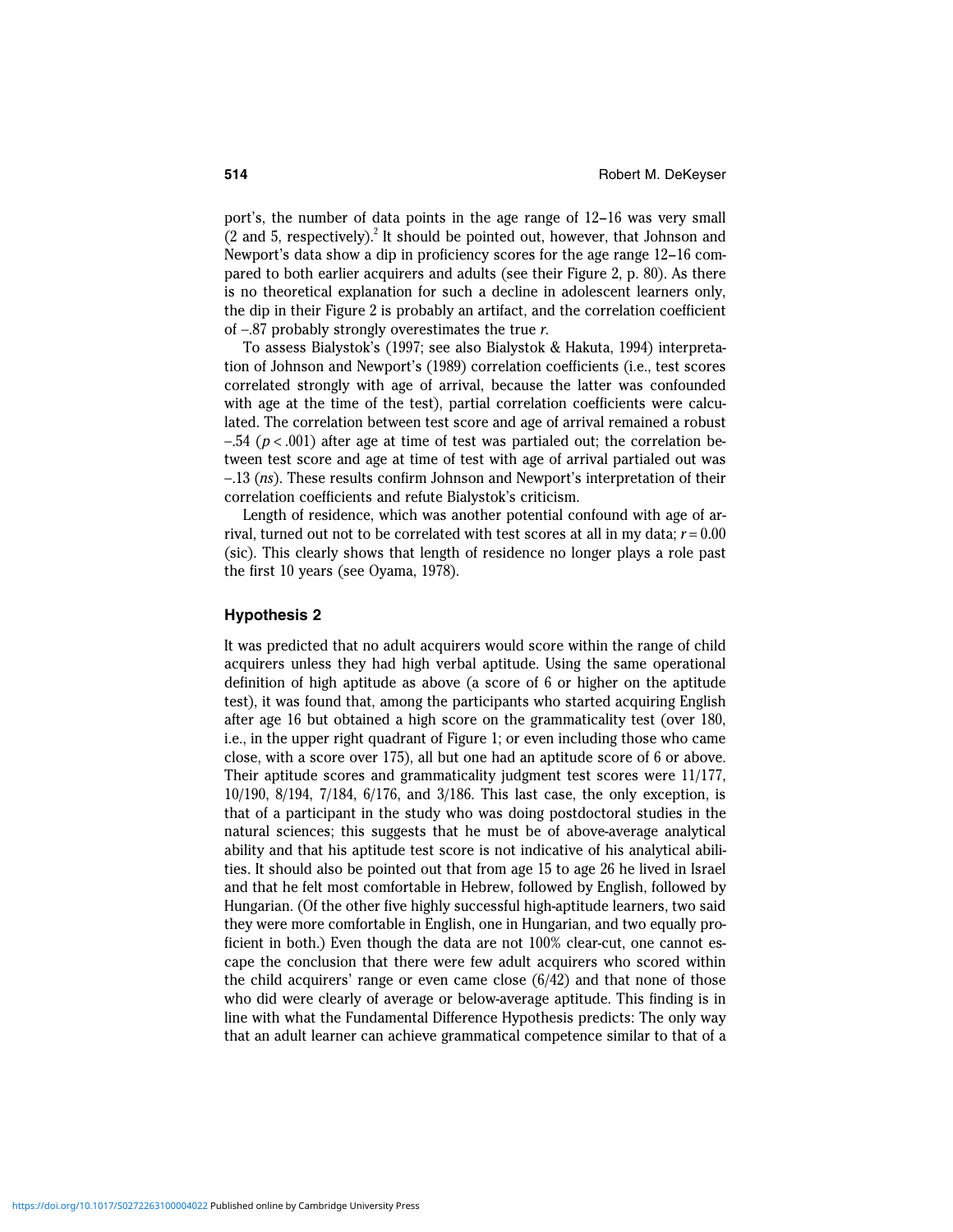native is by using analytical, problem-solving abilities, because the implicit learning mechanisms of the child are no longer available or accessible. Therefore, only learners with above-average analytical abilities can eventually reach a near-native level, at least on the rather easy kind of test used here, which does not include rare constructions or convoluted sentences and does not require participants to perform under time pressure. On a more subtle test of the kind used by Coppieters (1987), even they, of course, may clearly fall short of native standards.

Further evidence for the different role that analytical abilities play in second language acquisition by children and adults can be found in the correlations between aptitude and grammaticality judgment scores for the child arrivals  $(r = .07; ns)$  and the adult arrivals  $(r = .33; p < .05)$ . These figures are remarkably similar to those that Harley and Hart (1997) found for the relationship between aptitude and proficiency: −.15 to .09 for early immersion and .41 to .45 for late immersion. Whereas the younger acquirers in the present study all reached a native or near-native level regardless of aptitude, only the adults with above average aptitude eventually became near native.

For the interpretation of these results, it is useful to know that years of schooling did not predict grammaticality judgment test scores  $(r = .006$  for the younger and .08 for the older group). Clearly, aptitude plays a role independent of schooling, and it only plays that role for adult learners.

## **Hypothesis 3**

As hypothesized, different structures showed different degrees of correlation with age of arrival. Structures for which the test scores correlated highly with age of arrival were the present progressive auxiliary, articles (determiners), *wh*-questions, plurals, subcategorization, and adverb placement. Structures that did not show differential proficiency as a function of age were word order in declarative sentences (with the exception of adverb placement), *do*-support in yes-no questions, and pronoun gender. A comparison of these results with the ones obtained by Johnson and Newport (1989, p. 87, Figure 3) shows many similarities:<sup>6</sup> Scores for articles, plurals, and subcategorization strongly reflected age of arrival in both studies; scores for word order and for *do*-support in yes-no questions hardly correlated with age of arrival in either study (see Johnson & Newport, 1989, p. 87, fn. 8).<sup>7</sup> Adverb placement, present progressive auxiliary, and pronoun gender were not analyzed separately by Johnson and Newport but lumped together respectively with other word-order problems, missing progressive -*ing*, and missing pronouns. Finally, Johnson and Newport's *wh*-question included items in which the error is one of a missing argument rather than of *wh*-movement, which may explain why those items appeared relatively easy in their study compared to the present one, in which the *wh*-question category consisted of two types of items only: lack of auxiliary and lack of inversion. In conclusion, then, to the extent that the item classification in the two studies can be compared, all structures that clearly fell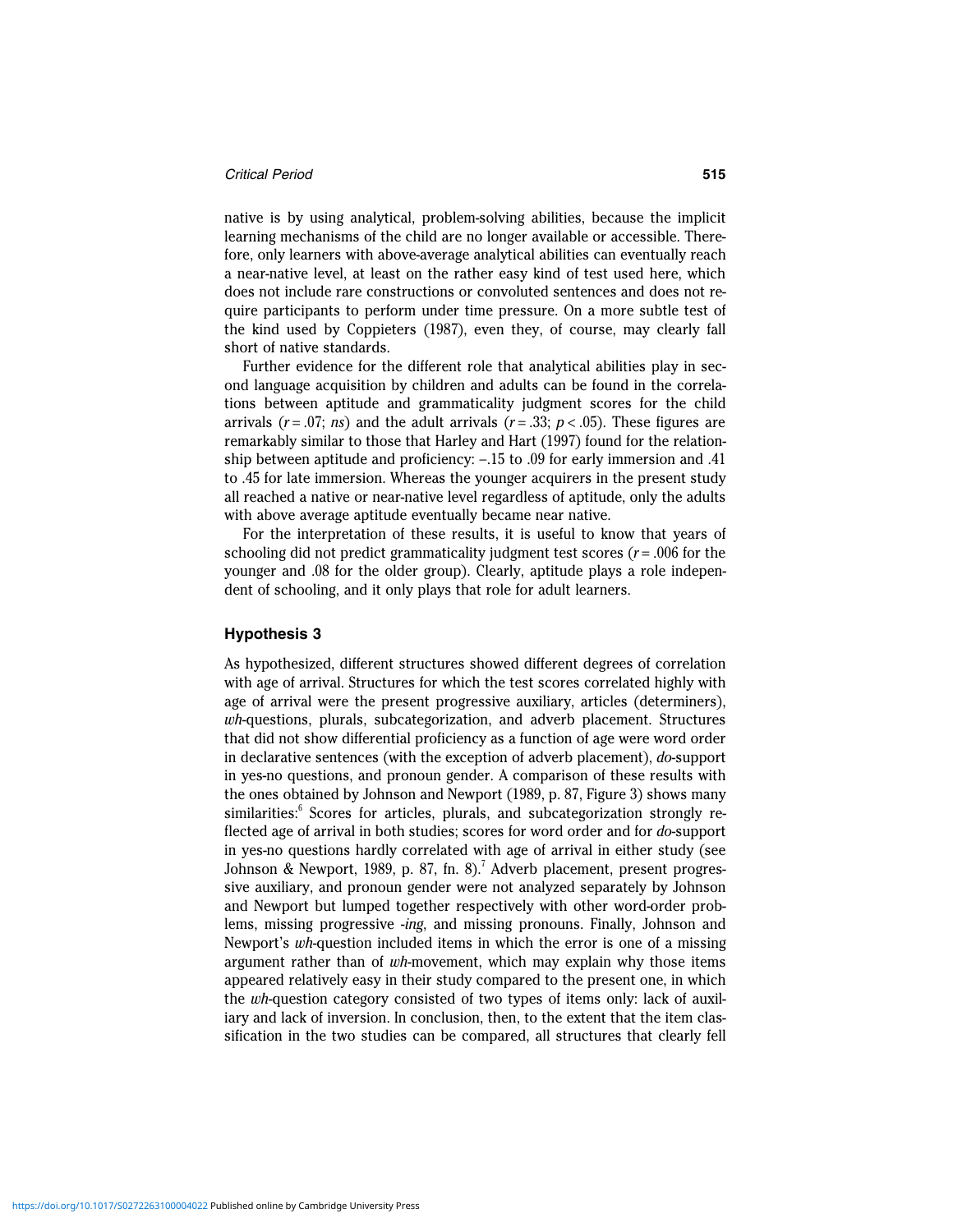into either the easy (low correlation with age) or difficult (high correlation with age) category in this study fell into the same category in Johnson and Newport's.

The fact that certain structures seem impervious to otherwise strong age effects begs for an explanation. What characteristics do pronoun gender, subject-verb inversion and *do*-support in yes-no questions, and basic word order have in common that could explain why they are learned easily, that is, by virtually everybody, even by adults whose verbal ability is below average? Transfer from Hungarian cannot be an explanation because Hungarian makes no gender distinction in personal pronouns and has no *do*-support, no subjectverb inversion for questions, and a rather variable word order (see, e.g., Kenesei, Vago, & Fenyvesi, 1998). What errors against the three structures in question do have in common is that they are all perceptually salient. Pronoun gender errors are so irritating to native speakers that they will almost always correct them when their nonnative interlocutors make such mistakes, even though overt correction of grammar errors is otherwise rare in adult nativenonnative interaction; therefore the gender distinction becomes very salient to the learner. In the case of basic word order, errors lead to differences from the norm that are very salient themselves: sentences that begin with a (lexical) verb (WOVS, e.g., \**Bites the dog*), end with a verb (WODO, e.g., \**The girl the movie likes;* WOPP, e.g., \**The students to the movies went*), or begin with two consecutive noun phrases (WOIO, e.g., \**The woman the policeman asked a question*). In all three cases a salient position (sentence initial or sentence final) is occupied by a syntactic constituent that can never occupy that position in English (WOVS, WODO, WOPP) or it is occupied twice (WOIO). Finally, in the case of yes-no questions without *do*-support or subject-verb inversion, the error has the same highly salient effect: a lexical verb in initial position.

This last case is particularly interesting because it contrasts clearly with errors in *wh*-questions, which are similar and yet go undetected by most adults: lack of inversion (WHNI, e.g., \**What Martha is bringing to the party?*) and lack of *do*-support (WHNA, e.g., \**What they sell at the corner store?*). In these cases the errors are less salient because they occur after the question word that occupies the initial, salient position; as a result they go undetected.

It is known that salience of specific structures plays a role in the ease or difficulty with which they are acquired in an L2. Bardovi-Harlig (1987), for instance, showed in a study of 95 college-age learners acquiring L2 English that *wh*-questions with preposition stranding (e.g., *Whom did John give the book to?*) were acquired before pied piping (e.g., *To whom did John give the book?*), even though the latter is unmarked and would therefore be expected to be acquired first. As Robinson (1996) pointed out, preposition stranding is characterized by the fact that the question word and the preposition occupy the two most salient positions in the sentence—first and last. Salience clearly prevailed over markedness in Bardovi-Harlig's study. In the same way, in the present study, the salient inversion pattern in yes-no questions was learned before inversion in *wh*-questions, even though the latter is considered the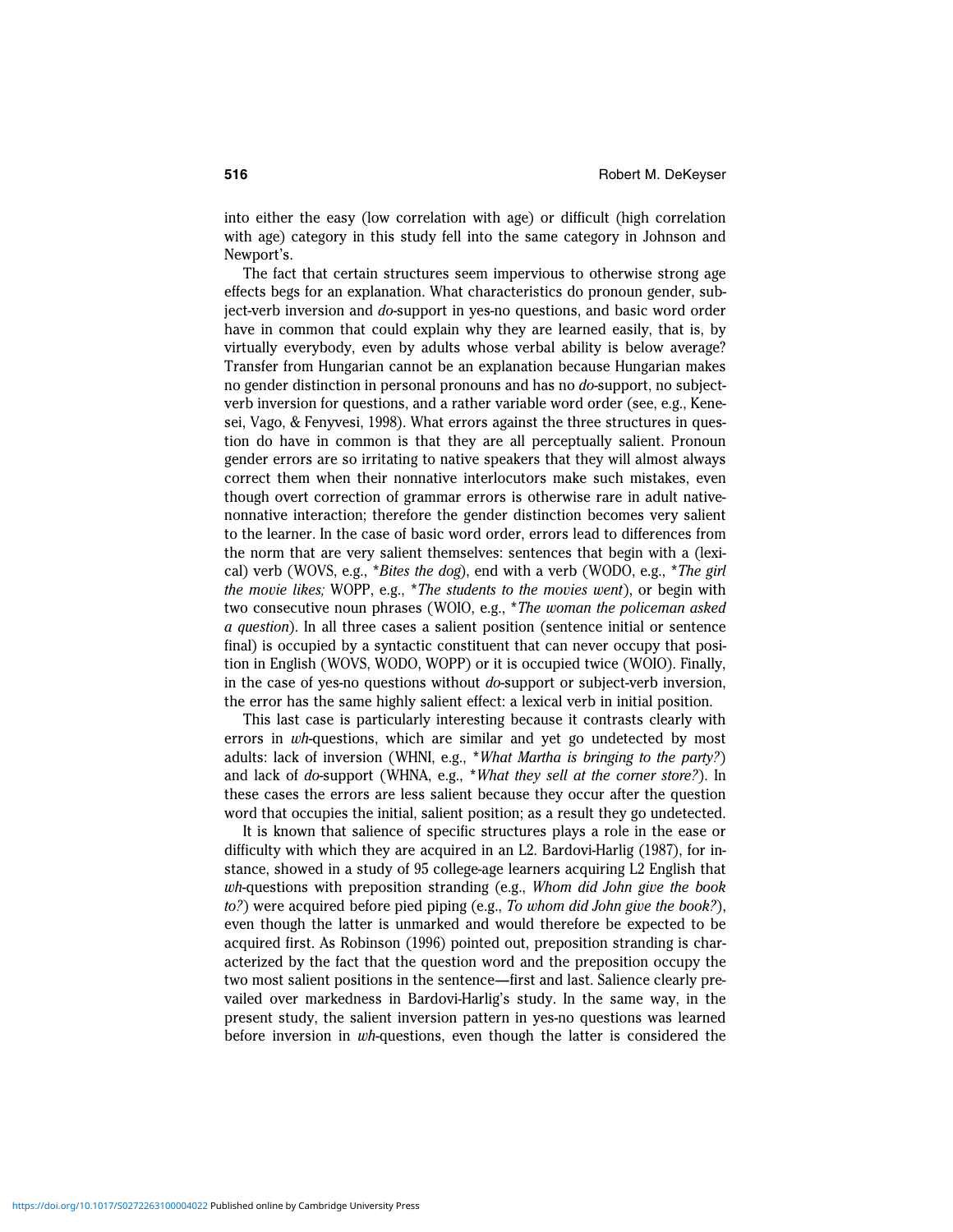least marked (Eckman, Moravcsik, & Wirth, 1989; Greenberg, 1963). Doughty (1991) also provided evidence for the importance of the salience factor in L2 acquisition by showing that learners who had received treatment consisting of "bringing to prominence" (p. 462) the structural components of relative clauses did as well on a subsequent production task as the learners who were taught the rules.

It is also known that perceptual salience interacts with the implicit-explicit learning distinction. Reber, Kassin, Lewis, and Cantor (1980, Experiment 1, pp. 494–497), in particular, showed that the structure of letter strings representing an artificial grammar was better learned explicitly than implicitly when the stimuli were organized in a way that made their similarities salient, and it was better learned implicitly than explicitly when the similarities were not made salient. The explicit-salient combination was by far the best of the four. Therefore, it is not surprising that more salient patterns are learned before less salient, yet otherwise similar, structures by adult learners, who, as argued above, have to rely on explicit learning.

The nature of the few structures that were learned well by the adults in the present study is further evidence, then, for the fact that L2 grammar learning in adults is largely limited to explicit processes: Not only are the learners with high ability for explicit learning the only adults who are successful overall, but those structures whose salience makes them particularly good candidates for explicit learning are also the only ones that are learned by all immigrants, regardless of age.

In conclusion, perceptually very salient aspects of morphosyntax such as basic word order and pronoun gender appear to have been acquired by most learners at any age of arrival, whereas many other basic structures such as the use of articles, the use and position of auxiliaries, the position of adverbs, certain elements of verb subcategorization, and even some uses of the plural morpheme had not been learned well by many of the learners who arrived after the age of 16, not even after decades of residence in an English-speaking environment.

# **CONCLUSIONS AND IMPLICATIONS**

This study has addressed a number of questions and challenges in the SLA literature. It has accepted Long's (1990) challenge to look at what grammaticality judgments for specific structures reveal about the linguistic competence of very advanced nonnative speakers who learned the L2 as adults.

It replicated Johnson and Newport's (1989) landmark study and found remarkably similar results, having addressed the various methodological criticisms leveled at Johnson and Newport (1989) by Bialystok and Hakuta (1994), Bialystok (1997), Kellerman (1995), and others, and having investigated a population that differed significantly from Johnson and Newport's in terms of native language, education, and socioeconomic status.

This study provided an explanation for why certain learners and certain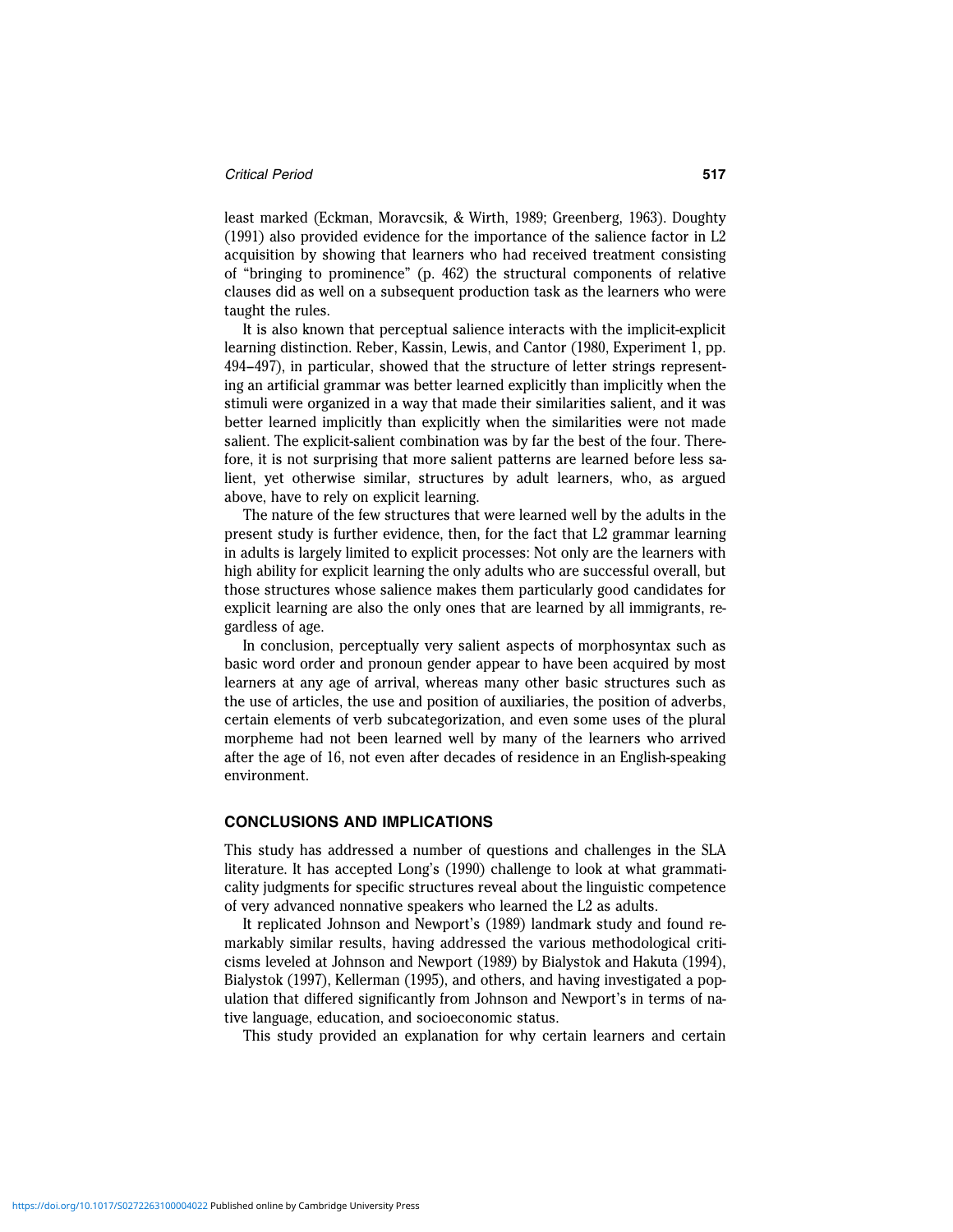structures appear to be exceptions to the critical period effect. Learners with high verbal ability can use explicit learning mechanisms to bypass the increasingly inefficient implicit mechanisms, and certain structures, by virtue of their saliency, can be learned explicitly by virtually all learners, regardless of verbal ability.

It provided evidence for Bley-Vroman's (1988) Fundamental Difference Hypothesis by showing that no adults reached a native level of competence in L2 morphosyntax unless they had been able to rely on explicit, analytic, problemsolving capacities.

Also, this study answered Harley and Hart's (1997) question about the role of language-learning aptitude in naturalistic acquisition by showing that aptitude, as measured by a test of grammatical sensitivity, is a predictor of ultimate attainment in L2, even after decades of exposure to the language in nontutored contexts. More importantly, this study showed that age and aptitude interact in the sense that (a) age of arrival makes a clear difference for those who have average or below-average verbal ability and (b) verbal ability makes a difference for those who start to learn an L2 as adults. Aptitude plays no role in ultimate attainment by child learners because they can rely on implicit learning mechanisms, which do not draw on their problem-solving abilities. It is, however, a necessary (but not a sufficient) condition for the ultimate attainment of near-native competence by adults because they have, to a large extent, lost these implicit mechanisms and, therefore, have to be able to draw on alternative, explicit mechanisms to achieve a high level of success.

Most importantly, however, this study suggests that there really is a critical, and not just a sensitive or optimal, period for language acquisition, provided that the Critical Period Hypothesis is understood narrowly enough, that is, applying only to implicit learning of abstract structures. As long as L2 competence is assessed without regard for the learning mechanisms that produced it, it may appear that there is merely an optimal age for language learning, in the sense that there is a sizable negative correlation between age of acquisition and ultimate attainment. If the Critical Period Hypothesis is constrained, however, to implicit learning mechanisms, then it appears that there is more than just a sizable correlation: Early age confers an absolute, not a statistical, advantage—that is, there may very well be no exceptions to the age effect. Somewhere between the ages of 6–7 and 16–17, everybody loses the mental equipment required for the implicit induction of the abstract patterns underlying a human language, and the critical period really deserves its name.

Such a conclusion comes as no surprise to those familiar with the study of artificial grammar learning in experimental psychology, where more and more evidence suggests that adults' capacity to learn abstract patterns implicitly is extremely limited (see, e.g., Perruchet & Pacteau, 1991; Redington & Chater, 1996; Shanks & St. John, 1994), even though, of course, adults can induce abstract patterns explicitly and can learn to associate concrete elements implicitly.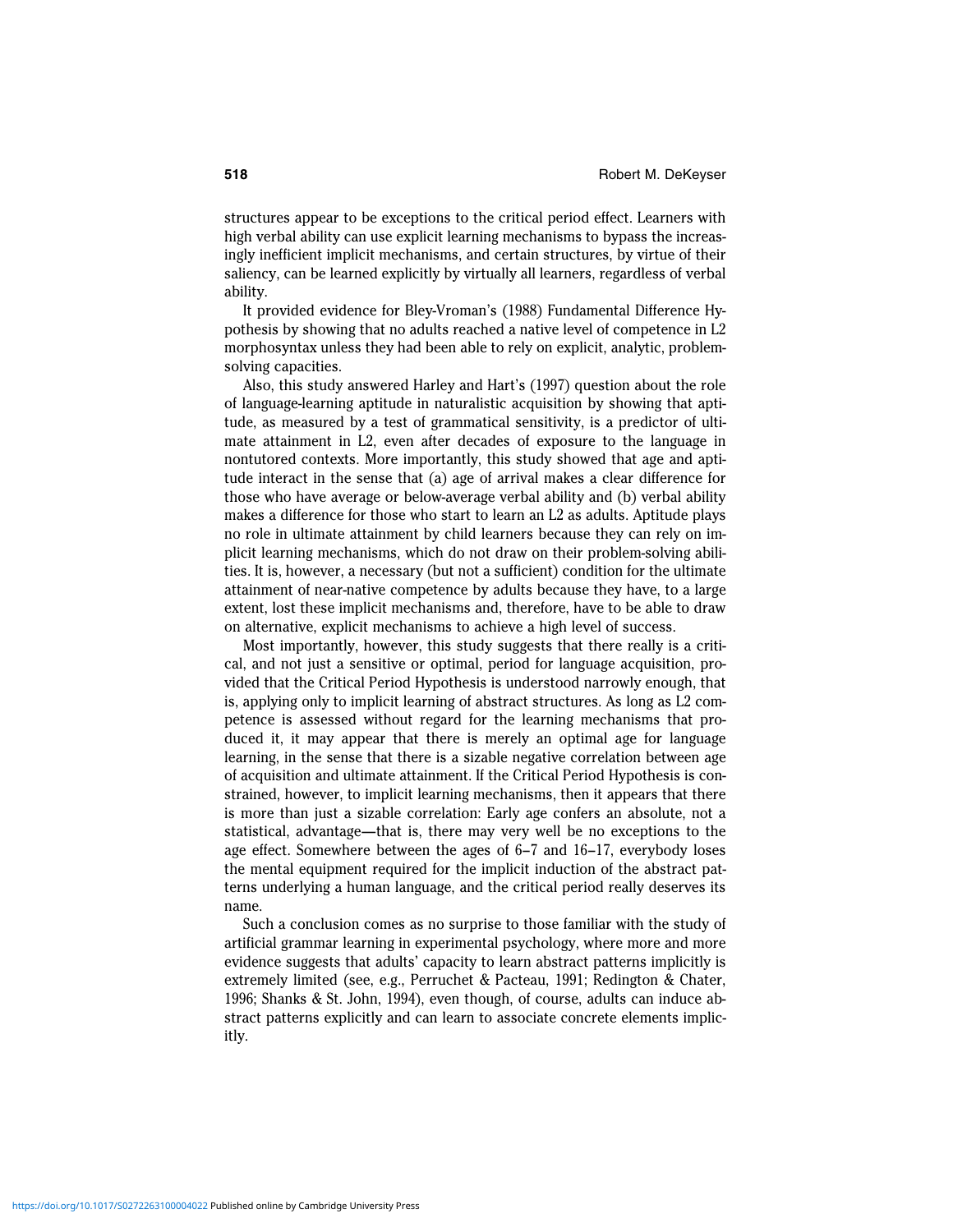This restriction of the concept of critical period does not automatically answer the question of its ultimate cause, but it is an important step in that direction. Most literature reviews mention four different hypotheses: (a) Adults are more self-conscious and less able to identify with speakers of the target language than children, (b) adults receive less adequate input than children do, (c) adults have different cognitive mechanisms, and (d) adults show the effects of reduced neurological plasticity (see, e.g., Birdsong, 1999; Harley, 1986; Harley & Wang, 1997; Long, 1990; Singleton, 1989). If the critical period is defined as an absolute phenomenon, in the sense of unavoidable loss at a certain age of the capacity to induce abstract patterns implicitly, then affective variables are clearly an inadequate explanation. They may explain part of the large variance typically seen for adults (see Figure 1; see, e.g., also Johnson & Newport, 1989; Krashen, 1981; Patkowski, 1990); in other words, they may correlate with ultimate achievement, but they show too much interindividual variation to account for as absolute a phenomenon as the critical period. (For other arguments against affect as an explanation for age effects, see Long, 1990.)

Input to adults must also vary from one individual situation to another. More importantly, input differences are not a good explanation for age effects, because it is precisely in the linguistic domain where input varies the least phonology—that the age effects are most readily apparent, and it is at the stage where the comprehensibility of input should be the least problematic—in the later stages of acquisition—that adults clearly perform worse than children. (For other arguments against input as an explanatory factor, see Long, 1990.)

As neither input nor affective variables can explain the range of phenomena observed in the literature, differences in cognitive functioning must certainly be involved; to what extent these follow from independent neurological changes is still an open question. It may be that the severe decline of the ability to induce abstract patterns implicitly is an inevitable consequence of fairly general aspects of neurological maturation and that it simply shows up most clearly in language acquisition, because any human language is an exceedingly complex web of highly abstract patterns. It may also be that (not neurologically determined) developmental differences in memory are involved, either quantitative (Deacon, 1997, ch. 4; Elman et al., 1996; Goldowsky & Newport, 1993; Newport, 1990; Kareev, Lieberman, & Lev, 1997) or qualitative in the sense of cognitive restructuring (Birdsong, 1994; Flege, 1992; Karmiloff-Smith, 1992; Wode, 1994). To what extent the change that researchers call the "critical period phenomenon" follows from deeper cognitive principles, and to what extent these principles may follow from aspects of neurological maturation is a question that will probably be with us for some time to come.

Further research should be carried out with other structures in other languages to ascertain that the most salient structures are learned by virtually all adult learners, and the less salient abstract patterns only by those with high verbal ability. If that research confirms the patterns found in this study,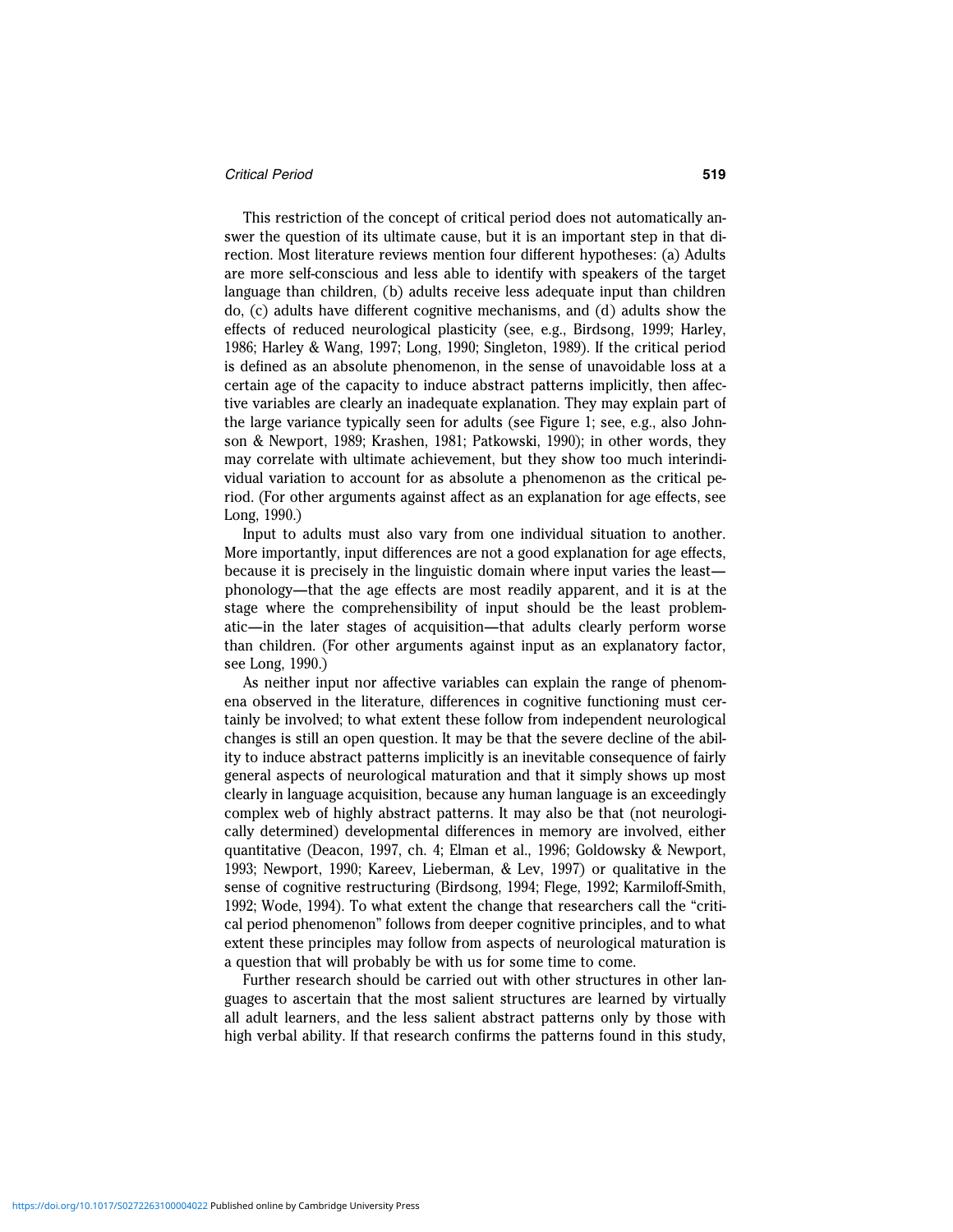the search for a neurological basis for the maturational decline in learning will come into clearer focus: Is there anything in developmental cognitive neuropsychology that can explain why the ability to induce abstract patterns implicitly declines with age?

In the meantime, it is important that the practical implications of age effects in L2 learning not be overstated. The maturational effects described in this study do not mean, for instance, that children should simply learn a foreign language in elementary school rather than in high school (Patkowski, 1994). Children are better than adults at acquiring a language implicitly, not at figuring out its structure explicitly (on the contrary, adolescents and adults are far better at that because of their higher level of general cognitive maturity). Implicit acquisition processes, however, require massive amounts of input, which only a total immersion program can provide, not a program consisting of a few hours of foreign language teaching per week. The findings of this study do imply, however, that explicit learning processes are a necessary condition for achieving a high level of competence in a nonnative language after childhood. Therefore foreign language teaching policies that deny explicit focus on form to academically oriented adults, who can handle such analytical approach of linguistic structure, should be considered as fundamentally flawed. They deny learners with high analytic ability the use of the only mechanism at their disposal to master certain basic structures in the L2.

(*Received 6 August 1999*)

#### **NOTES**

1. Felix (1985) also saw age effects as the inevitable result of a shift from language-specific implicit learning mechanisms to explicit learning through general problem-solving skills, but in his view explicit learning is a competitor that, as soon as it is fully developed, starts interfering with the implicit mechanisms. This view seems to imply, though, that the stronger a person's problem-solving skills are, the worse language learning will be; this implication is clearly not borne out by the facts as discussed later in this paper.

2. Learners in the 12–18 age range are too young to immigrate by themselves, whereas their parents are likely to be around 40 years of age already and therefore too old to be likely to immigrate (note that neither the Johnson and Newport [1989] study nor the present one included any participants whose age of arrival was above 40). Bialystok and Hakuta (1999) reported a continuous decline throughout the lifespan in a study with thousands of subjects, presumably including a fair number in the 12–18 range, but the outcome measure was a global self-rating, which is likely to have been influenced by the popular conception that one learns language skills less well as one gets older.

3. Oyama (1978) found no difference in aural comprehension at various levels of noise interference between Italian learners of ESL who had been in the United States for 5–11 years and those whose length of residence was 12–18 years.

4. It is well known that grammaticality judgments do not constitute a perfectly valid measure of linguistic competence (for thorough discussions see, e.g., Cowart, 1997, and Schütze, 1996). One of the most frequently made objections is the role that metalinguistic competence plays in grammaticality judgments. The importance of this (generally valid) concern is mitigated in this study because of the simple nature of both the stimuli (in terms of vocabulary and syntax) and the format (yes-no). Furthermore, the lack of significant correlation between performance on the grammaticality judgment test and the language-learning aptitude test (see the following section) for the prepuberty arrivals seems to confirm that metalinguistic competence at the time of taking the test was not a major causal factor in the grammaticality judgment scores of the participants in this study.

5. The low scores on the aptitude test may have been due in part to the fact that the participants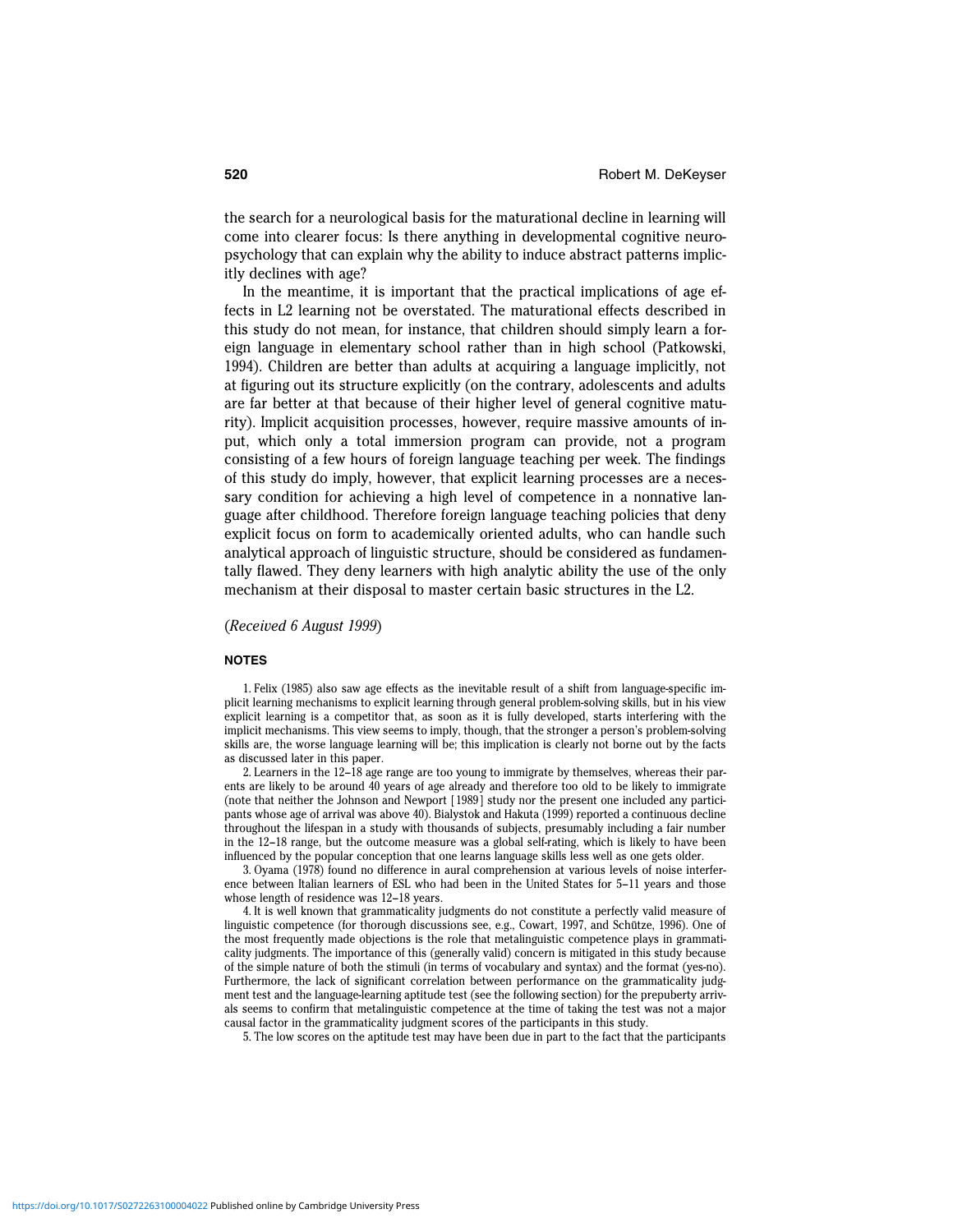did not use Hungarian as extensively as monolinguals. Ottó (1996b) did not give average scores for his monolingual sample, but given that the mean level of item difficulty was .52, the average scores must have been around 10. Given the low average aptitude scores in this study, they are to be treated as relative rather than absolute values.

6. Figure 3 in Johnson and Newport (1989, p. 87) is a better basis for comparison with the correlations in the present study than the correlation coefficients they list on p. 88, because these coefficients obscure whether a lower correlation is due to older learners doing well or to younger arrivals not doing as well as one might expect. As the proportion of young learners in my study is much smaller than in Johnson and Newport's, the difference between the two oldest (>16) and four youngest groups (<16) in their Figure 3 is a better point of comparison for the correlation coefficients in the present study, which largely reflect the difference between those who arrived after age 16 and those who arrived before.

7. Johnson and Newport (1989, p. 87, fn. 8) interpreted the items with missing *do*-support as a subcategory of yes-no question problems that reflects word-order errors. In fact, in these sentences, the word order always shows the correct inversion pattern in the sense that the tensed verb comes before the subject; the error is one of lack of *do*-support (which entails the erroneous tensing of the lexical verb). It is true, however, that the order of the subject and the lexical verb is incorrect, and learners may, therefore, perceive the items as evidencing an incorrect word order. The fact that the items in question fall into the easy group along with other word-order items, and not into the difficult group with other items in which the auxiliary is lacking (WHNA) or not inverted (WHNI), lends support to Johnson and Newport's point of view that the learners experience these yes-no questions without *do*-support as word order errors rather than as auxiliary errors.

#### **REFERENCES**

- Asher, J. J., & García, R. (1969). The optimal age to learn a foreign language. *The Modern Language Journal, 53,* 334–341.
- Bardovi-Harlig, K. (1987). Markedness and salience in second-language acquisition. *Language Learning, 37,* 385–407.
- Bialystok, E. (1997). The structure of age: In search of barriers to second language acquisition. *Second Language Research, 13,* 116–137.
- Bialystok, E., & Hakuta, K. (1994). *In other words: The science and psychology of second-language acquisition*. New York: BasicBooks.
- Bialystok, E., & Hakuta, K. (1999). Confounded age: Linguistic and cognitive factors in age differences for second language acquisition. In D. Birdsong (Ed.), *Second language acquisition and the Critical Period Hypothesis* (pp. 161–181). Mahwah, NJ: Erlbaum.
- Birdsong, D. (1992). Ultimate attainment in second language acquisition. *Language, 68,* 706–755.
- Birdsong, D. (1994). Decision making in second language acquisition. *Studies in Second Language Acquisition, 16,* 169–182.
- Birdsong, D. (1999). Introduction: Whys and why nots of the Critical Period Hypothesis for second language acquisition. In D. Birdsong (Ed.), *Second language acquisition and the Critical Period Hypothesis* (pp. 1–22). Mahwah, NJ: Erlbaum.
- Bley-Vroman, R. (1988). The fundamental character of foreign language learning. In W. Rutherford & M. Sharwood Smith (Eds.), *Grammar and second language teaching: A book of readings* (pp. 19– 30). Rowley, MA: Newbury House.
- Bongaerts, T. (1999). Ultimate attainment in L2 pronunciation: The case of very advanced L2 learners. In D. Birdsong (Ed.), *Second language acquisition and the Critical Period Hypothesis* (pp. 133– 159). Mahwah, NJ: Erlbaum.
- Bongaerts, T., Planken, B., & Schils, E. (1995). Can late starters attain a native accent in a foreign language? In D. Singleton & Z. Lengyel (Eds.), *The age factor in second language acquisition* (pp. 30–50). Clevedon, UK: Multilingual Matters.
- Bongaerts, T., van Summeren, C., Planken, B., & Schils, E. (1997). Age and ultimate attainment in the pronunciation of a foreign language. *Studies in Second Language Acquisition, 19,* 447–465.
- Carroll, J. B. (1981). Twenty-five years of research on foreign language aptitude. In K. C. Diller (Ed.), *Individual differences and universals in language learning aptitude* (pp. 83–118). Rowley, MA: Newbury House.
- Carroll, J. B. (1990). Cognitive abilities in foreign language aptitude: Then and now. In T. S. Parry & C. W. Stansfield (Eds.), *Language aptitude reconsidered* (pp. 11–29). Washington, DC: Center for Applied Linguistics.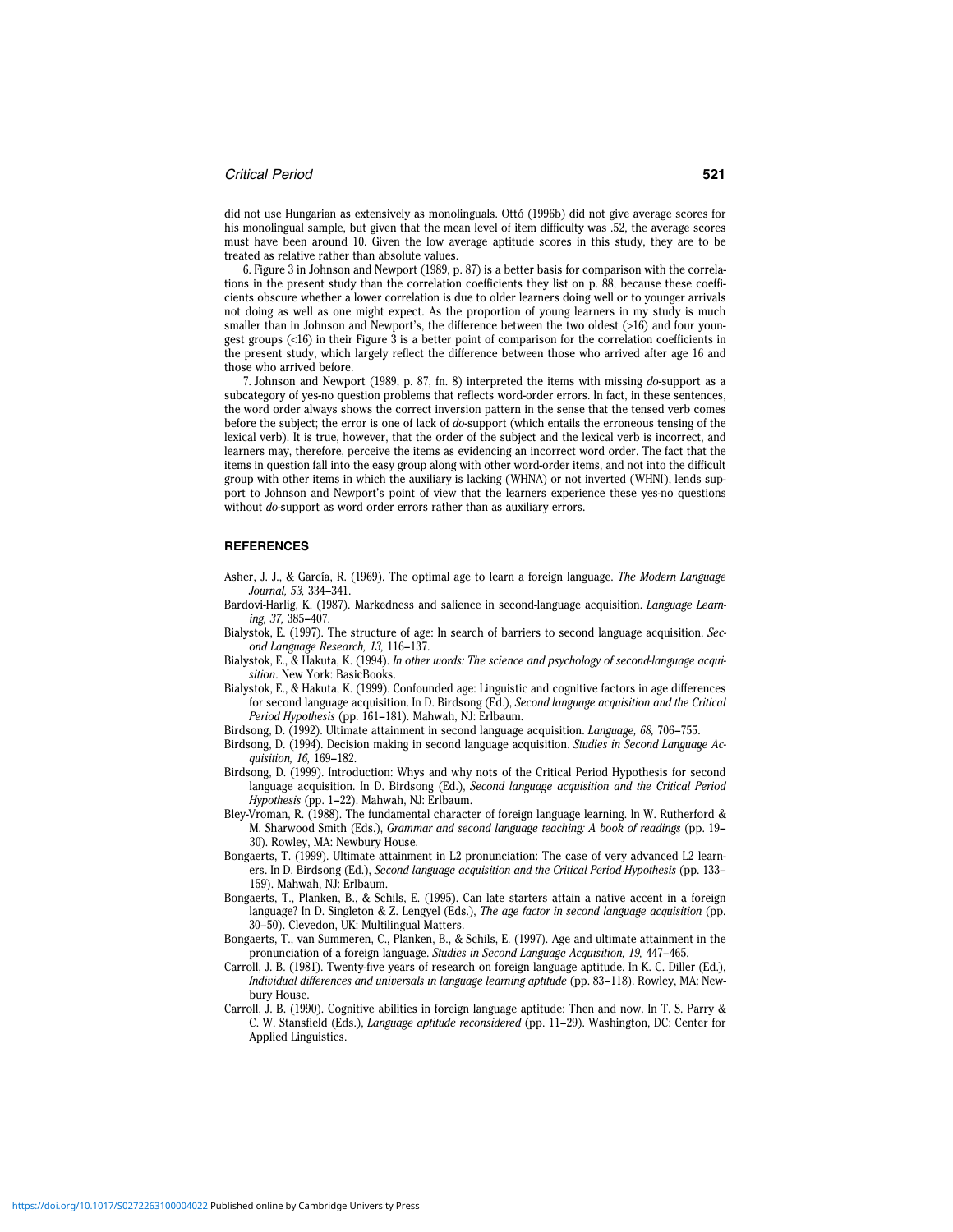Carroll, J. B., & Sapon, S. (1959). *Modern Language Aptitude Test: Form A*. New York: The Psychological **Corporation** 

Clark, H. (1973). The language as fixed effect fallacy: A critique of language statistics in psychological research. *Journal of Verbal Learning and Verbal Behavior, 12,* 335–359.

- Coppieters, R. (1987). Competence differences between native and near-native speakers. *Language, 63,* 544–573.
- Corno, L., & Snow, R. E. (1986). Adapting teaching to individual differences among learners. In M. C. Wittrock (Ed.), *Handbook of research on teaching* (pp. 605–629). New York: Macmillan.
- Cowart, W. (1997). *Experimental syntax: Applying objective methods to sentence judgments*. Thousand Oaks, CA: Sage.
- Cronbach, L. J., & Snow, R. E. (1981). *Aptitudes and instructional methods: A handbook for research on interactions*. New York: Irvington.
- Deacon, T. W. (1997). *The symbolic species: The co-evolution of language and the brain*. New York: Norton.
- Doughty, C. (1991). Second language instruction does make a difference. Evidence from an empirical study of SL relativization. *Studies in Second Language Acquisition, 13,* 431–469.
- Eckman, F. R., Moravcsik, E. A., & Wirth, J. R. (1989). Implicational universals and interrogative structures in the interlanguage of ESL learners. *Language Learning, 39,* 173–205.
- Ekstrand, L. H. (1976). Age and length of residence as variables related to the adjustments of migrant children, with special reference to second language learning. In G. Nickel (Ed.), *Proceedings of the Fourth International Congress of Applied Linguistics* (pp. 179–197). Stuttgart, Germany: Hochschul.
- Elman, J., Bates, E., Johnson, M., Karmiloff-Smith, A., Parisi, D., & Plunkett, K. (1996). *Rethinking innateness: A connectionist perspective on development*. Cambridge, MA: MIT Press.
- Eubank, L., & Gregg, K. (1999). Critical periods and (second) language acquisition: Divide et impera. In D. Birdsong (Ed.), *Second language acquisition and the Critical Period Hypothesis* (pp. 65–99). Mahwah, NJ: Erlbaum.
- Felix, S. (1985). More evidence on competing cognitive systems. *Second Language Research, 1,* 47–72.
- Flege, J. E. (1992). Speech learning in a second language. In C. A. Ferguson & C. Stoel-Gammon (Eds.), *Phonological development: Models, research, implications* (pp. 565–604). Timonium, MD: York Press.
- Flege, J. E. (1999). Age of learning and second language speech. In D. Birdsong (Ed.), *Second language acquisition and the Critical Period Hypothesis* (pp. 101–131). Mahwah, NJ: Erlbaum.
- Flege, J., Takagi, N., & Mann, V. (1995). Japanese adults can learn to produce English /r/ and /l/ accurately. *Language and Speech, 38,* 25–55.
- Flynn, S., & Manuel, S. (1991). Age-dependent effects in language acquisition: An evaluation of "critical period" hypotheses. In L. Eubank (Ed.), *Point counterpoint: Universal Grammar in the second language* (pp. 117–145). Amsterdam: Benjamins.
- Goldowsky, B. N., & Newport, E. L. (1993). Modeling the effects of processing limitations on the acquisition of morphology: The less is more hypothesis. In E. Clark (Ed.), *The proceedings of the 24th annual Child Language Research Forum* (pp. 124–138). Stanford, CA: CSLI Publications.
- Greenberg, J. H. (1963). Some universals of grammar with particular reference to the order of meaningful elements. In J. H. Greenberg (Ed.), *Universals of language* (pp. 58–90). Cambridge, MA: MIT Press.
- Harley, B. (1986). *Age in second language acquisition*. Clevedon, UK: Multilingual Matters.
- Harley, B., & Hart, D. (1997). Language aptitude and second language proficiency in classroom learners of different starting ages. *Studies in Second Language Acquisition, 19,* 379–400.
- Harley, B., & Wang, W. (1997). The Critical Period Hypothesis: Where are we now? In A. M. B. de Groot & J. F. Kroll (Eds.), *Tutorials in bilingualism: Psycholinguistic perspectives* (pp. 19–51). Mahwah, NJ: Erlbaum.
- Hyltenstam, K. (1992). Non-native features of near-native speakers: On the ultimate attainment of childhood L2 learners. In R. J. Harris (Ed.), *Cognitive processing in bilinguals* (pp. 351–368). Amsterdam: North-Holland.
- Ioup, G., Boustagui, E., El Tigi, M., & Moselle, M. (1994). Reexamining the Critical Period Hypothesis: A case study of successful adult SLA in a naturalistic environment. *Studies in Second Language Acquisition, 16,* 73–98.
- Johnson, J. S. (1992). Critical period effects in second language acquisition: The effect of written versus auditory materials on the assessment of grammatical competence. *Language Learning, 42,* 217–248.
- Johnson, J. S., & Newport, E. L. (1989). Critical period effects in second language learning: The influ-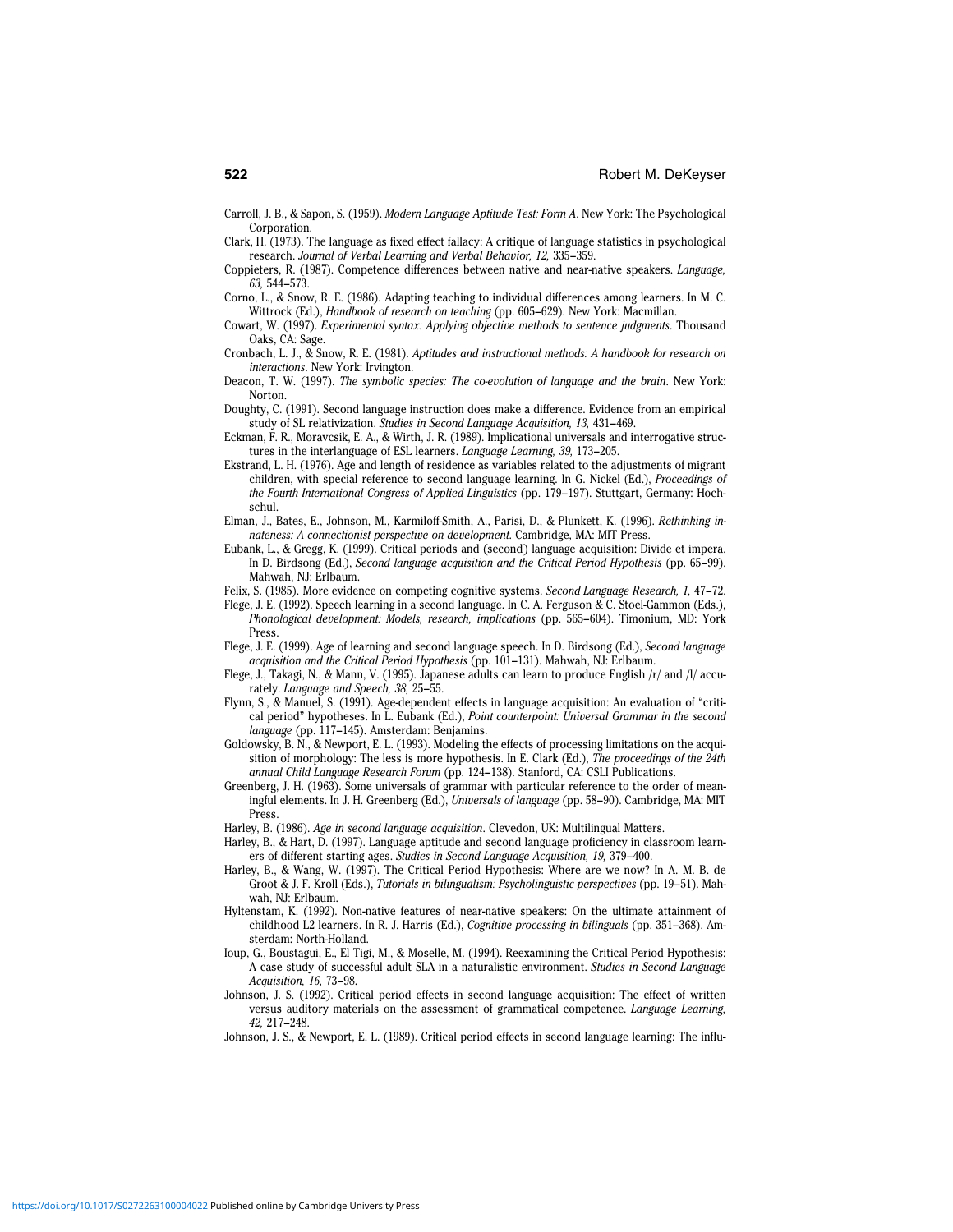ence of maturational state on the acquisition of English as a second language. *Cognitive Psychology, 21,* 60–99.

Johnson, J. S., & Newport, E. L. (1991). Critical period effects on universal properties of language: The status of subjacency in the acquisition of a second language. *Cognition, 39,* 215–258.

- Juffs, A., & Harrington, M. (1995). Parsing effects in second language sentence processing: Subject and object asymmetries in *wh*-extraction. *Studies in Second Language Acquisition, 17,* 483–516.
- Kareev, Y., Lieberman, I., & Lev, M. (1997). Through a narrow window: Sample size and the perception of correlation. *Journal of Experimental Psychology: General, 126,* 278–287.
- Karmiloff-Smith, A. (1992). *Beyond modularity: Developmental perspective on cognitive science*. Cambridge, MA: MIT Press.
- Kellerman, E. (1995). Age before beauty. In L. Eubank, L. Selinker, & M. Sharwood Smith (Eds.), *The current state of interlanguage: Studies in honor of William E. Rutherford* (pp. 219–231). Amsterdam: Benjamins.
- Kenesei, I., Vago, R. M., & Fenyvesi, A. (1998). *Hungarian*. New York: Routledge.
- Krashen, S. D. (1981). Aptitude and attitude in relation to second language acquisition and learning. In K. C. Diller (Ed.), *Individual differences and universals in language learning aptitude* (pp. 155– 175). Rowley, MA: Newbury House.
- Krashen, S. D., Long, M., & Scarcella, R. (1979). Age, rate, and eventual attainment in second language acquisition. *TESOL Quarterly, 13,* 573–582.
- Lee, D. (1992). *Universal Grammar, learnability, and the acquisition of English reflexive binding by L1 Korean speakers.* Unpublished doctoral dissertation, University of Southern California, Los Angeles.
- Lenneberg, E. H. (1967). *The biological foundations of language*. New York: Wiley.
- Long, M. (1990). Maturational constraints on language development. *Studies in Second Language Acquisition, 12,* 251–285.
- Long, M. (1993). Second language acquisition as a function of age: Research findings and methodological issues. In K. Hyltenstam & A. Viberg (Eds.), *Progression and regression in language* (pp. 196– 221). New York: Cambridge University Press.
- McLaughlin, B. (1990). The relationship between first and second languages: Language proficiency and language aptitude. In B. Harley, P. Allen, J. Cummins, & M. Swain (Eds.), *The development of second language proficiency* (pp. 158–174). New York: Cambridge University Press.
- Moyer, A. (1999). Ultimate attainment in L2 phonology: The critical factors of age, motivation, and instruction. *Studies in Second Language Acquisition, 21,* 81–108.
- Munro, M. J., Flege, J. E., & MacKay, I. R. A. (1996). The effects of age of second language learning on the production of English vowels. *Applied Psycholinguistics, 17,* 313–334.
- Neufeld, G. (1978). On the acquisition of prosodic and articulatory features in adult language learning. *Canadian Modern Language Review, 34,* 163–174.
- Newport, E. (1990). Maturational constraints on language learning. *Cognitive Science, 14,* 11–28.
- Otto´, I. (1996a). *The development of a language aptitude test for Hungarian learners of foreign lan*guages. Unpublished master's thesis, Eötvös Loránd University, Budapest.
- Otto´, I. (1996b). *Hungarian language aptitude test: Words in sentences*. Unpublished manuscript, Department of English Applied Linguistics, Eötvös Loránd University, Budapest.
- Oyama, S. (1976). A sensitive period for the acquisition of a nonnative phonological system. *Journal of Psycholinguistic Research, 5,* 261–283.
- Oyama, S. (1978). The sensitive period and comprehension of speech. *Working Papers on Bilingualism, 16,* 1–17.
- Patkowski, M. (1980). The sensitive period for the acquisition of syntax in a second language. *Language Learning, 30,* 449–472.
- Patkowski, M. S. (1990). Age and accent in a second language: A reply to James Emil Flege. *Applied Linguistics, 11,* 73–89.
- Patkowski, M. S. (1994). The Critical Age Hypothesis and interlanguage phonology. In M. Yavas (Ed.), *First and second language phonology* (pp. 205–221). San Diego, CA: Singular.
- Perruchet, P., & Pacteau, C. (1991). Implicit acquisition of abstract knowledge about artificial grammar: Some methodological and conceptual issues. *Journal of Experimental Psychology: General, 120,* 112–116.
- Pulvermüller, F., & Schumann, J. H. (1994). Neurobiological mechanisms of language acquisition. *Language Learning, 44,* 681–734.
- Reber, A., Kassin, S., Lewis, S., & Cantor, G. (1980). On the relationship between implicit and explicit modes in the learning of a complex rule structure. *Journal of Experimental Psychology: Human Learning and Memory, 6,* 492–502.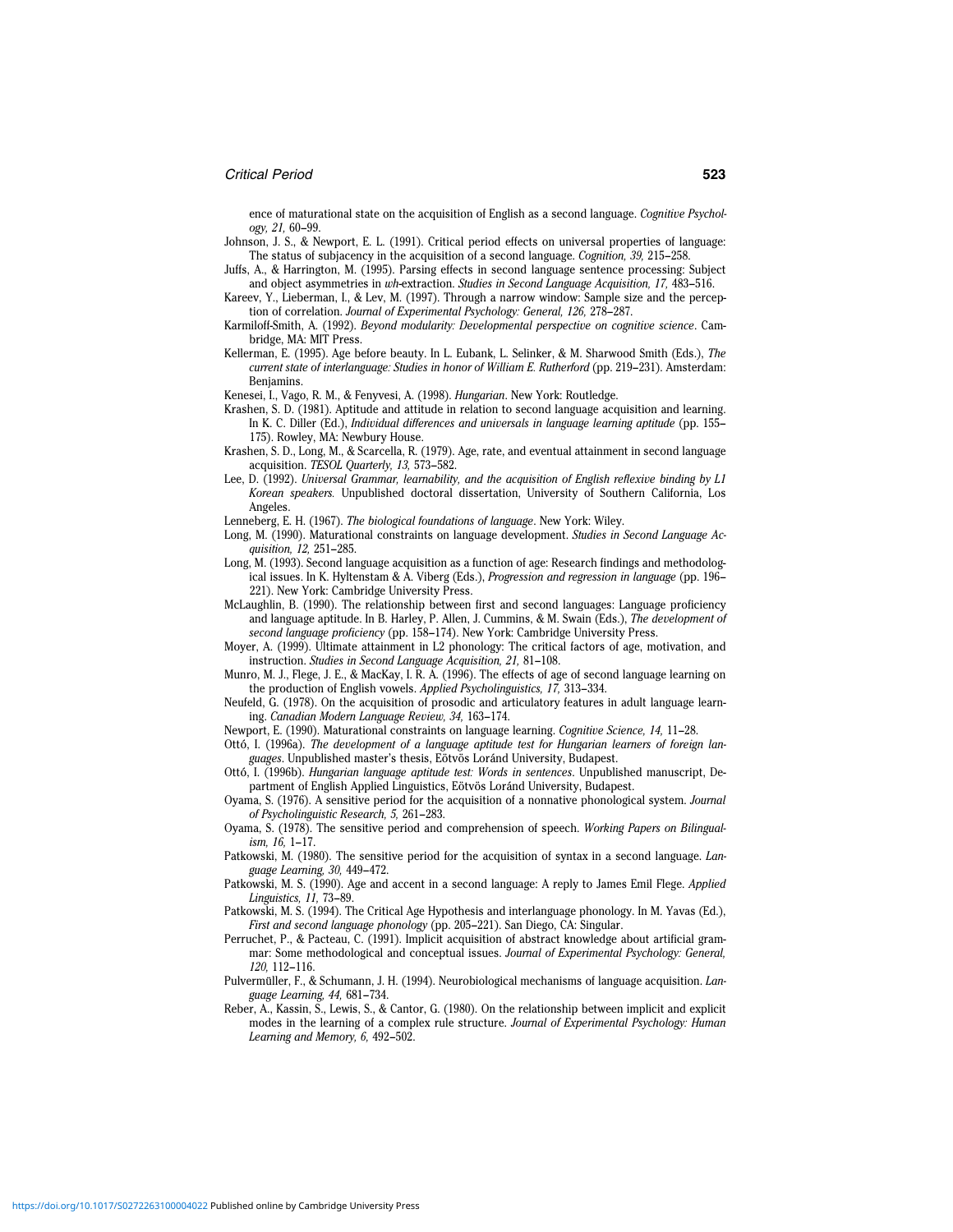Redington, M., & Chater, N. (1996). Transfer in artificial grammar learning. *Journal of Experimental Psychology: General, 125,* 123–138.

Robinson, P. (1996). Learning simple and complex second language rules under implicit, incidental, rule-search, and instructed conditions. *Studies in Second Language Acquisition, 18,* 27–67.

- Sasaki, M. (1993). Relationships among second language proficiency, foreign language aptitude, and intelligence: A structural equation modeling approach. *Language Learning, 43,* 313–344.
- Schachter, J. (1989). Testing a proposed universal. In S. M. Gass & J. Schachter (Eds.), *Linguistic perspectives on second language acquisition* (pp. 73–88). New York: Cambridge University Press.
- Schachter, J. (1990). On the issue of completeness in second language acquisition. *Second Language Research, 6,* 93–124.
- Schachter, J. (1996). Maturation and universal grammar. In W. C. Ritchie & T. K. Bhatia (Eds.), *Handbook of second language acquisition* (pp. 159–193). San Diego, CA: Academic Press.
- Schütze, C. (1996). *The empirical base of linguistics*. Chicago: University of Chicago Press.
- Scovel, T. (1988). *A time to speak: A psycholinguistic inquiry into the critical period for human speech.* Rowley, MA: Newbury House.
- Seliger, H. W. (1978). Implications of a multiple critical periods hypothesis for second language learning. In W. C. Ritchie (Ed.), *Second language acquisition research: Issues and implications* (pp. 11– 19). New York: Academic Press.
- Shanks, D. R., & St. John, M. F. (1994). Characteristics of dissociable human learning systems. *Behavioral and Brain Sciences, 17,* 367–395.
- Singleton, D. (1989). *Language acquisition: The age factor*. Clevedon, UK: Multilingual Matters.
- Skehan, P. (1986). The role of foreign language aptitude in a model of school learning. *Language Testing, 3,* 188–221.
- Skehan, P. (1989). *Individual differences in second language learning*. London: Edward Arnold.
- Skehan, P. (1998). *A cognitive approach to language learning*. Oxford: Oxford University Press.
- Slavoff, G. R., & Johnson, J. S. (1995). The effects of age on the rate of learning a second language. *Studies in Second Language Acquisition, 17,* 1–16.
- Snow, C., & Hoefnagel-Höhle, M. (1978). The critical period for language acquisition: Evidence from second language learning. *Child Development, 49,* 1114–1128.
- Snow, R. E. (1989). Aptitude-treatment interaction as a framework for research on individual differences in learning. In P. L. Ackerman, R. J. Sternberg, & R. Glaser (Eds.), *Learning and individual differences: Advances in theory and research* (pp. 13–59). New York: Freeman.
- Snow, R. E., & Lohman, D. (1984). Toward a theory of cognitive aptitude for learning from instruction. *Journal of Educational Psychology, 76,* 347–376.
- Sorace, A. (1993). Incomplete vs. divergent representations of unaccusativity in non-native grammars of Italian. *Second Language Research, 9,* 22–47.
- Tahta, S., Wood, M., & Loewenthal, K. (1981). Foreign accents: Factors relating to transfer from the first language to a second language. *Language and Speech, 24,* 265–272.
- Thurstone, L. L., & Thurstone, C. T. (1962). *Primary Mental Abilities Test*. Chicago: Science Research **Associates**
- Walsh, T., & Diller, K. C. (1981). Neurolinguistic considerations on the optimum age for second language learning. In K. C. Diller (Ed.), *Individual differences and universals in language learning aptitude* (pp. 3–21). Rowley, MA: Newbury House.
- Wesche, M., Edwards, H., & Wells, W. (1982). Foreign language aptitude and intelligence. *Applied Psycholinguistics, 3,* 127–140.
- White, L., & Genesee, F. (1996). How native is near-native? The issue of ultimate attainment in adult second language acquisition. *Second Language Research, 12,* 233–365.
- Wode, H. (1994). Nature, nurture, and age in language acquisition: The case of speech perception. *Studies in Second Language Acquisition, 16,* 325–345.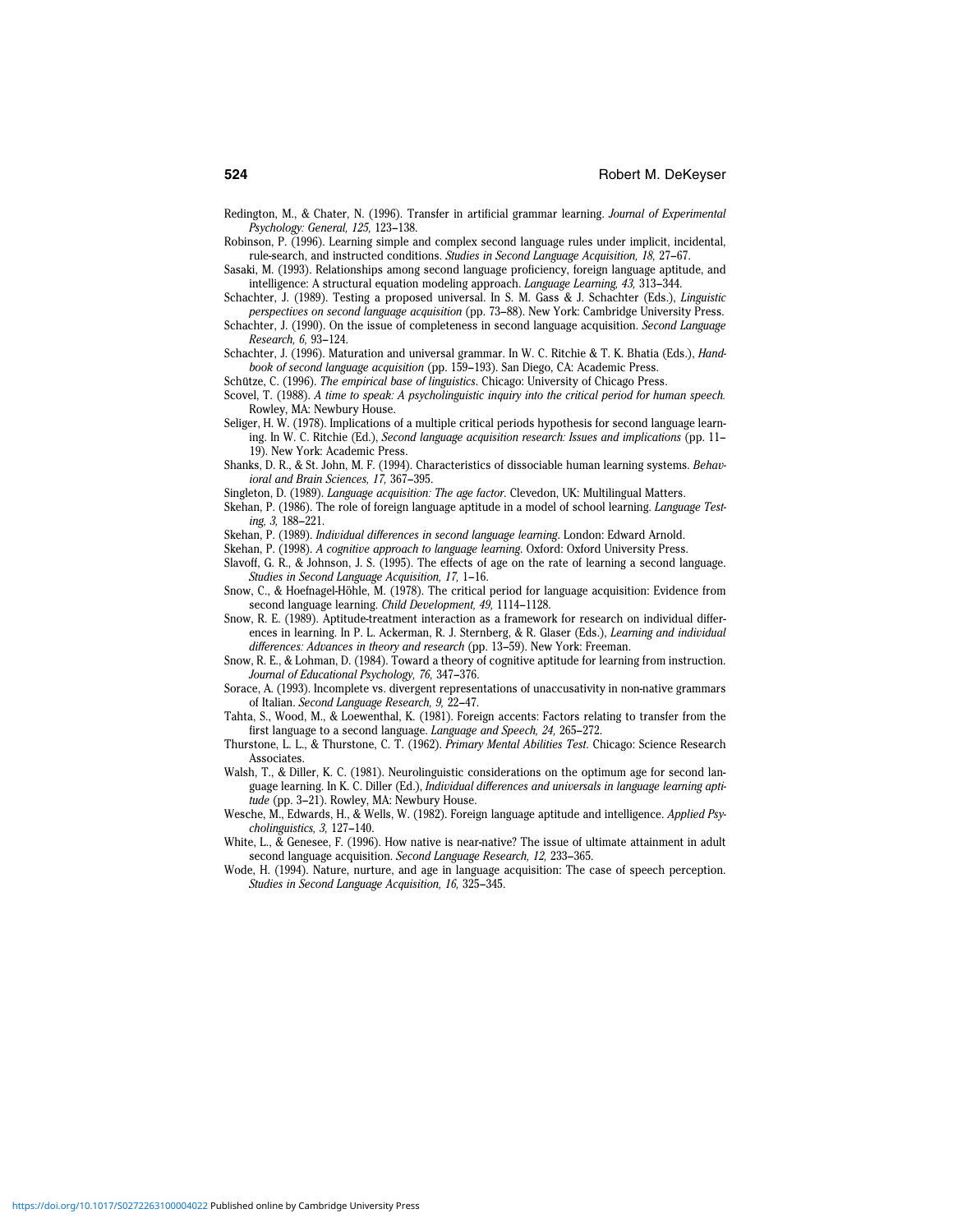# APPENDIX A

| Age of<br>arrival | Age<br>at test | Grammaticality<br>judgment test score | Aptitude<br>test score                      | Years of<br>schooling    |
|-------------------|----------------|---------------------------------------|---------------------------------------------|--------------------------|
| 28                | 68             | 136                                   | 3                                           | $\boldsymbol{6}$         |
| 8                 | 46             | 170                                   | $\overline{4}$                              | $\boldsymbol{6}$         |
| 11                | 51             | 181                                   | 5                                           | 12                       |
| 20                | 59             | 132                                   | 5                                           | 14                       |
| 23                | 60             | 139                                   | 10                                          | 12                       |
| $\overline{22}$   | 56             | 153                                   | 8                                           | 14                       |
| 30                | 75             | 141                                   | 5                                           | 17                       |
| 27                | 50             | 147                                   | 9                                           | 18                       |
| 27                | 64             | 175                                   | 9                                           | 17                       |
| $\boldsymbol{9}$  | 54             | 198                                   | $\overline{4}$                              | 16                       |
| 11                | 57             | 194                                   | 8                                           | 16                       |
| 13                | 58             | 196                                   | $\overline{4}$                              | 20                       |
| 27                | 67             | 170                                   | $\overline{4}$                              | 18                       |
| 27                | 66             | 126                                   | $\overline{4}$                              | 16                       |
| 23                | 63             | 110                                   | 3                                           | 8                        |
| 26                | 66             | 119                                   | 5                                           | 8                        |
| 21                | 60             | 134                                   | 5                                           | 6                        |
| 23                | 62             | 118                                   | $\boldsymbol{6}$                            | 8                        |
| 17                | 56             | 167                                   | $\overline{4}$                              | 12                       |
| $\overline{4}$    | 53             | 193                                   | 5                                           | 18                       |
| $\mathbf{1}$      | 40             | 199                                   | $\overline{4}$                              | 18                       |
| 25                | 65             | 122                                   | $\overline{\mathbf{2}}$                     | 12                       |
| 20                | 60             | 126                                   | $\overline{2}$                              | 8                        |
| 34                | 70             | 143                                   | $\overline{4}$                              | 16                       |
| 25                | 39             | 129                                   | 8                                           | 8                        |
| 22                | 58             | 190                                   | 10                                          | 16                       |
| 33                | 73             | 143                                   | $\overline{\mathcal{L}}$                    | 14                       |
| 12                | 28             | 195                                   | $\overline{\mathbf{c}}$                     | 16                       |
| 35                | 75             | 175                                   | 3                                           | 18                       |
| 29                | 69             | 153                                   | $\boldsymbol{0}$                            | 17                       |
| 28                | 64             | 184                                   | $\overline{\mathcal{L}}$                    | 17                       |
| 26                | 65             | 129                                   | $\overline{4}$                              | 12                       |
| 3                 | 49             | 197                                   | $\overline{4}$                              | 16                       |
| 40                | 54             | 125                                   | $\frac{2}{3}$                               | 16                       |
| 33                | 59             | 146                                   |                                             | 12                       |
| 37                | 60             | 111                                   | 3                                           | 10                       |
| 21                | 61             | 127                                   | $\overline{4}$                              | 14                       |
| 26                | 40             | 123                                   | $\overline{4}$                              | 16                       |
| 26                | 51             | 151                                   | 3                                           | 16                       |
| 10                | 55             | 194                                   |                                             | 20                       |
| 28                | 72             | 143                                   | $\begin{smallmatrix}2\2\3\end{smallmatrix}$ | 16                       |
| 25                | 35             | 176                                   |                                             | 12                       |
| 26                | 76             | 176                                   | $\boldsymbol{6}$                            | 12                       |
| 22                | 68             | 164                                   | 5                                           | $\overline{\mathcal{L}}$ |
| 20                | 30             | 152                                   | 3                                           | 13                       |

| Table A1.<br>Main variables for all participants |  |
|--------------------------------------------------|--|
|--------------------------------------------------|--|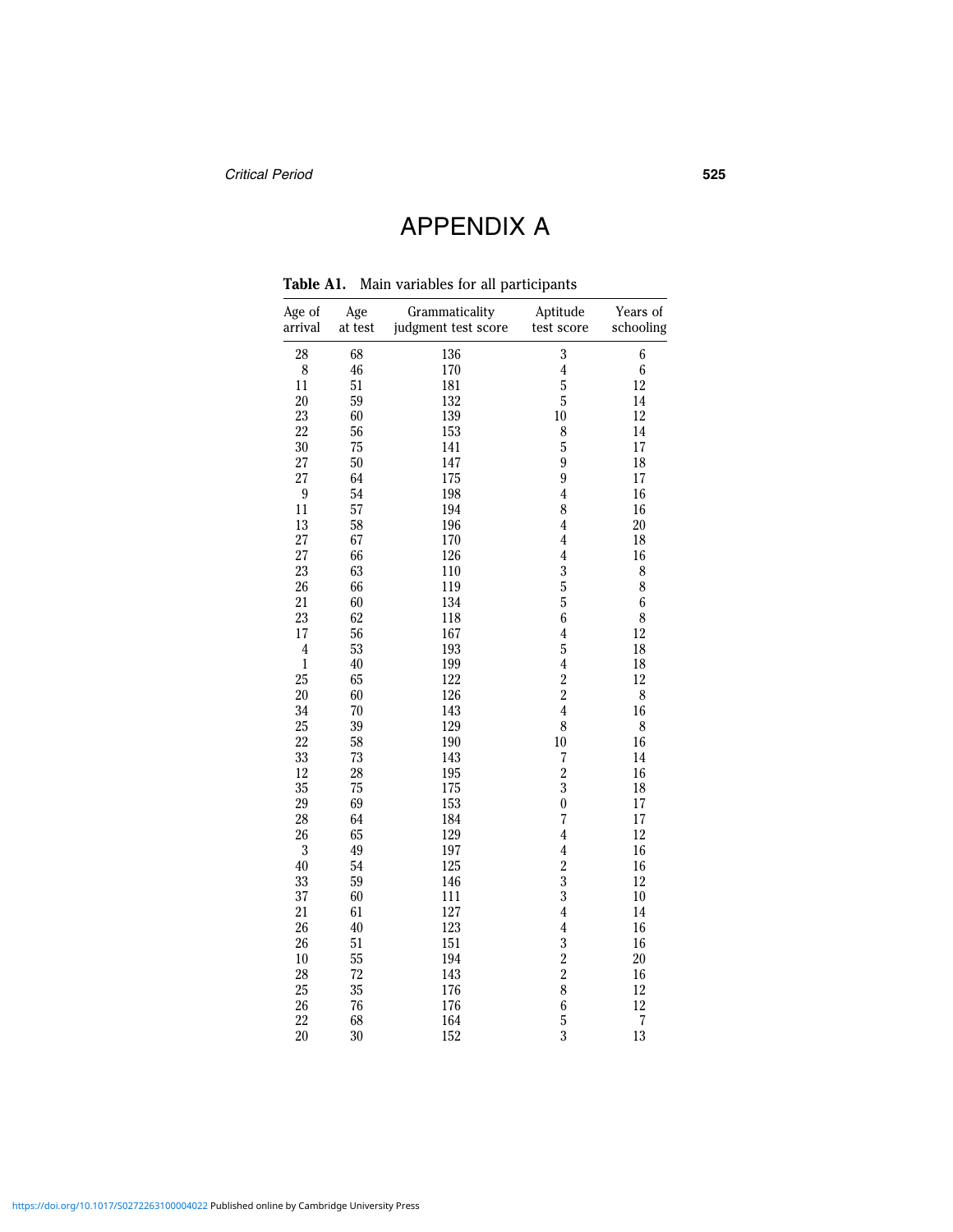| 6      | 16 | 183 | 3  | 8  |
|--------|----|-----|----|----|
| 21     | 70 | 162 | 4  | 12 |
| 38     | 52 | 177 | 11 | 20 |
| 24     | 35 | 174 | 3  | 18 |
| $26\,$ | 37 | 186 | 3  | 20 |
| 32     | 81 | 132 | 5  | 12 |
| 11     | 51 | 183 |    | 12 |
| 5      | 21 | 196 |    | 12 |
| 23     | 55 | 155 | 4  | 16 |
| 9      | 20 | 197 |    | 13 |
| 27     | 73 | 155 | 6  | 9  |
| 3      | 49 | 199 |    | 16 |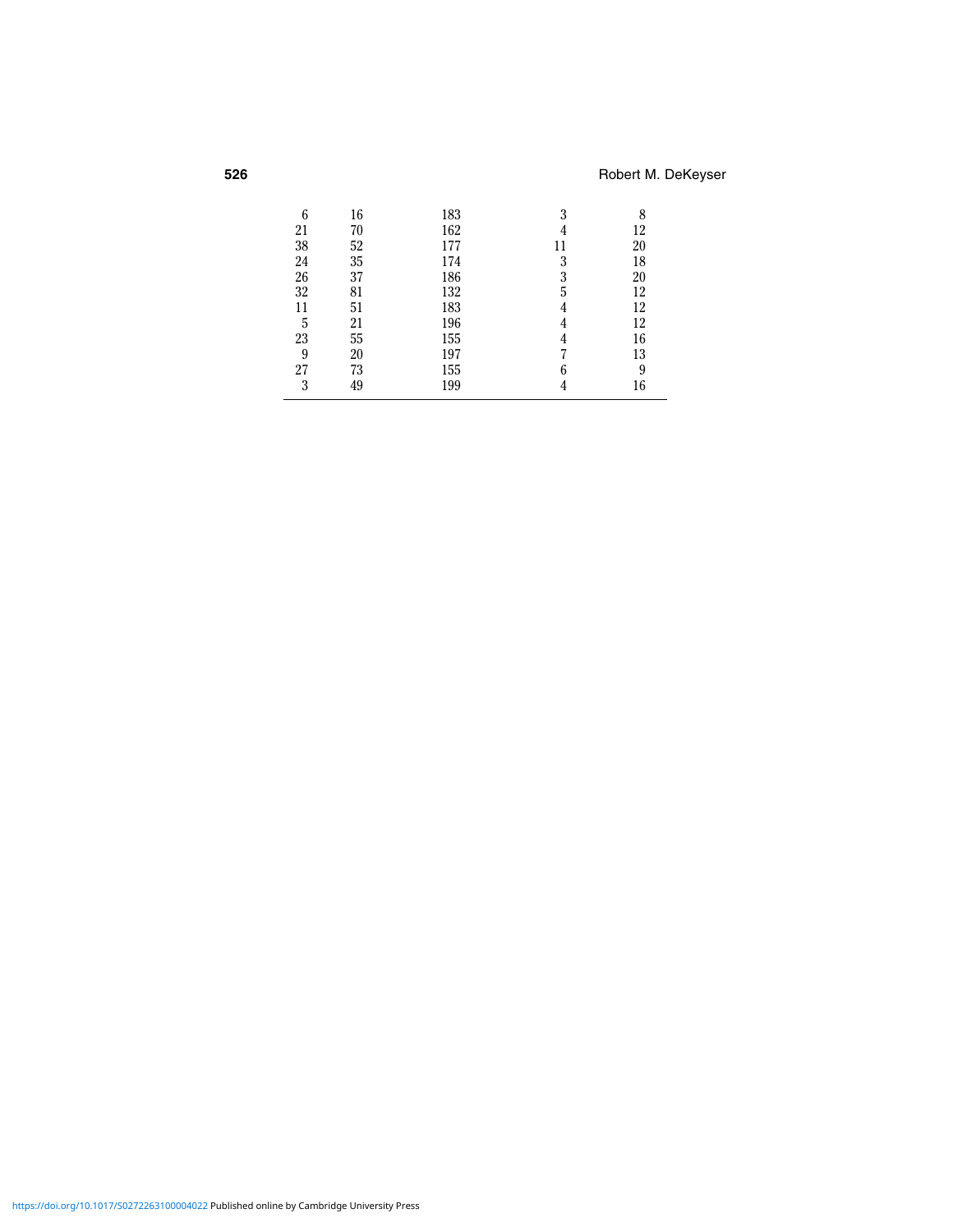# APPENDIX B

# **GRAMMATICALITY JUDGMENT TEST ITEMS GROUPED BY STRUCTURE**

## **Practice Items**

|                |                   | 1. A snake bit she on the leg.*<br>2. Susan is making some cookies for us.<br>3. The baby bird has fall from the oak tree.*                                                                                                                        |                                                 |
|----------------|-------------------|----------------------------------------------------------------------------------------------------------------------------------------------------------------------------------------------------------------------------------------------------|-------------------------------------------------|
|                |                   | 4. The little boy was counting all his pennies last night.                                                                                                                                                                                         |                                                 |
|                | <b>Past Tense</b> |                                                                                                                                                                                                                                                    |                                                 |
|                |                   | A. Past tense marking omitted in obligatory context (PTMO).                                                                                                                                                                                        |                                                 |
| 1.<br>2.<br>3. |                   | JN Last night the old lady die in her sleep.*<br>JN Last night the old lady died in her sleep.<br>DK Sandy fill a jar with cookies last night.*<br>DK Sandy filled a jar with cookies last night.<br>JN John sing for the church choir yesterday.* | 1<br>$\overline{c}$<br>$\overline{2}$<br>1<br>1 |
|                | JN                | John sang for the church choir yesterday.                                                                                                                                                                                                          | $\overline{2}$                                  |
|                |                   | B. Irregular verbs regularized (PTIR).                                                                                                                                                                                                             |                                                 |
|                |                   | 4. JN Janie sleeped with her teddy bear last night.*                                                                                                                                                                                               | $\overline{2}$                                  |
| 5.             |                   | JN Janie slept with her teddy bear last night.<br>JN Last night the books falled off the shelves.*                                                                                                                                                 | 1<br>1                                          |
|                |                   | JN Last night the books fell off the shelves.                                                                                                                                                                                                      | $\overline{c}$                                  |
|                |                   | 6. DK A policeman gived Alan a ticket for speeding yesterday.*                                                                                                                                                                                     | $\overline{2}$                                  |
|                |                   | DK A policeman gave Alan a ticket for speeding yesterday.                                                                                                                                                                                          | 1                                               |
|                |                   | C. Regular ending on irregular stem (PTII).                                                                                                                                                                                                        |                                                 |
|                |                   | 7. JN A bat flewed into our attic last night.*                                                                                                                                                                                                     | 1                                               |
|                |                   | JN A bat flew into our attic last night.                                                                                                                                                                                                           | $\overline{2}$                                  |
|                |                   | 8. DK Yesterday the teacher sented Allison to the principal.*<br>DK Yesterday the teacher sent Allison to the principal.                                                                                                                           | $\overline{2}$<br>1                             |
| 9.             |                   | JN Mr. Murphy hidded his money under his mattress.*                                                                                                                                                                                                | 1                                               |
|                | JN                | Mr. Murphy hid his money under his mattress.                                                                                                                                                                                                       | $\overline{2}$                                  |
| Plural         |                   |                                                                                                                                                                                                                                                    |                                                 |
|                |                   | A. Plural marking omitted in obligatory context (PLMO).                                                                                                                                                                                            |                                                 |
| 1.             | JN                | Three boy played on the swings in the park.*                                                                                                                                                                                                       | $\overline{2}$                                  |
|                | JN                | Three boys played on the swings in the park.                                                                                                                                                                                                       | 1                                               |
| 2.             |                   | JN Many house were destroyed by the flood last week.*                                                                                                                                                                                              | 1                                               |
| 3.             |                   | JN Many houses were destroyed by the flood last week.                                                                                                                                                                                              | $\overline{c}$                                  |
|                | JN                | JN The farmer bought two pig at the market.*<br>The farmer bought two pigs at the market.                                                                                                                                                          | $\overline{2}$<br>$\mathbf{1}$                  |
|                |                   | B. Irregular plurals regularized (PLIR).                                                                                                                                                                                                           |                                                 |
|                |                   |                                                                                                                                                                                                                                                    | 1                                               |
|                |                   | 4. JN A shoe salesman sees many foots throughout the day.*<br>JN A shoe salesman sees many feet throughout the day.                                                                                                                                | $\overline{c}$                                  |
| 5.             |                   | JN Two mouses ran into the house this morning.*                                                                                                                                                                                                    | $\overline{c}$                                  |
|                |                   | JN Two mice ran into the house this morning.                                                                                                                                                                                                       | $\mathbf{1}$                                    |
| 6.             |                   | JN The boy lost two teeths in the fight.*                                                                                                                                                                                                          | 1                                               |
|                | JN                | The boy lost two teeth in the fight.                                                                                                                                                                                                               | $\overline{2}$                                  |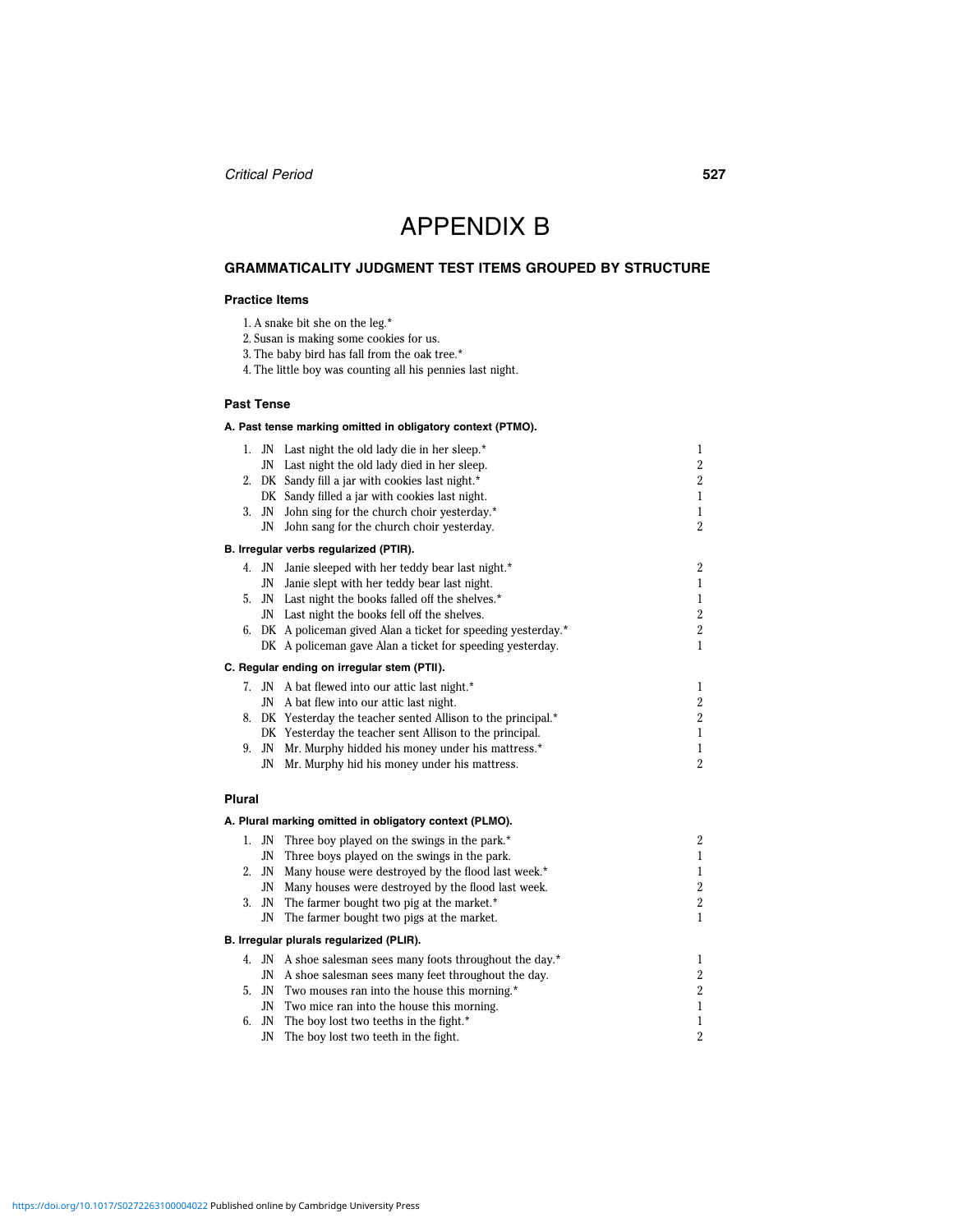# **528** Robert M. DeKeyser

|    |                    | C. Mass nouns used with plural marker (PLMN).                                                 |                                  |
|----|--------------------|-----------------------------------------------------------------------------------------------|----------------------------------|
|    |                    | 7. DK I need to get some informations about the train schedule.*                              | $\overline{2}$                   |
|    |                    | DK I need to get some information about the train schedule.                                   | $\mathbf{1}$                     |
|    |                    | 8. DK Our neighbor bought new furnitures last week.*                                          | $\mathbf{1}$                     |
|    |                    | DK Our neighbor bought new furniture last week.                                               | $\overline{2}$                   |
|    |                    | 9. DK Teachers often give useful advices to their students.*                                  | $\,2$                            |
|    |                    | DK Teachers often give useful advice to their students.                                       | 1                                |
|    |                    |                                                                                               |                                  |
|    |                    | <b>Third-Person Singular</b>                                                                  |                                  |
|    |                    | A. Third-person -s omitted in obligatory context (TPSO).                                      |                                  |
| 1. | JN                 | John's dog always wait for him at the corner.*                                                | $\mathbf{1}$                     |
|    | JN                 | John's dog always waits for him at the corner.                                                | $\boldsymbol{2}$                 |
| 2. |                    | JN Mrs. Sampson clean her house every Wednesday.*                                             | $\,2$                            |
|    |                    | JN Mrs. Sampson cleans her house every Wednesday.                                             | $\mathbf{1}$                     |
| 3. |                    | JN Every Friday our neighbor wash her car.*                                                   | $\mathbf{1}$                     |
|    |                    | JN Every Friday our neighbor washes her car.                                                  | $\overline{2}$                   |
|    |                    | B. Third-person -s marked on main verb after modals (TPSM).                                   |                                  |
|    |                    | 4. DK John can plays the piano very well.*                                                    | $\overline{2}$                   |
|    |                    | DK John can play the piano very well.                                                         | $\mathbf{1}$                     |
|    |                    | 5. DK Our new neighbor should turns his radio down a bit.*                                    | $\mathbf{1}$                     |
|    |                    | DK Our new neighbor should turn his radio down a bit.                                         | $\boldsymbol{2}$                 |
|    |                    | 6. DK Mary will goes to Europe next year.*                                                    | $\boldsymbol{2}$<br>$\mathbf{1}$ |
| 7. |                    | DK Mary will go to Europe next year.<br>JN The Johnsons may are moving to Chicago this fall.* | $\mathbf{1}$                     |
|    |                    | JN The Johnsons may be moving to Chicago this fall.                                           | $\,2$                            |
| 8. |                    | JN Mrs. Newport will is leaving the party early.*                                             | $\overline{\mathbf{2}}$          |
|    |                    | JN Mrs. Newport will be leaving the party early.                                              | $\mathbf{1}$                     |
|    |                    |                                                                                               |                                  |
|    |                    | <b>Present Progressive</b>                                                                    |                                  |
|    |                    | A. Progressive -ing omitted in obligatory context (PPMO).                                     |                                  |
|    |                    | 1. JN The little boy is speak to a policeman.*                                                | $\mathbf{1}$                     |
|    |                    | JN The little boy is speaking to a policeman.                                                 | $\boldsymbol{2}$                 |
|    | 2. JN              | Janet is wear the dress I gave her.*                                                          | $\boldsymbol{2}$                 |
|    | JN                 | Janet is wearing the dress I gave her.                                                        | $\mathbf{1}$                     |
| 3. |                    | JN The boy has been lie to his father.*                                                       | $\mathbf{1}$                     |
|    | JN                 | The boy has been lying to his father.                                                         | $\overline{2}$                   |
|    |                    | B. Progressive auxiliary omitted (PPAO).                                                      |                                  |
|    |                    | 4. DK Tom working in his office right now.*                                                   | 2                                |
|    |                    | DK Tom is working in his office right now.                                                    | $\mathbf{1}$                     |
|    |                    | 5. DK The children playing in the garden till dark these days.*                               | 1                                |
|    |                    | DK The children are playing in the garden till dark these days.                               | $\overline{2}$                   |
|    |                    | 6. DK Bob trying to fix Jim's car with his new tools.*                                        | $\overline{\mathbf{2}}$          |
|    |                    | DK Bob is trying to fix Jim's car with his new tools.                                         | 1                                |
|    | <b>Determiners</b> |                                                                                               |                                  |
|    |                    | A. Determiner omitted in obligatory context (DEOM).                                           |                                  |
| 1. | JN                 | Tom is reading book in the bathtub.*                                                          | 1                                |
|    | JN                 | Tom is reading a book in the bathtub.                                                         | $\overline{2}$                   |
| 2. | JN                 | Mrs. Johnson went to library yesterday.*                                                      | $\overline{2}$                   |
|    | JN                 | Mrs. Johnson went to the library yesterday.                                                   | 1                                |

JN Mrs. Johnson went to the library yesterday.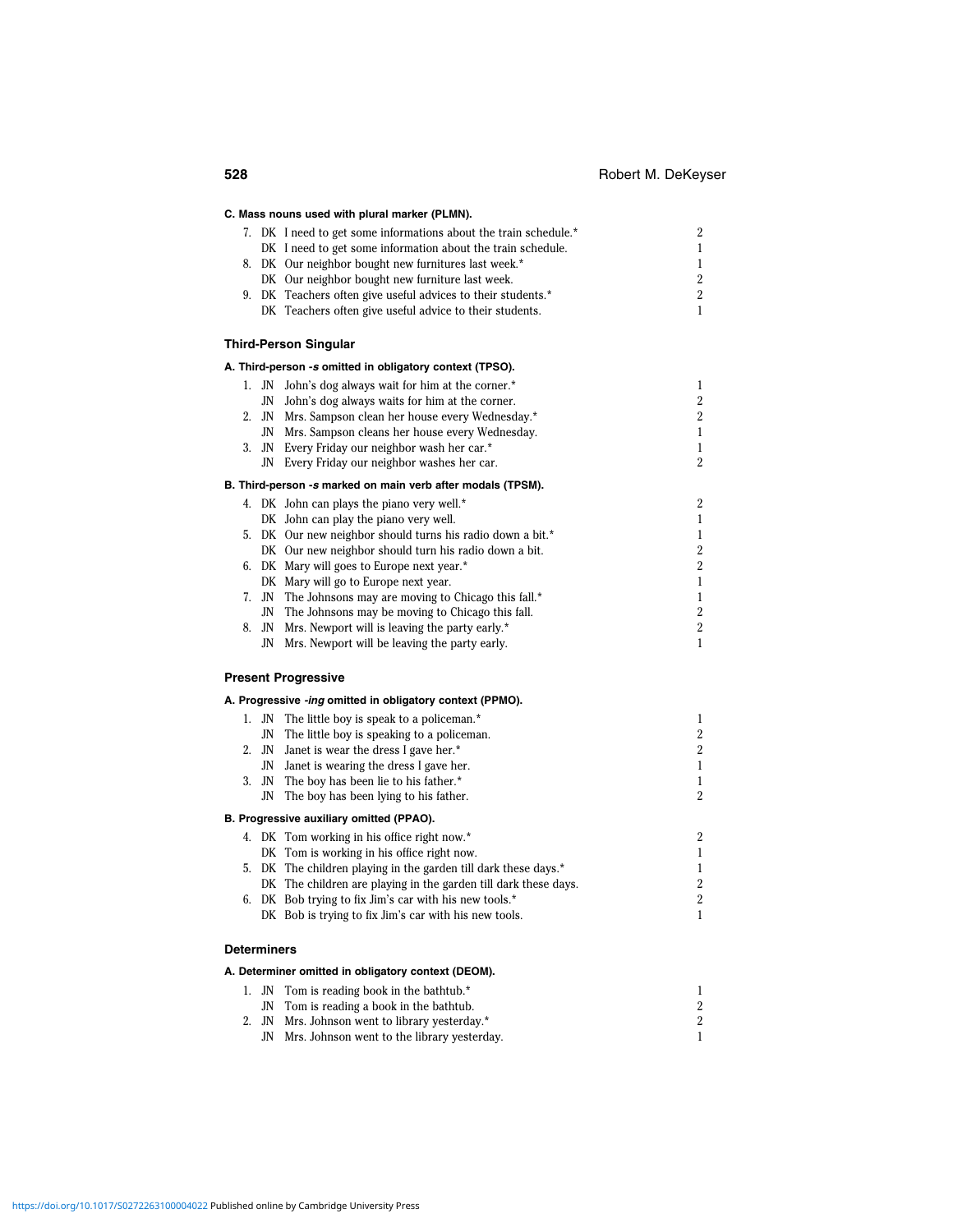|    | JN    | 3. JN The boy is helping the man build house.*<br>The boy is helping the man build a house.      | 1<br>$\overline{2}$ |
|----|-------|--------------------------------------------------------------------------------------------------|---------------------|
|    |       | B. Determiner used with abstract nouns (DEAB).                                                   |                     |
|    |       | 4. DK The beauty is something that lasts forever.*                                               | 2                   |
|    |       | DK Beauty is something that lasts forever.                                                       | 1                   |
| 5. |       | DK After a life like that he will go straight to the hell.*                                      | $\mathbf{1}$        |
|    |       | DK After a life like that he will go straight to hell.                                           | $\overline{2}$      |
|    |       | 6. DK The red is a beautiful color.*                                                             | 2                   |
|    |       | DK Red is a beautiful color.                                                                     | $\mathbf{1}$        |
| 7. | JN    | JN The men played the basketball in the backyard.*<br>The men played basketball in the backyard. | 1<br>2              |
|    |       | Pronominalization                                                                                |                     |
|    |       | A. Pronoun omitted in obligatory context<br>(transfer from Hungarian object pro-drop) (PROM).    |                     |
|    |       | 1. DK Peter made out the check but didn't sign.*                                                 | $\overline{2}$      |
|    |       | DK Peter made out the check but didn't sign it.                                                  | 1                   |
|    |       | 2. DK Mary looked at the flowers but didn't buy.*                                                | 1                   |
|    |       | DK Mary looked at the flowers but didn't buy them.                                               | $\overline{2}$      |
|    |       | 3. DK John took a sweater along but didn't put on.*                                              | $\overline{2}$      |
|    |       | DK John took a sweater along but didn't put it on.                                               | 1                   |
| 4. |       | DK Mike wrote the letter but didn't send.*<br>DK Mike wrote the letter but didn't send it.       | 1<br>2              |
|    |       | B. Gender errors (PRGE).                                                                         |                     |
|    |       | 5. JN The girl cut himself on a piece of glass.*                                                 | 2                   |
|    |       | JN The girl cut herself on a piece of glass.                                                     | 1                   |
| 6. |       | DK Peter did not have any money on her.*                                                         | 1                   |
|    |       | DK Peter did not have any money on him.                                                          | $\overline{2}$      |
|    |       | 7. DK Mary fell but he did not break any bones.*                                                 | $\overline{2}$      |
|    |       | DK Mary fell but she did not break any bones.                                                    | $\mathbf{1}$        |
| 8. |       | DK John knew but she did not tell.*                                                              | 1                   |
|    |       | DK John knew but he did not tell.                                                                | 2                   |
|    |       | <b>Particle Movement</b>                                                                         |                     |
|    |       | A. Phrasal verb separation not allowed (PMSE).                                                   |                     |
| 1. |       | JN The man climbed the ladder up carefully.*                                                     | 2                   |
|    |       | JN The man climbed up the ladder carefully.                                                      | 1                   |
|    |       | 2. DK The drunk slept his hangover off in the guest room.*                                       | 1                   |
|    |       | DK The drunk slept off his hangover in the guest room.                                           | $\overline{2}$      |
|    |       | 3. DK The new neighbors carried a long conversation on.*                                         | $\overline{2}$      |
|    |       | DK The new neighbors carried on a long conversation.                                             | 1                   |
|    |       | 4. DK This plastic gives a weird smell off.*<br>DK This plastic gives off a weird smell.         | 1<br>2              |
|    |       | B. Phrasal verb separation allowed, but particle moved too far (PMTF).                           |                     |
|    |       | 5. JN Kevin called Nancy for a date up.*                                                         | 2                   |
|    | JN    | Kevin called Nancy up for a date.                                                                | 1                   |
|    | 6. JN | The man looked the new cars yesterday over.*                                                     | 1                   |
|    | JN    | The man looked the new cars over yesterday.                                                      | 2                   |
| 7. | JN    | She broke her shoes very carefully in.*                                                          | 2                   |
|    | JN    | She broke her shoes in very carefully.                                                           | 1                   |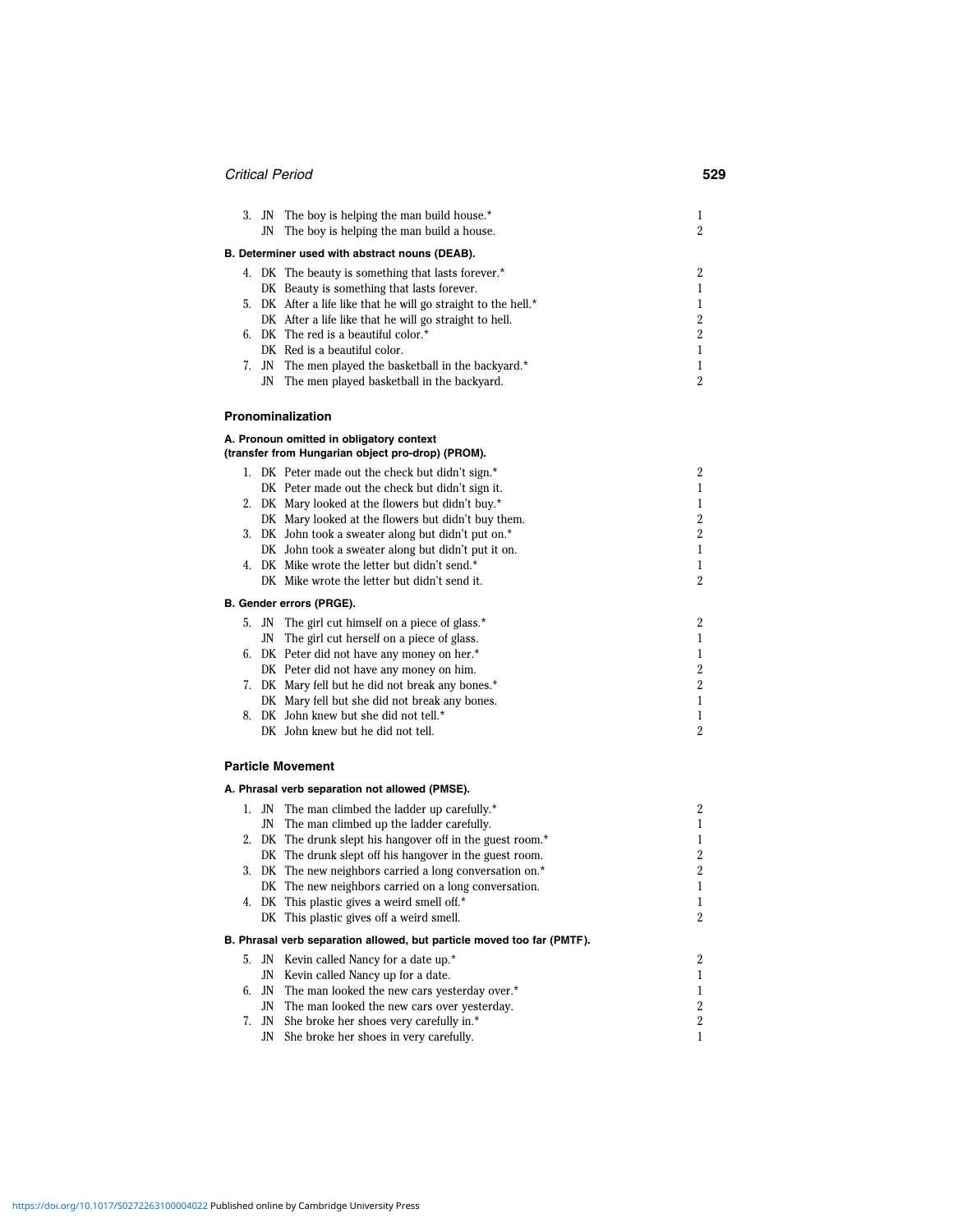|          |                            | 8. DK Mary took her coat quickly off.*<br>DK Mary took her coat off quickly.                                                                                                                                                                                                                                                                                                                                                                                                                                                                                                                                                           | 1<br>2                                                                                |
|----------|----------------------------|----------------------------------------------------------------------------------------------------------------------------------------------------------------------------------------------------------------------------------------------------------------------------------------------------------------------------------------------------------------------------------------------------------------------------------------------------------------------------------------------------------------------------------------------------------------------------------------------------------------------------------------|---------------------------------------------------------------------------------------|
|          |                            | <b>Subcategorization (SUBC)</b>                                                                                                                                                                                                                                                                                                                                                                                                                                                                                                                                                                                                        |                                                                                       |
|          |                            | 1. JN George says much too softly.*<br>JN George says his prayers much too softly.<br>2. JN The little boys laughed the clown.*<br>JN The little boys laughed at the clown.<br>3. DK John said me that his wife was ill.*<br>DK John told me that his wife was ill.<br>4. DK The student was learning in his room until late last night.*<br>DK The student was studying in his room until late last night.<br>5. JN I want you will go to the store now.*<br>JN I want you to go to the store now.<br>6. JN I hope you to go to the store now.*<br>JN I hope you will go to the store now.<br>7. JN The man allows his son watch TV.* | 2<br>1<br>1<br>2<br>2<br>1<br>1<br>2<br>$\overline{2}$<br>$\mathbf{1}$<br>1<br>2<br>2 |
|          |                            | JN The man allows his son to watch TV.                                                                                                                                                                                                                                                                                                                                                                                                                                                                                                                                                                                                 | 1                                                                                     |
|          |                            | 8. JN The man lets his son to watch TV.*<br>JN The man lets his son watch TV.<br>9. JN The girls want watching TV.*<br>JN The girls want to watch TV.<br>10. JN The girls enjoy to watch TV.*<br>JN The girls enjoy watching TV.                                                                                                                                                                                                                                                                                                                                                                                                       | 1<br>2<br>$\overline{2}$<br>1<br>1<br>$\overline{2}$                                  |
|          |                            | <b>Yes-No Questions</b>                                                                                                                                                                                                                                                                                                                                                                                                                                                                                                                                                                                                                |                                                                                       |
|          |                            | A. *aux Aux s[ (YNAA).                                                                                                                                                                                                                                                                                                                                                                                                                                                                                                                                                                                                                 |                                                                                       |
| 3.       |                            | 1. JN Will be Harry blamed for the accident?*<br>JN Will Harry be blamed for the accident?<br>2. JN Has been the King served his dinner?*<br>JN Has the King been served his dinner?<br>JN Is being the baby held by his mother?*<br>JN Is the baby being held by his mother?                                                                                                                                                                                                                                                                                                                                                          | 2<br>1<br>1<br>2<br>2<br>1                                                            |
|          |                            | B. *aux Verb s[(YNAV).                                                                                                                                                                                                                                                                                                                                                                                                                                                                                                                                                                                                                 |                                                                                       |
| 5.<br>6. |                            | 4. JN Can ride the little girl a bicycle?*<br>JN Can the little girl ride a bicycle?<br>JN Will wear Harry his new shirt to the party?*<br>JN Will Harry wear his new shirt to the party?<br>JN Is waiting Sally in the car?*<br>JN Is Sally waiting in the car?                                                                                                                                                                                                                                                                                                                                                                       | 1<br>2<br>$\overline{2}$<br>1<br>1<br>2                                               |
|          |                            | $C.$ *V s[ $$ (YNVS).                                                                                                                                                                                                                                                                                                                                                                                                                                                                                                                                                                                                                  |                                                                                       |
| 8.<br>9. | JN<br>JN<br>JN<br>JN<br>JN | 7. JN Knows John the answer to that question?*<br>Does John know the answer to that question?<br>Swam Janet in the race yesterday?*<br>Did Janet swim in the race yesterday?<br>Danced Bill at the party last night?*<br>Did Bill dance at the party last night?                                                                                                                                                                                                                                                                                                                                                                       | $\overline{\mathbf{2}}$<br>1<br>1<br>2<br>2<br>1                                      |
|          |                            | D. Double tense marking (YNDT).                                                                                                                                                                                                                                                                                                                                                                                                                                                                                                                                                                                                        |                                                                                       |
| 10. JN   | JN                         | Where did Arnie hunted last year?*<br>Where did Arnie hunt last year?                                                                                                                                                                                                                                                                                                                                                                                                                                                                                                                                                                  | 1<br>2                                                                                |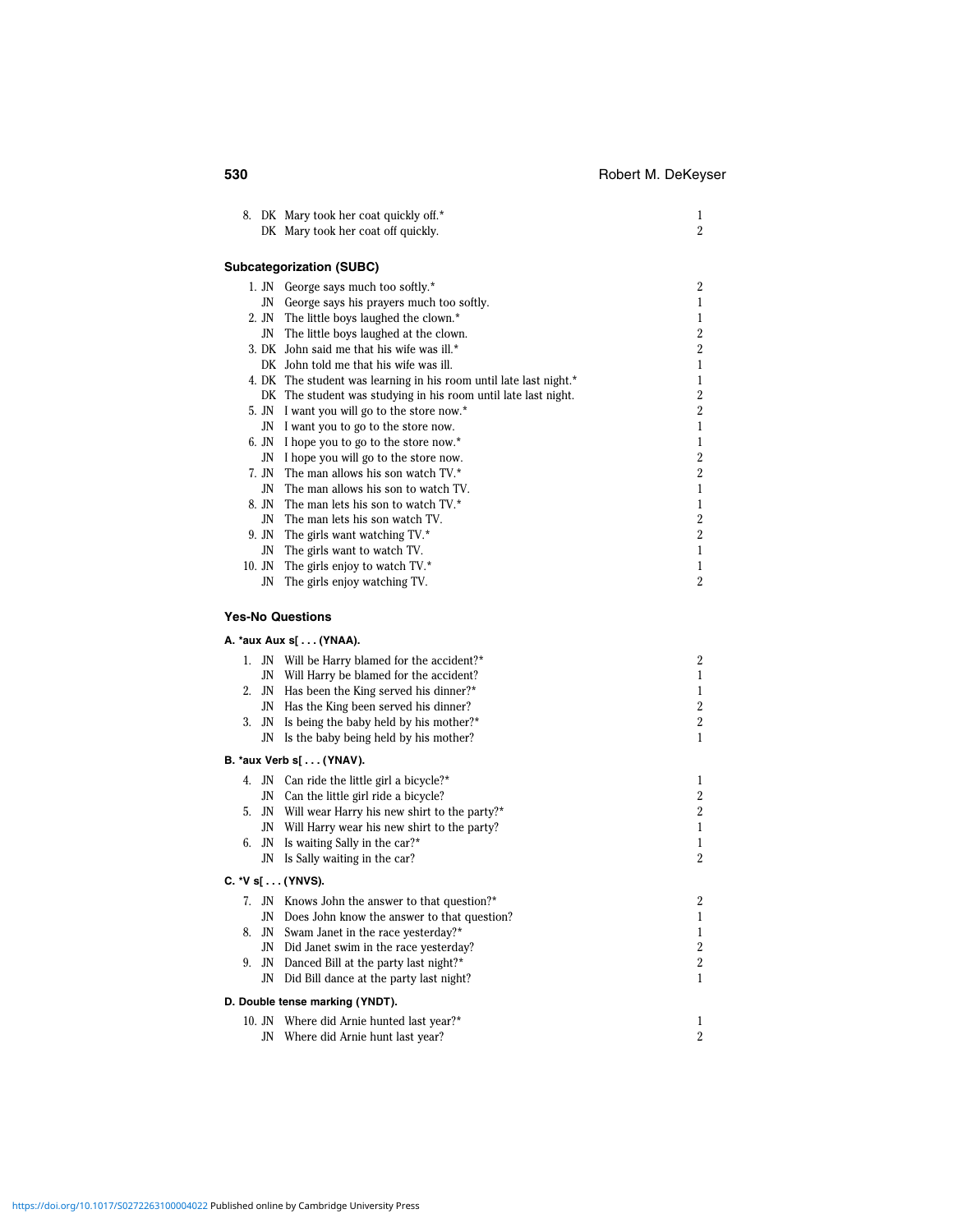|                |                   | 11. JN Did Bobbie stayed at home last night?*<br>JN Did Bobbie stay at home last night?<br>12. JN Does Martha uses her microwave oven?*<br>JN Does Martha use her microwave oven?                                                                  | 2<br>1<br>1<br>2                        |
|----------------|-------------------|----------------------------------------------------------------------------------------------------------------------------------------------------------------------------------------------------------------------------------------------------|-----------------------------------------|
|                |                   | <b>Wh-Questions</b>                                                                                                                                                                                                                                |                                         |
|                |                   | A. No aux inversion (WHNI).                                                                                                                                                                                                                        |                                         |
| 1.<br>2.<br>3. |                   | JN What Martha is bringing to the party?*<br>JN What is Martha bringing to the party?<br>JN Where Ted is working this summer?*<br>JN Where is Ted working this summer?<br>JN When Sam will fix his car?*<br>JN When will Sam fix his car?          | 2<br>1<br>1<br>2<br>$\overline{2}$<br>1 |
|                |                   | B. No aux (WHNA).                                                                                                                                                                                                                                  |                                         |
| 5.             |                   | 4. JN Who you meet at the park every day?*<br>JN Who do you meet at the park every day?<br>JN What they sell at the corner store?*<br>JN What do they sell at the corner store?                                                                    | 1<br>2<br>$\overline{2}$<br>1           |
| 6.             |                   | JN When they leave for Mexico?*<br>JN When do they leave for Mexico?                                                                                                                                                                               | 1<br>$\overline{2}$                     |
|                | <b>Word Order</b> |                                                                                                                                                                                                                                                    |                                         |
|                |                   | A. S V DO order violated (WODO).                                                                                                                                                                                                                   |                                         |
| 1.<br>2.<br>3. | JN                | JN The dinner the man burned.*<br>JN The man burned the dinner.<br>JN The ball the boy caught.*<br>JN The boy caught the ball.<br>JN The girl the movie likes.*<br>The girl likes the movie.                                                       | 2<br>1<br>1<br>2<br>$\overline{2}$<br>1 |
|                |                   | B. S V IO DO order violated (WOIO).                                                                                                                                                                                                                |                                         |
| 5.<br>6.       |                   | 4. JN The woman the policeman asked a question.*<br>JN The woman asked the policeman a question.<br>JN The boy carrots feeds the rabbits.*<br>JN The boy feeds the rabbits carrots.<br>JN Linda a cake baked John.*<br>JN Linda baked John a cake. | 1<br>2<br>2<br>1<br>1<br>2              |
|                |                   | C. S V order violated (WOVS).                                                                                                                                                                                                                      |                                         |
| 9.             | JN<br>JN<br>JN    | 7. JN Bites the dog.*<br>JN The dog bites.<br>8. JN Drinks the man.*<br>The man drinks.<br>Paints the woman.*<br>The woman paints.                                                                                                                 | 2<br>1<br>1<br>2<br>2<br>1              |
|                |                   | D. S V PP order violated (WOPP).                                                                                                                                                                                                                   |                                         |
|                |                   | 10. DK The students to the movies went.*<br>DK The students went to the movies.<br>11. DK The children with the dog play.*<br>DK The children play with the dog.                                                                                   | 1<br>2<br>2<br>1                        |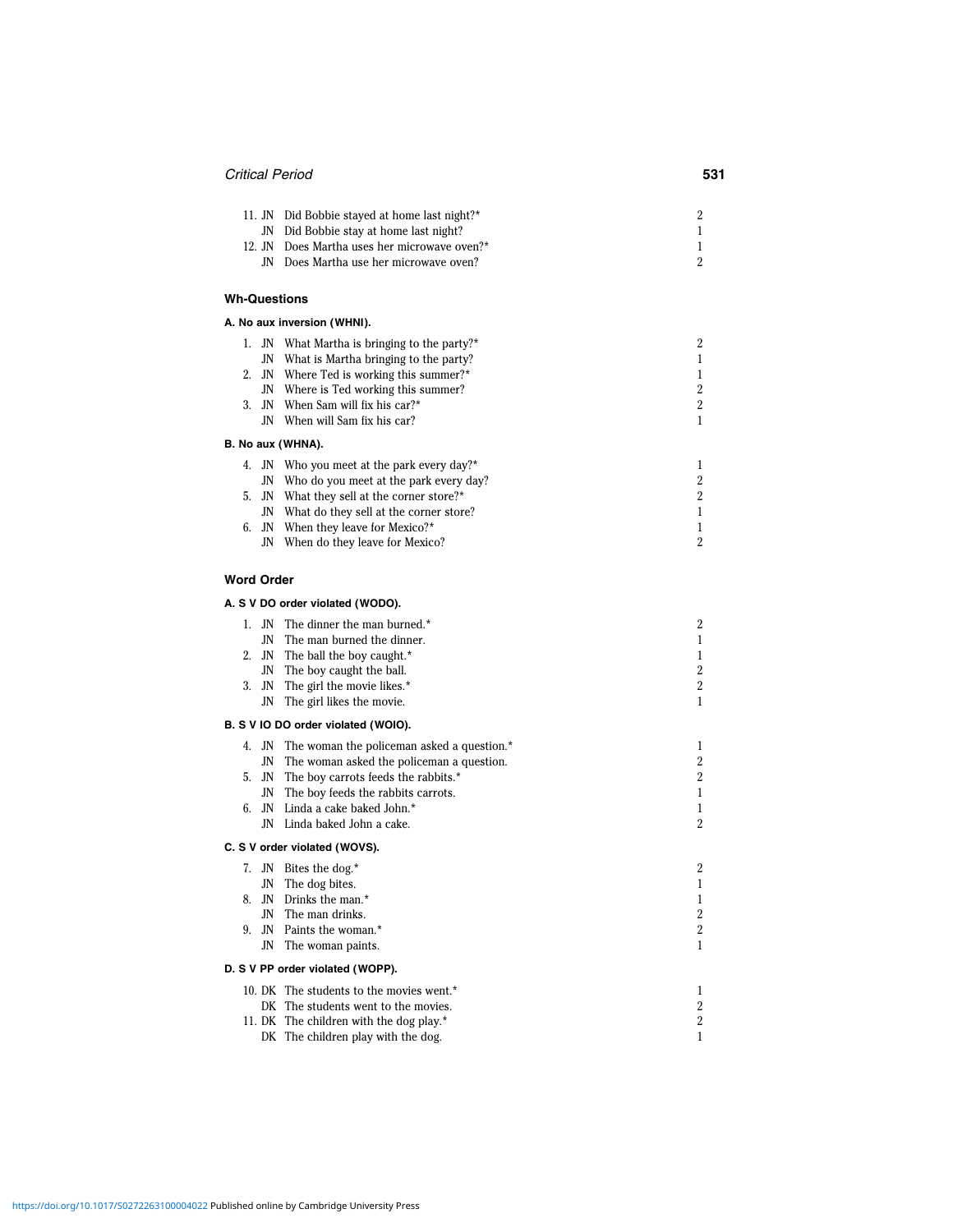# **532** Robert M. DeKeyser

|  | 12. DK All our friends in the suburbs live.*<br>DK All our friends live in the suburbs. |  |
|--|-----------------------------------------------------------------------------------------|--|
|  | E. Adverb placement (WOAD).                                                             |  |
|  | 13. DK The student eats quickly his meals.*                                             |  |
|  | DK The student eats his meals quickly.                                                  |  |
|  | 14. DK Kevin rides usually his bicycle to work.*                                        |  |
|  | DK Kevin usually rides his bicycle to work.                                             |  |
|  | 15. DK My neighbor enjoyed slowly his dessert.*                                         |  |
|  | DK My neighbor slowly enjoyed his dessert.                                              |  |